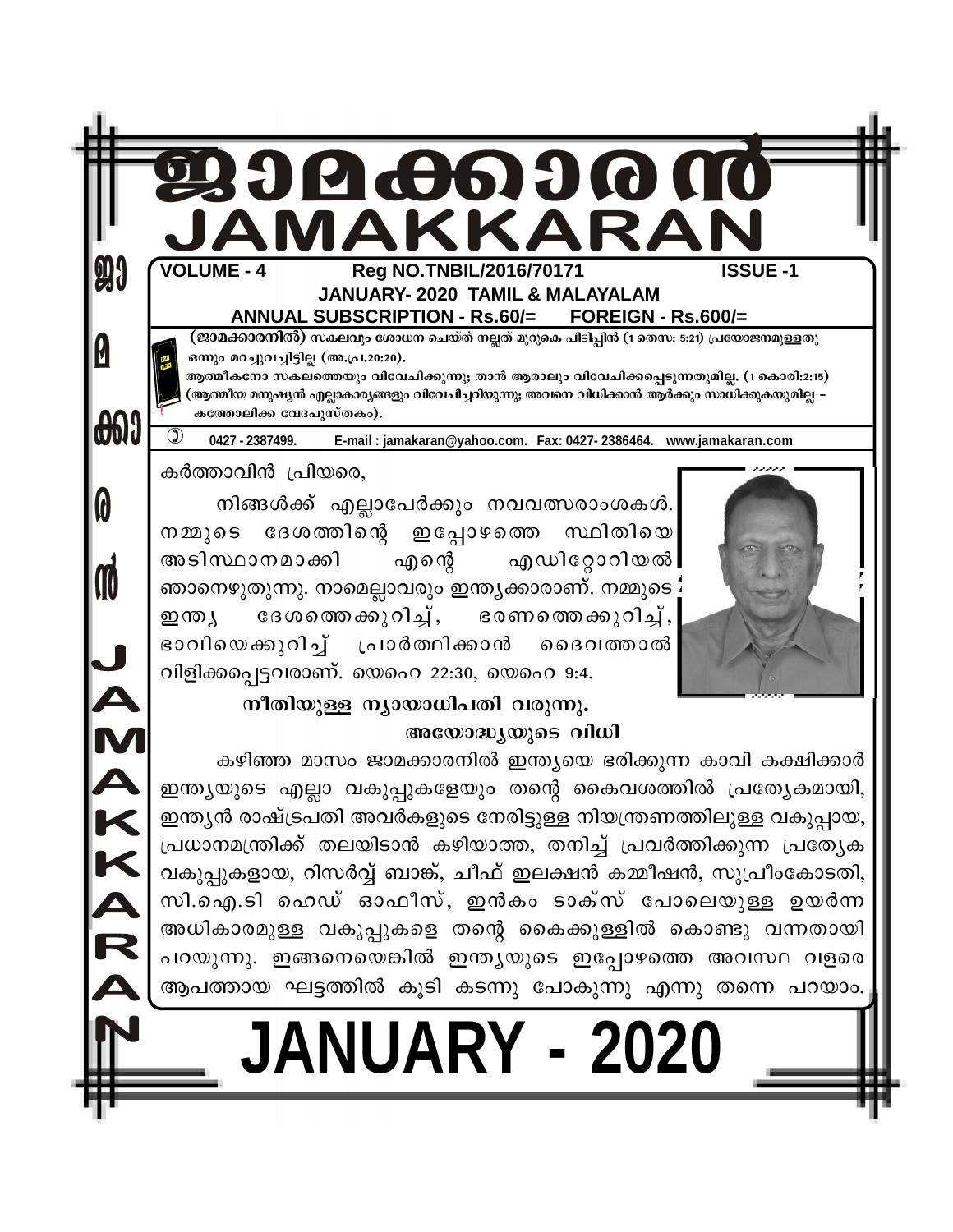#### www.jamakaran.com

January 2020

ഉദാഹരണത്തിന് ഒരു സംഭവം പറയാം, ശ്രീ. ശേഷൻ അവർകളെ ഇന്ത്യയുടെ ചീഫ് ഇലക്ഷൻ കമ്മീഷണറായായി നിയമിച്ച ഉടൻ അദ്ദേഹം എടുത്ത നടപടികളെ ലോകരാഷ്ട്രങ്ങൾ ആശ്ചരൃത്തോടെ ശ്രദ്ധിച്ചു നോക്കി. ശ്രീ. ശേഷൻ സ്ഥാനമേറ്റ രണ്ടാമത്തെ ആഴ്ചയിൽ തന്നെ അന്നത്തെ പ്രധാനമന്ത്രി ശ്രീ നരസിംഹറാവു അവർകൾ ശ്രീ ശേഷനോട് തന്നെ നേരിട്ടു വന്നു കാണാൻ മെസേജയച്ചു. ശ്രീ ശേഷനവർകൾ ഒട്ടും വിമുഖത കാണിക്കാതെ ഇന്ത്യൻ നിയമപ്രകാരം പ്രധാനമന്ത്രിയാണ് എന്നെ വന്ന് നേരിൽ കാണേണ്ടത്, ഞാൻ പ്രധാനമന്ത്രിയുടെ കീഴിലല്ല. അതേ സമയം ഇന്ത്യൻ രാഷ്ട്രപതി വിളിച്ചാൽ പോകാൻ ബാധൃസ്ഥനാണ്. രാഷ്ട്രപതിയ്ക്ക് മാത്രമേ എനിക്ക് കല്പന ഇടാൻ കഴിയുകയുള്ളൂ എന്ന് പ്രധാനമന്ത്രിക്ക് മറുപടി കൊടുത്തു. ശേഷന്റെ ഈ ധൈര്യം കണ്ട് സെൻട്രൽ ഗവൺമെന്റ് അധികാരികൾ നടുങ്ങി പോയി. തന്റെ അധികാരം എന്ത്? തന്റെ അധികാരത്തിന്റെ വരമ്പെന്ത്? എന്ന് അറിയാൻ വേണ്ടി താൻ സ്ഥാനമേറ്റ മൂന്നു ദിവസങ്ങൾ ഒരു ഫയലിലും ഒപ്പുവച്ചില്ല. തന്റെ അധികാരത്തെ കുറിച്ചുള്ള നിയമ ചട്ടങ്ങളെ പഠിയ്ക്കാൻ വേണ്ടി ആ മൂന്നു ദിവസം ഉപയോഗിച്ചു. എന്നാൽ ഇപ്പോൾ ഉള്ള കാവി കക്ഷി വന്ന ഉടൻ തന്നെ എല്ലാം തലകീഴായി മാറി പോയി. പ്രത്യേകമായി രണ്ട് വൃക്തികൾ എന്ത് വിചാരിക്കുന്നുവോ, അതിൻപ്രകാരം മേലെ കാണിച്ചിരിക്കുന്ന സകല വകുപ്പുകളും, തങ്ങളെ അനുസരിക്കണമെന്നുള്ള വിധത്തിൽ അവരുടെ കൈക്കീഴിൽ കൊണ്ടുവന്നതായി അറിയാൻ കഴിയുന്നു.

ഇരുവരോടു ചേർന്ന് കാവികക്ഷിക്കാരേയും സകല றை നിയന്ത്രിക്കുന്നത് ആർ.എസ്.എസ് എന്ന ഹിന്ദുമത പ്രസ്ഥാനമാണ്. 1925–ാം വർഷം ആരംഭിച്ച ആർ.എസ്.എസ് എന്ന പ്രസ്ഥാനം, തുടങ്ങിയ അന്നുതന്നെ ഇന്ത്യ മുഴുവനും ഹിന്ദു രാഷ്ട്രമായി മാറ്റേണം എന്ന തീരുമാനത്തോടെ തങ്ങളുടെ രഹസ്യ പദ്ധതി മൂലം ആദ്യമായി ഒരു കൊലയിൽ തുടങ്ങി വച്ചു. 1-ാമത്തെ കൊലയായി തങ്ങളുടെ ഹിന്ദുത്വ പദ്ധതിയിയെ നടപ്പിലാക്കാൻ രാഷ്ട്ര പിതാവായ മഹാത്മഗാന്ധിയവർകൾ തടസ്സം നില്ക്കുമെന്ന് അവർ കരുതി ആർ.എസ്.എസ് പ്രവർത്തകനായ ഗോഡ്സേയെ കൊണ്ടു ഗാന്ധിജിയെ വെടിവെച്ച് കൊന്ന് ആദൃത്തെ പദ്ധതിയെ നിറവേറ്റി. അതിനാലാണ് ആർ.എസ്.എസ് ഒരു ഹിന്ദു തീവ്രവാദ പ്രസ്ഥാനമാണെന്ന് പറഞ്ഞ് പിൽകാലത്തിൽ ഇന്ത്യ ഗവൺമെന്റ് ആർ.എസ്.എസ് പ്രസ്ഥാനത്തെ തടസ്സം ചെയ്തത്.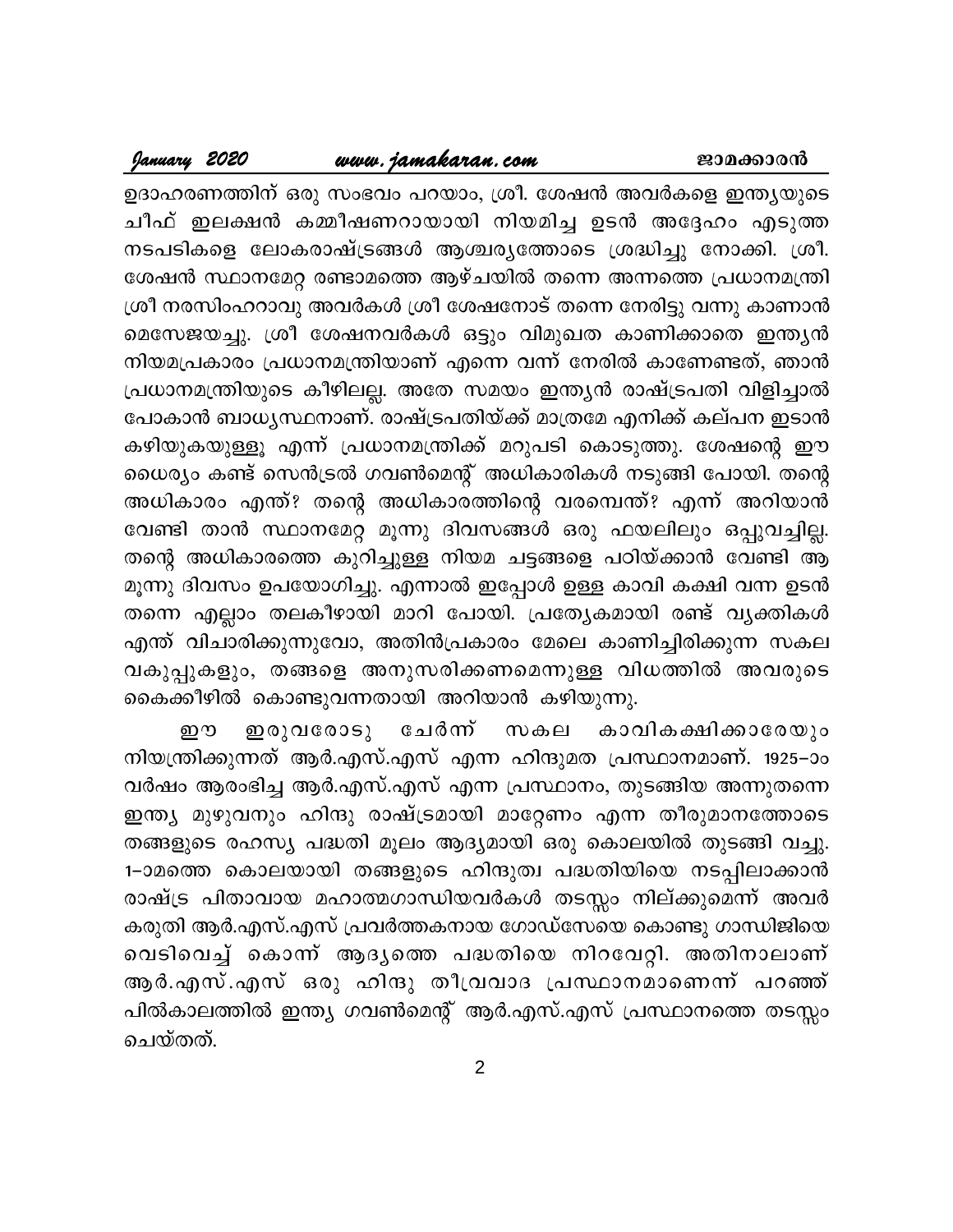| January 2020 | www.jamakaran.com                                            | ജാമക്കാരൻ                       |
|--------------|--------------------------------------------------------------|---------------------------------|
|              | ആ പ്രസ്ഥാനത്തിലുള്ളവരെല്ലാം ഉയർന്ന ജാതിക്കാരായിരുന്നു. ശ്രീ. |                                 |
| മോഡിയവർകൾ    | ചായക്കടയിലെ                                                  | ജോലിക്കാരനായ<br>60 <sub>2</sub> |

സാധാരണക്കാരനായിരുന്നു എന്നാണ് വെളിയിൽ അറിയപ്പെട്ടത്. എന്നാൽ ജാതിയിൽപ്പെട്ടവനാണെന്നാണ് ഉയർന്ന അദ്ദേഹം ഇപ്പോൾ പുറത്തുവന്നിരിക്കുന്നത്.

ആർ. എസ്. എസ് പ്രസ്ഥാനത്തിന്റെ രണ്ടാമത്തെ പദ്ധതിയാണ് രാമജൻമ ഭൂമി വ്യവഹാരം. അവിടെ രാമന്റെ അമ്പലം കെട്ടുന്നതിന് ഇവരുടെ പരമ ശത്രുക്കളായ മുസ്ലീങ്ങളുടെ ബാബറി മസ്ജിതിനെ ഇടിയ്ക്കണം.

അന്നത്തെ കാലത്ത് കോൺഗ്രസ് പാർട്ടിയാണ് ഭരിച്ചുകൊണ്ടിരുന്നത്. ഈ പ്രത്യേക മതവിഭാഗത്തിന്റെ ആരാധന സ്ഥലത്തെ ഇടിയ്ക്കുന്നത് സാധാരണ കുറ്റമല്ല . അത് എങ്ങനെയായാലും ഇടിയ്ക്കുമെന്ന് അന്നത്തെ ഭരണാധികാരിയായിരുന്ന പ്രധാനമന്ത്രി നരസിംഹറാവുവിന് നന്നായിട്ടറിയാമായിരുന്നു. നരസിംഹറാവു അവർകൾ രാമഭക്തനായിരുന്നു. അതുകൊണ്ട് മുസ്ലീം പളളി ഇടിയ്ക്കാൻ പോയ കർസേവകരെ തടഞ്ഞു നിർത്താൻ ശ്രമിച്ചില്ല മാത്രമല്ല ആരോടും ചിരിക്കുകയോ സംസാരിക്കുകയോ ചെയ്യാത്ത പ്രധാനമന്ത്രി മൗനമായിപ്പോയി.

ആർ. എസ്. എസ് പ്രവർത്തകരിൽ മുഖ്യ തലവൻമാർതന്നെ കട്ടപാര എടുത്ത് ബാബറി മസ്ജിദിനെ തകർത്തത് വീഡിയോയിൽ എടുത്തു. ആ വൃവഹാരം കോടതി വരെ ചെന്ന് അവസാനമായി സുപ്രീം കോടതിയിൽ വന്നുചേർന്നു

#### സുപ്രീം കോടതി വിധി

സുപ്രീംകോടതി പറഞ്ഞ വിധിയെക്കുറിച്ച് അഭിപ്രായം പറയാൻ പാടില്ല ഞാനും ഈ വിധിയെക്കുറിച്ച് അഭിപ്രായം പറയാൻ ആഗ്രഹിക്കുന്നില്ല. എ.ന്നാൽ നിമപ്രകാരം ബാബറി മസ്ജിത് ഇടിയ്ക്കപ്പെട്ട കേസിൽ വിചാരണ കഴിഞ്ഞ നിലയിൽ ആദ്യത്തെ കേസായി ബാബറി മസ്ജിത് തകർക്കപ്പെട്ടതിന്റെ വിധി അറിയിച്ചതിന് ശേഷം രാമജന്മ ഭൂമിയെപ്റ്റിയുളള വിധി പറഞ്ഞിരുന്നാൽ ജനങ്ങൾ സംശയിക്കില്ലായിരുന്നു.

ലോക ജനത്തിന്റെ കൺമുൻപിൽ സകല തെളിവോടും മസ്ജിത് ഇടിച്ചവർക്ക് ശിക്ഷ എന്ന് വിധി പറഞ്ഞിരുന്നെങ്കിൽ അതിലൊരു ന്യായമുണ്ടായിരുന്നു എന്നു പറയാമായിരുന്നു. അതു മാത്രമല്ല ഇതിന്റെ വിധി രാമജന്മഭൂമിയുടെ വിധിയെയും മാറ്റിയിരിക്കുമെന്ന് ഒരു റിട്ടയേർഡ് ന്യായാധിപതി പറഞ്ഞതായി ഞാൻ ക്ലേട്ടു.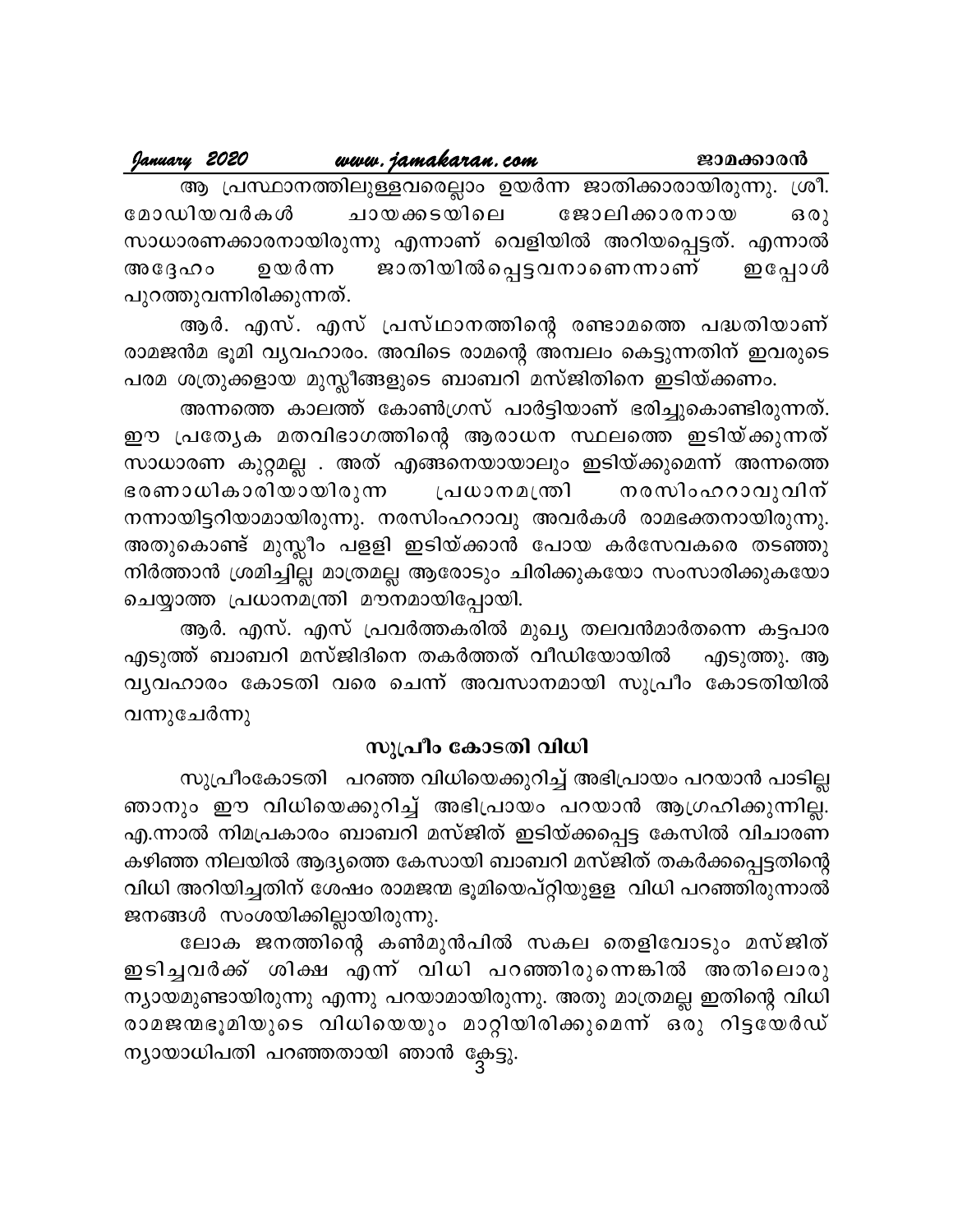| ജാമക്കാരൻ |  |
|-----------|--|
|-----------|--|

#### www.jamakaran.com January 2020

.<br>രാമജന്മഭൂമിയെക്കറിച്ചുളള വിധിയിൽ ഉയരുന്ന ചോദൃങ്ങൾ

മൊത്തം 5 കേസുകൾക്ക് അവസാന വിധി പറയുമെന്ന അറിയിച്ചു. അതിൽ ഒന്നാണ് ശബരിമലയ്ക്ക് സ്ത്രീകൾ ആണുങ്ങളെപ്പോലെ പോയി ദർശനം നടത്താൻ അവകാശം ഉണ്ടോ ? എന്നത്. അതിന് കൊടുത്ത വിധി സ്ത്രീകൾക്ക് പോകാൻ അവകാശം ഉണ്ട്. അവരെ തടസ്സം ചെയ്യാൻ പാടില്ല എന്നു പറഞ്ഞിട്ട് അയ്യപ്പന്റെ അമ്പല വ്യവഹാരം അവരവരുടെ ദൈവങ്ങളെ ആരാധിക്കുന്നവരുടെ വിശ്വാസത്തെ സംബന്ധിക്കുന്ന വിഷയമാകുന്നു. അതുകൊണ്ട് 7 അംഗങ്ങളുളള കോടതി ബഞ്ച് അതിനെക്കുറിച്ച് തീരുമാനിക്കുമെന്ന് മേൽനോട്ടമായി വിധി പറഞ്ഞാൽ എന്ത് അർത്ഥം ? ഒന്നും മനസ്സിലാകുന്നില്ല എന്ന് കേരള മന്ത്രിമാരിൽ ഒരാൾ പറഞ്ഞതായി വാർത്ത വന്നു.

അതേ ദൈവവിശ്വാസം സംബന്ധപ്പെട്ട വിഷയത്തിന്റെ അടിസ്ഥാന ത്തിൽ തന്നെയാണ് ബാബറി മസ്ജിത് തകർക്കപ്പെട്ടത്. സമയത്തിനൊത്ത മാറ്റത്തെ ഈ വിഷയത്തിലും ജനങ്ങൾ പ്രതീക്ഷിക്കുന്നത് ന്യായമാണല്ലോ. ബാബറി മസ്ജിത് തകർത്തു എന്ന് എഫ്. ഐ. ആറിൽ പറഞ്ഞിട്ടുണ്ട്. രമാന് ക്ഷേത്രം പണിഞ്ഞേ പറ്റൂ എന്ന് പല വർഷങ്ങൾക്കു മുൻപ് ആർ. എസ് എസ് പ്രസ്ഥാനത്താൽ തീരമാനിച്ച ഏർപ്പാടാണ്.

- ⊡ 5 നൃായാധിപതികളും ഏകമനസ്സോടെ എഴുതിയ വിധി എന്നു പറഞ്ഞിട്ടുണ്ടെന്നാലും 5 ന്യായാധിപതികൾ ഒരോരുത്തരും എഴുതിയ വിധി കുറിപ്പ് എവിടെ ? ഈ 5 നൃായാധിപന്മാരും വേറെ വേറെ കേസുകളിൽ വൃത്യസ്തമായ വിധികളെ അവരോരുത്തരും പുറപ്പെടുവിച്ചു എന്നു പറയപ്പെടുന്നു.
- □ രണ്ടാമത്തെ വേറൊരു ന്യായാധിപൻ ശ്രീ ബാബ്ഡെ അവർകൾ ഇപ്പോൾ ഇദ്ദേഹമാണ് (ചീഫ് ജഡ്ജ്) ഇദ്ദേഹം ഒരു തീവ്ര രാമഭക്തനും, ഹനുമാൻ ഭക്തനുമാണ്. ഇന്ത്യയിൽ എവിടെയെല്ലാം ഹനുമാന്റെ വിഗ്രഹമുണ്ടോ അവിടെയെല്ലാം പോയി പൂജ നടത്തുന്ന ആളാണ്.
- $\Box$  മൂന്നാമത്തെ ന്യായാധിപതി: അശോക് ബൂഷൻ അയോദ്ധ്യയിൽ ജനിച്ചു വളർന്ന ആളാണ്.
- □ നാലാമത്തെ നൃായാധിപതി: ചന്ദ്രചൂഢ് അവർകൾ
- □ അഞ്ചാമത്തെ നൃായാധിപതി ശ്രീ. അബ്ദുൾ നസീർ, ഇവർ ഇരുവരും പോസിറ്റീവ് ചിന്തയുളളവരാണ്. ഇവർ ഇരുവരുടേയും വിധികളിൽ പല കേസുകളിൽ വന്ന വിധി അവരുടെ ചിന്താഗതിയുടെ അടിസ്ഥാനത്തിൽ ആയിരുന്നു.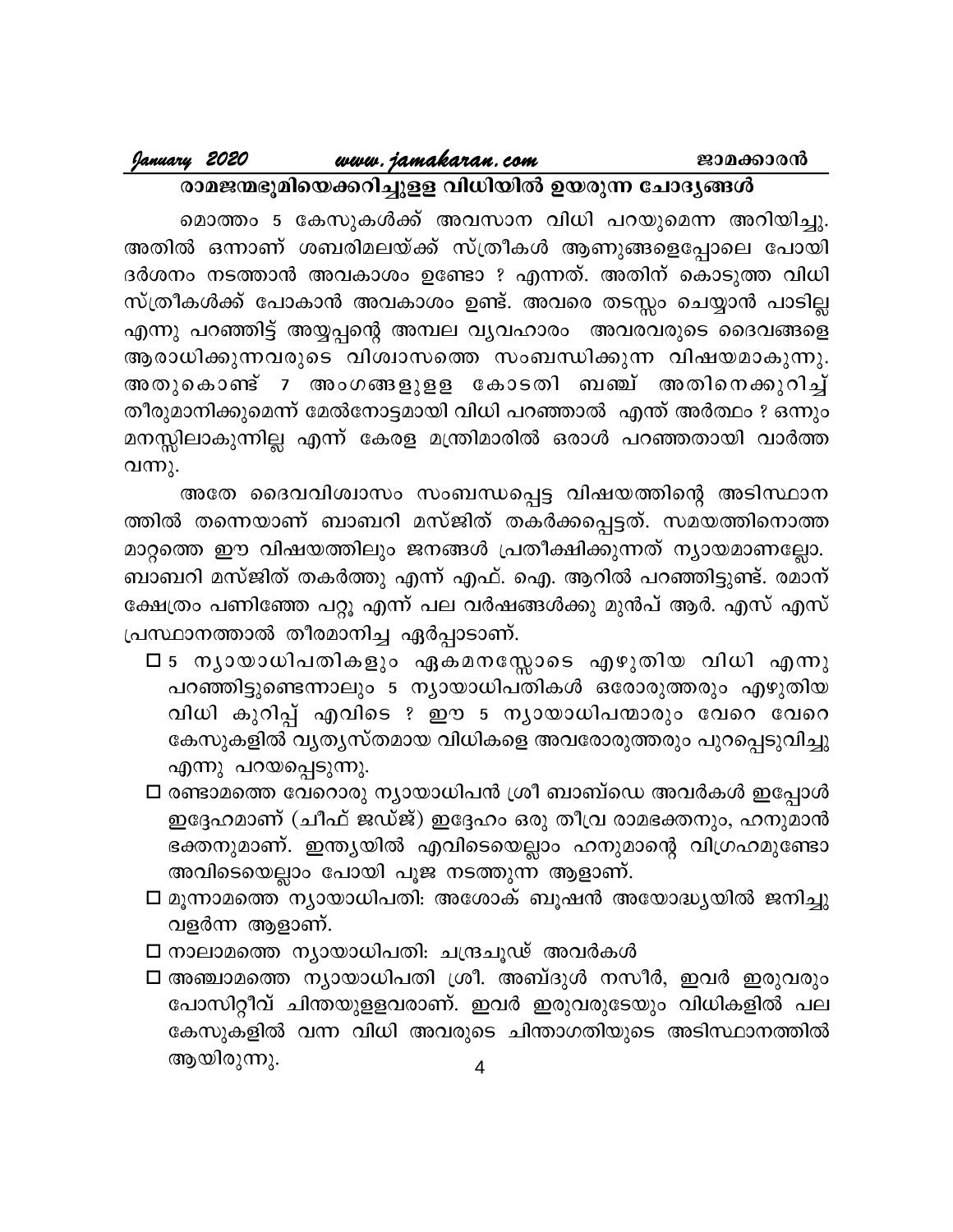|  | January 2020     www.jamakaran.com                           |  |  | ജാമക്കാരൻ |  |
|--|--------------------------------------------------------------|--|--|-----------|--|
|  | അതുകൊണ്ട് 5 നൃായാധിപതികളും വിധിപറയുന്നതുവരെ ഒരേ              |  |  |           |  |
|  | ചിന്താഗതിയുളളരായിരുന്നില്ല. അവരവരുടെ മത വിശ്വാസവും           |  |  |           |  |
|  | വൃത്യാസമായിരുന്നു. ഇവരും മനുഷ്യരാണ്. മനുഷ്യ ചിന്താഗതിയിൽ     |  |  |           |  |
|  | വെറുപ്പും താല്പര്യവും ഉളളവർ തന്നെയായിരുന്നു. ആദ്യത്തെ മൂന്ന് |  |  |           |  |
|  | ജഡ്ജിമാരുടെ വിധി ഒരേപോലെ ആയിരുന്നാലും ദൈവ                    |  |  |           |  |
|  | വിശ്വാസമില്ലാത്തവരാണെന്ന് പലരുംപറയപ്പെടുന്ന വേറെ രണ്ട് ജഡ്ജ് |  |  |           |  |
|  | ജഡ്ജ്മാരുടെ വിധി വൃത്യാസമായി ഇരുന്നിട്ടുണ്ടാകും എന്ന്        |  |  |           |  |
|  | നിയമപണ്ഡിതന്മാർ കണക്കാക്കുന്നു.                              |  |  |           |  |
|  | 500 വർഷങ്ങളായി മാസീപജനങ്ങൾ അരാധിപ മസ്ജിത് യഥാർത്ഥ            |  |  |           |  |

200 വരഷങ്ങളായി മുസ്തിം ജനങ്ങശ ആരാധിച്ച മന്നജിത യഥാരത്ഥ തെളിവായി വാദിച്ച വക്കീലന്മാർക്ക് അറിയില്ലയോ? ഹിന്ദുമത പുരാണത്തിൽ കാണപ്പെടുന്ന ഹിന്ദു ജനങ്ങളുടെ ഊഹത്തിന്റെ അടിസ്ഥാനത്തിലും, വിശ്വാസത്തിന്റെ അടിസ്ഥാനത്തിലും ഇവിടെത്തന്നെയാണ് അവർ പിറന്നതെന്ന് തെളിവില്ല. ഹിന്ദുമത ദൈവകഥകളിൽ തെറ്റായ വാദത്തെ കോടതിയിൽ സമർപ്പിച്ച വക്കീലൻമാർ വാദിച്ചതിനെ കുറിച്ച് മുസ്ലീം ജനങ്ങൾ മാത്രമല്ല ഇന്ത്യയിലെ പൊതുജനങ്ങളും കൂടെ ഇങ്ങനെയുളള വിധിയെക്കുറിച്ച് തൃപ്തിയില്ലാത്ത വകയിൽ സംസാരിച്ചത് ഇന്ത്യയിലൂടെ മുക്കാൽ ഭാഗം നഗരങ്ങളിൽ തീവണ്ടി യാത്രകളിൽ കേൾക്കാൻ ഇടയായതിൽ ഒത്തിരി ചോദ്യങ്ങൾ ഉയരുന്നുണ്ട്.

500 വർഷം മസ്ജിത് ഇവിടെ ഉണ്ടായിരുന്നു എന്നതിനു തെളിവില്ലയോ? അല്ലെങ്കിൽ രാമൻ ഇവിടെത്തന്നെയാണോ ജനിച്ചത് എന്ന വിശ്വാസം ഊഹവും ശരിയായ തെളിവാണോ ? ഈ സംശയം പലരിലും ഉയരാൻ കാരണം വിധി പറഞ്ഞ നീതിപതി അവർകൾ കണിശക്കാരൻ ആയിരുന്നു. മാസങ്ങൾക്കു മുൻപ് ഒരു സ്ത്രീകൊടുത്തപരാതി കേസ് സ്ത്രീ പെട്ടെന്ന് പിൻവലിച്ചു. എന്ത് കൊണ്ട് ആ കേസ് പിൻവലിച്ചു എന്ന വിവരം മീഡിയയിൽ പുറത്തു വിടാത്തതെന്തുകൊണ്ട് ?

1985–ാം വർഷത്തിൽ രഘുവീർദാസ് എന്ന രാമ ഭക്തൻ ബ്രിട്ടീഷുകാരുടെ ഭരണകാലത്ത് രാമന്റെ ശിലയെ ബാബറി മസ്ജിതിന്റെ മദ്ധ്യത്തിൽ വച്ച് പൂജിച്ചു എന്നതുകൊണ്ടു മാത്രം രാമക്ഷേത്രം ആ ഭൂമിയ്ക്കടിയിൽ ഉണ്ടായിരുന്നു എന്ന് തെളിവായി എടുക്കാൻ പറ്റുമോ?

മുസ്ലീമുകളിൽ മൂന്നു വിഭാഗക്കാർ ഉണ്ട്. ഭൂരിപക്ഷമായ രണ്ട് വകയിൽപ്പെട്ട മുസ്ലീങ്ങൾ വിധിയെ എതിർത്ത് വീണ്ടും അപ്പീൽ കൊടുത്തതും മുകളിൽ പറഞ്ഞ സംശയങ്ങളും ഇതുവരെ നാം കേട്ടതുമായ എല്ലാത്തിന്റെയും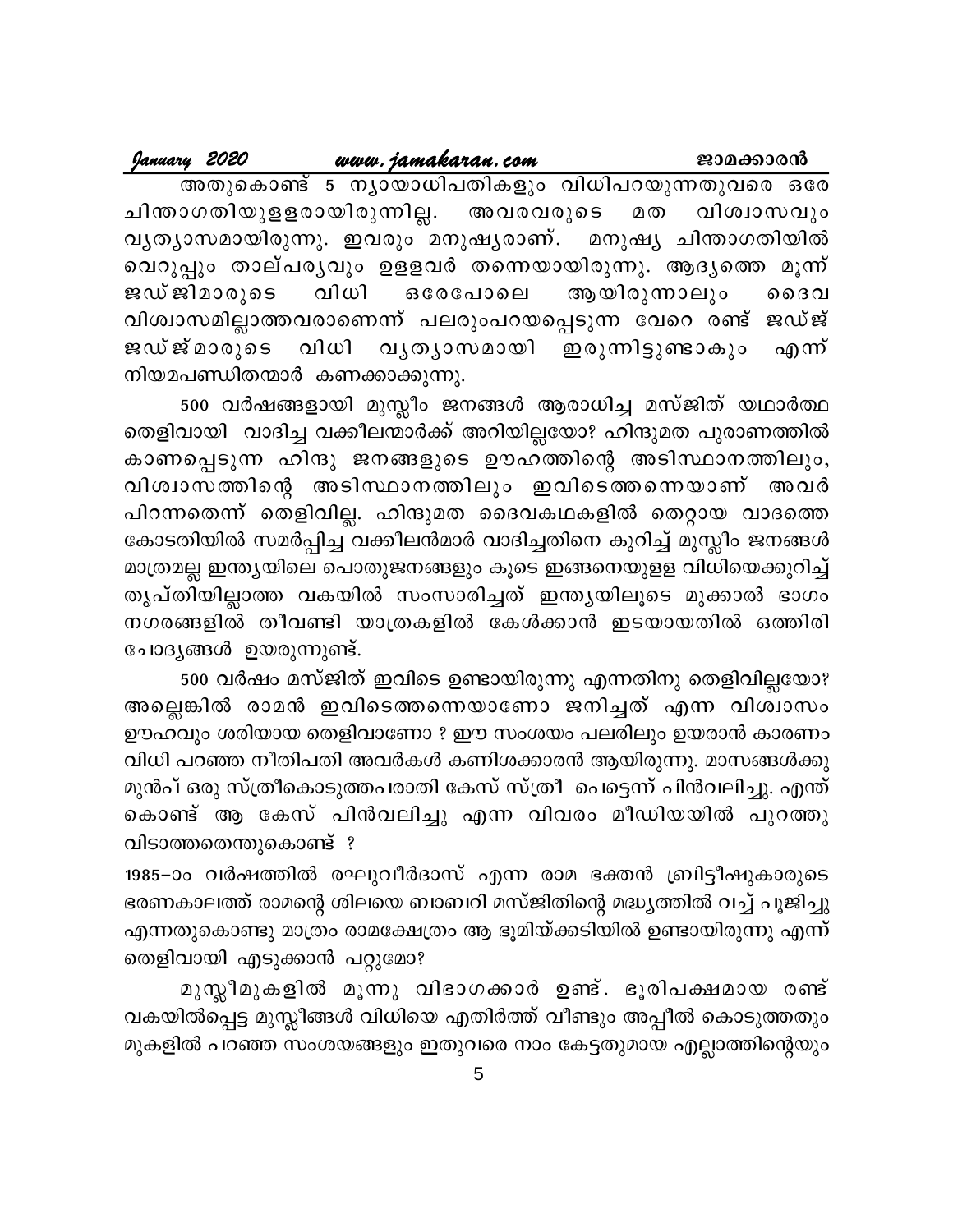January 2020

www.jamakaran.com

പരിഹാരത്തിൽ ചോദൃചിഹ്നത്തോടെ നിർത്തുന്നത് നിശ്ചയമായും ചിലർ ആഗ്രഹിക്കില്ല.

ആർ. എസ്. എസിന്റെ അടുത്ത പദ്ധതി

പൊതു സിവിൽ ചട്ടം ഇത് ഇന്ത്യയിൽ തീർച്ചയായും കൊണ്ടുവരണം എന്ന വൈരാഗൃത്തോടെ തുടങ്ങിക്കഴിഞ്ഞു. ഇനിമേൽമുസ്ലീമുകളും, ക്രിസ്ത്യാനികളും ഈ പൊതു ചട്ടത്തിന് കീഴടങ്ങി എല്ലാവരും ഒരുപോലെ ആയിരക്കണക്കിന് ദൈവങ്ങളെ ആരാധിക്കുന്നവരെ ഒരേ ദൈവത്തെ വണങ്ങാൻ നിർബന്ധിക്കുന്ന ഒരു ആപത്ത് താമസിയാതെ വരാൻ പോകുന്നു. ഇത് ഇന്ത്യയുടെ ഏകത്വത്തിന് പാത കാട്ടുമോ ?

ജനതയ്ക്കുണ്ടായിരുന്ന അവസാനത്തെ ഇന്ത ൃൻ പ്രതീക്ഷ സുപ്രീംകോർട്ടാണ്. അതിന്മേലുളള വിശ്വാസം സമീപത്തിലുണ്ടായ വിധി തകർത്തുകളഞ്ഞു. ആർ. എസ്. എസ് വിജയിച്ചു.

ആർ. എസ്. എസ് കാവി കക്ഷി ഇവർ രണ്ടുപേരും വിചാരിച്ചാൽ എങ്ങനെയുളള വിധിയേയും മാറ്റിയെഴുതാൻ കഴിയും. കോടതി വിധികൾ തിരുത്തി എഴുതാം എന്ന അവസ്ഥ വന്നാൽ ??????

#### നീതിയുളള ന്യായാധിപതി

ലോകത്തെ നൃായവിധിയ്ക്കുന്ന നീതിയുളള ഇതാവരുന്നു നൃായാധിപതി അവൻ പക്ഷപാതം ഇല്ലാത്തവൻ തെറ്റു ചെയ്തവരെ ചെയ്യുന്നവരെ ക്രിസ്തീയ മാത്രമല്ല ശിക്ഷിക്കുന്നവൻ പാപം വേദപുസ്തകത്തിൽ അന്നത്തെ കാലത്ത് അന്യായമായി വിധി പറഞ്ഞ ന്യായാധിപതികളെയും ശിക്ഷിച്ച അതേ ദൈവം ലോകത്തിൽ തെറ്റായ വിധി പറഞ്ഞവർ ആരായിരുന്നാലും നീതിയുടെ നൃായാധിപതി അവരെ ശിക്ഷിയ്ക്കാതെ വിടുകയില്ല. ഈ നീതിയുള്ള ന്യായാധിപതി സകല ചരാചരങ്ങളേയും സൃഷ്ടിച്ചവനും, സർവ്വ ജ്ഞാനിയും, മനുഷൃരുടെ ഹൃദയത്തിലുള്ള ചിന്തകളെ അറിയുന്നവനും ആകുന്നു.

അവന്റെ ന്യായപീഠത്തിന്റെ മുമ്പിൽ ലോകത്തിലുള്ള എല്ലാവരും, ന്യായാധിപതി ഉൾപ്പെടെ നിന്നേ പറ്റൂ.

ആ ന്യായാധിപതിയുടെ വരവിന്റെ താമസത്തിന് കാരണം ലോകത്തിൽ ഇനിയും ചിലരെങ്കിലും മാനസാന്തരപ്പെടണം എന്ന ദൈവത്തിന്റെ അളവില്ലാത്ത മനസ്സലിവാണ് (2 പത്രോസ് 3:9)

സത്യമേവ ജയതേ ഇത് എല്ലാ കോടതിയിലും എഴുതിവച്ചിട്ടുള്ള ഒരു വാചകമാണ്.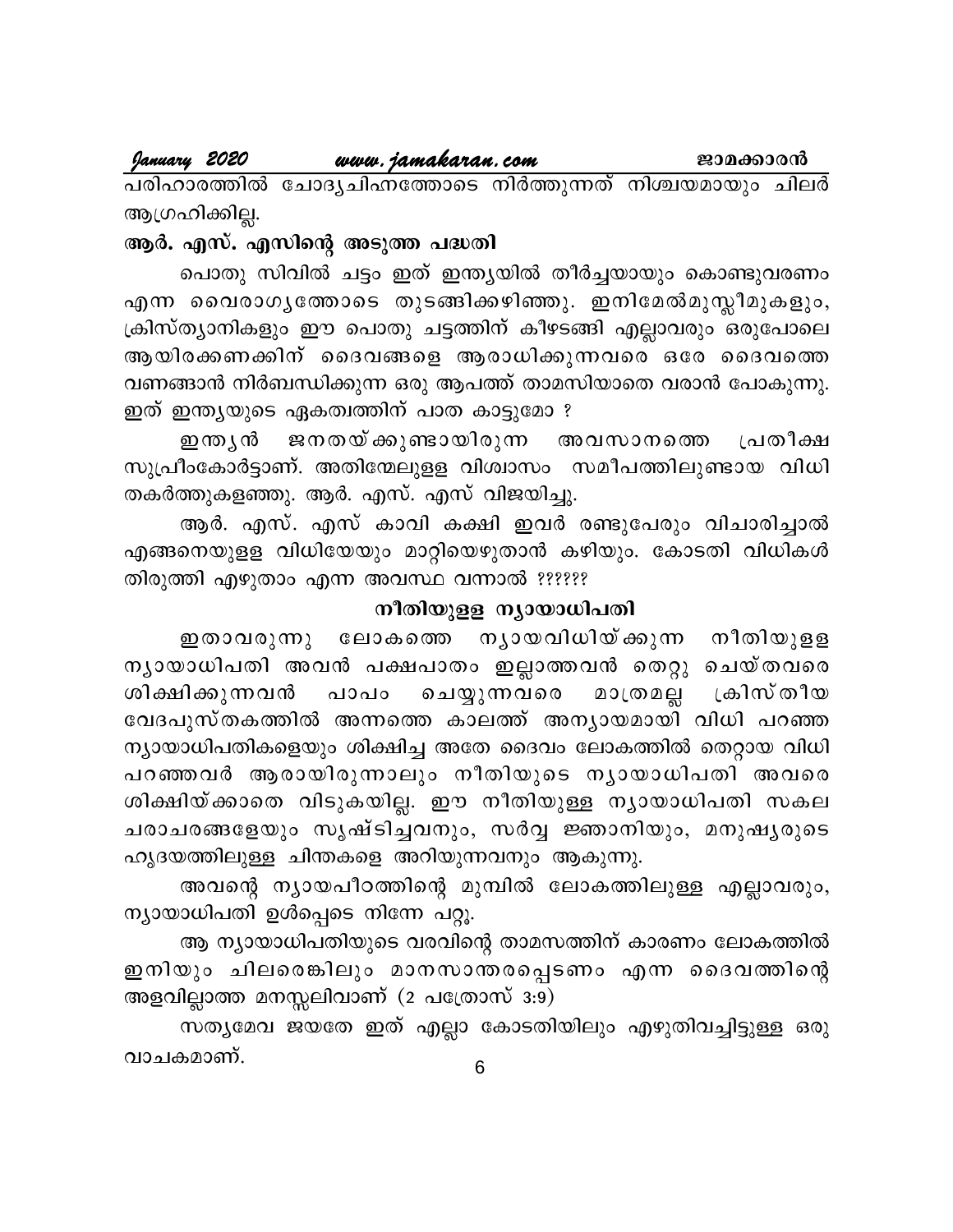#### www.jamakaran.com

#### ശ്രീലങ്കയിൽ ഭരണമാറ്റം

ശ്രീലങ്കയിലും ഇന്ത്യയിലെ പോലെ പുതിയ ഭരണം ഇരട്ട മൃഗത്തിന്റെ ബലത്തോടെ ഏറ്റെടുത്തു.

ശ്രീലങ്ക ഇപ്പോൾ യുദ്ധകുറ്റവാളികൾ എന്ന് ലോക രാഷ്ട്രങ്ങൾ ഉറപ്പിക്കപ്പെട്ടിട്ടുള്ളവരുടെ കൈയ്യിൽ അകപ്പെട്ടു. ലക്ഷകണക്കായ ശ്രീലങ്കൻ തമിഴൻമാരേയും നിരായുധരായി നിന്ന പോരാളികളേയും, ഒറ്റ ദിവസത്തിൽ ഒരേ സ്ഥലത്ത് വച്ച് ദയാദാക്ഷിണ്യമില്ലാതെ കൊന്നു കുമിയ്ക്കാൻ കാരണമായിരുന്നവരുടെ എല്ലാ കുടുംബവും ഇന്ന് ശ്രീലങ്കയുടെ സർവ്വ അധികാരവും ഏറ്റെടുത്ത് ഭരണത്തിൽ കയറിയിരിക്കുന്നു.

ഒരാൾ ശ്രീലങ്കയുടെ രാഷ്ട്രപതി ആകണമെങ്കിൽ അദ്ദേഹത്തിന്റെ മേൽ കോടതിയിൽ ഒരു കേസും ഉണ്ടാകാൻ പാടില്ല. എന്നാൽ നൂറുകണക്കിന് ക്രിമിനൽ കേസുകളും, കൊലക്കേസുകളും, നിലവിലിരിക്കുന്ന ഒരാളെ അതുമാത്രമല്ല ഈ വ്യക്തി ശ്രീലങ്കയെ വിട്ട് മറ്റുദേശങ്ങളിലേയ്ക്കു പോകാൻ പാടില്ല എന്ന് പാസ്പോർട്ട് പിടിച്ചെടുത്തതിന്ശേഷം ആ വൃക്തി ശ്രീലങ്കയുടെ പോലീസിന്റെ കൺനോട്ടത്തിലും, പട്ടാളത്തിന്റെ കൺനോട്ടത്തിലും ഇരിക്കണം. ഇങ്ങനെയുള്ള ഒരു വൃക്തി തന്റെ മേലുള്ള എല്ലാ കേസുകളിൽ നിന്നും പുറത്തു വരാതെ ഗവൺമെന്റ് പദവിയിൽ ഒന്നിലും ചേർക്കാൻ പാടില്ല. ഇത് സുപ്രീംകോർട്ട് വിധിയാണ്.

ഈ നിയമങ്ങളെ ലംഘിച്ച് സുപ്രീംകോർട്ട് വിധിയെയും അവഗണിച്ച് രാഷ്ട്രപതി സ്ഥാനത്തെ ഏറ്റെടുക്കുന്നതിന് തടസ്സം ചെയ്ത വിധി പറഞ്ഞ സുപ്രീംകോർട്ട് ന്യായാധിപതി വിധിച്ച കുറ്റവാളിയും, കൊലയാളിയുമായ ഒരുത്തനെ രാഷ്ട്രപതിയായി സ്ഥാനമേല്പിച്ചത് ലോകചരിത്രത്തിൽ ശ്രീലങ്കയിൽ മാത്രമാണ് ആദൃമായി നടന്നിട്ടുണ്ടാവുക. രാഷ്ട്രപതി സത്യപ്രതിജ്ഞ എടുത്ത പിറ്റേദിവസം തന്നെ അദ്ദേഹത്തിന്റെ മേലുള്ള സുപ്രീംകോർട്ട് കേസുകൾ എല്ലാം എടുത്തുകളഞ്ഞു. എന്തൊരു അരാജകത്വം. ഹിറ്റ്ലറുടെ ഭരണത്തിൽകൂടി ഇങ്ങനെ നടന്നതായി ചരിത്രമില്ല. സുപ്രീംകോടതി, യുദ്ധകുറ്റവാളിയായ ഒരുത്തൻ ഭരണത്തിന് വരുന്നതിന് മുമ്പുതന്നെ അദ്ദേഹത്തിന്റെ കല്പന പ്രകാരം കീഴടങ്ങി!– ഇന്തൃയുടെ ഇപ്പോഴുള്ള അവസ്ഥ പോലെ കാവി കക്ഷിയുടെ പിടിയിൽ നിയമ വകുപ്പുകൾ മുഴുവനും അടങ്ങിക്കിടക്കുന്നതുപോലെ ശ്രീലങ്കയിലും ഇതേ അവസ്ഥ ഉണ്ടായിരിക്കുന്നു.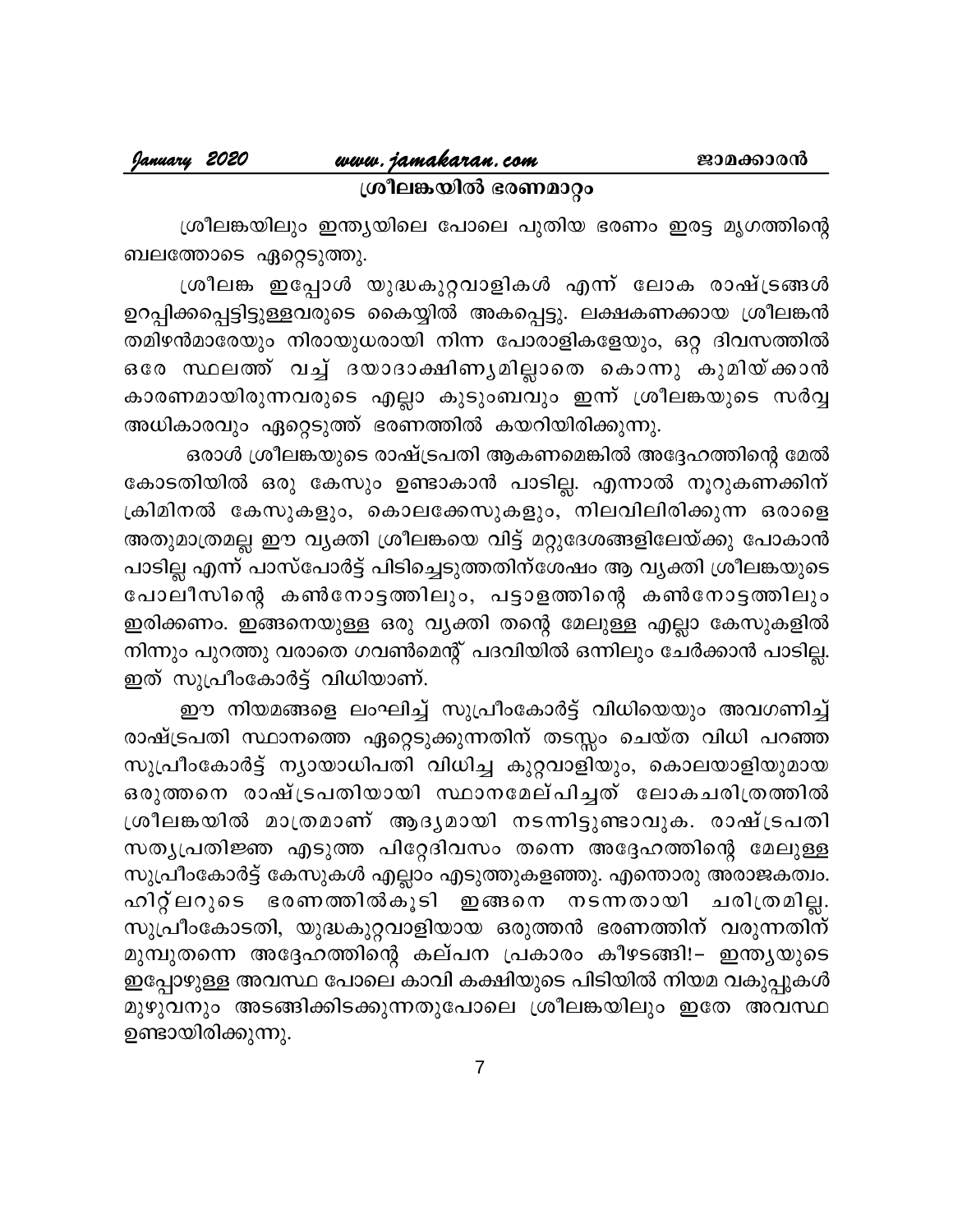| January 2020 |  | www.jamakaran.com |  | ജാമക്കാരൻ |  |
|--------------|--|-------------------|--|-----------|--|
|              |  |                   |  |           |  |

സുപ്രീംകോർട്ട് നീതിപതികൾ ഇപ്പോൾ രാഷ്ട്രപതിയുടെ പോക്കറ്റിലാണ്. ഇങ്ങനെയുള്ള ക്രൂരൻമാരുടെ കൈയ്യിൽ ശ്രീലങ്ക അകപ്പെട്ട സാഹചര്യത്തിൽ നമ്മുടെ ഭയമെല്ലാം ശ്രീലങ്കയിലെ തമിഴരുടെ അവസ്ഥ ഇനി എന്താകും എന്നതാണ്. നേരത്തെ തന്നെ യാഴ്പാണം, മറ്റു കിഴക്കോട്ടുള്ള ഭാഗങ്ങൾ എല്ലാം തന്നെ തമിഴരുടെ പ്രദേശമെന്ന് അവർ തന്നെ ഓർക്കാതിരിക്കാൻ സിംഹള ജനങ്ങൾ കുടിയേറിയതോടുകൂടെ ശില്പങ്ങളും ബുദ്ധക്ഷേത്രങ്ങളും പണികഴിപ്പിച്ചു. ഇനി തമിഴ്നാട്, തമിഴകം, എന്നൊന്ന് ഉണ്ട് എന്ന് പറയാൻ കഴിയാത്ത വിധത്തിൽ ഭൂരിഭാഗം സിംഹളരെ അവിടെ താമസിപ്പിച്ച് ഇന്ത്യയുടെ ഇപ്പോഴുള്ള അവസ്ഥ പോലെ ഒരേ ഭാഷ സിംഹളം, ഒരേ നാട് ശ്രീലങ്ക, ഒരേ ജാതി സിംഹള ജാതി, പള്ളികൂടങ്ങളിൽ വിദ്യാർത്ഥികളുടെ പ്രധാന ഭാഷ സിംഹളമായിരിക്കും. മൂന്നു ഭാഷാ സിദ്ധാന്തം മാറി, സിംഹളം,ഇംഗ്ലീഷ് എന്ന രണ്ടുഭാഷ സിദ്ധാന്തം കൊണ്ടുവന്നാൽ ആശ്ചര്യപ്പെടാൻ ഒന്നുമില്ല.

അന്യ ദേശങ്ങളിൽ കുടിയേറി പാർക്കുന്ന തമിഴൻമാർ തന്റെ കുടുംബത്തിന് വേണ്ടിയും തന്റെ ഇനത്തിൽപ്പെട്ട ജനത്തിന് വേണ്ടിയും സമൂഹ സേവനത്തിനുവേണ്ടിയും അയച്ചുകൊടുക്കുന്ന പണം പുതിയ ഗവൺമെന്റ് നോട്ടമിടും.

തമിഴരെ കാണാൻ വരുന്ന മറ്റുദേശക്കാരെ അതല്ലെങ്കിൽ ക്രിസ്തീയ യോഗങ്ങൾ നടത്താൻ വരുന്ന മിഷനറിമാരെ പ്രത്യേകമായി ഇന്ത്യക്കാരെ ഏറ്റവും അധികമായി നോട്ടമിടും.

പഴയ ചെക്ക് പോസ്റ്റുകൾ തമിഴൻമാർ താമസിക്കുന്ന സംസ്ഥാനങ്ങളിൽ സ്ഥിരമാക്കും. തമിഴരുടെ സ്വാതന്ത്ര്യം ഇപ്പോൾ ചോദ്യചിഹ്നമായി മാറിയിരിക്കുന്നു. ശ്രീലങ്കയിൽ JAFFNA താമസിക്കുന്ന തമിഴൻമാർ മാത്രമല്ല കൊളബോ പോലുള്ള മറ്റു സ്ഥലങ്ങളിൽ താമസിക്കുന്ന തമിഴരുടെ അവസ്ഥ, സുരക്ഷിതത്വത്തെകുറിച്ച് എന്റെ മനസ്സ് വളരെ വേദനിക്കുന്നു. മുമ്പത്തെക്കാളും ശ്രീലങ്ക തമിഴർക്ക് വേണ്ടി ഞാൻ കൂടുതലായി പ്രാർത്ഥിക്കും. ജാമക്കാൻ വായനക്കാരും എന്നോട് ചേർന്ന് പ്രാർത്ഥിയ്ക്കണം എന്നപേക്ഷിക്കുന്നു. ശ്രീലങ്കയിൽ താമസിക്കുന്ന ജനങ്ങളായ സിംഹളർക്കും തമിഴൻമാർക്കും ക്രിസ്തുവിന്റെ സമാധാനം ഉണ്ടാകട്ടെ.

ഡോ. പുഷ്പരാജ്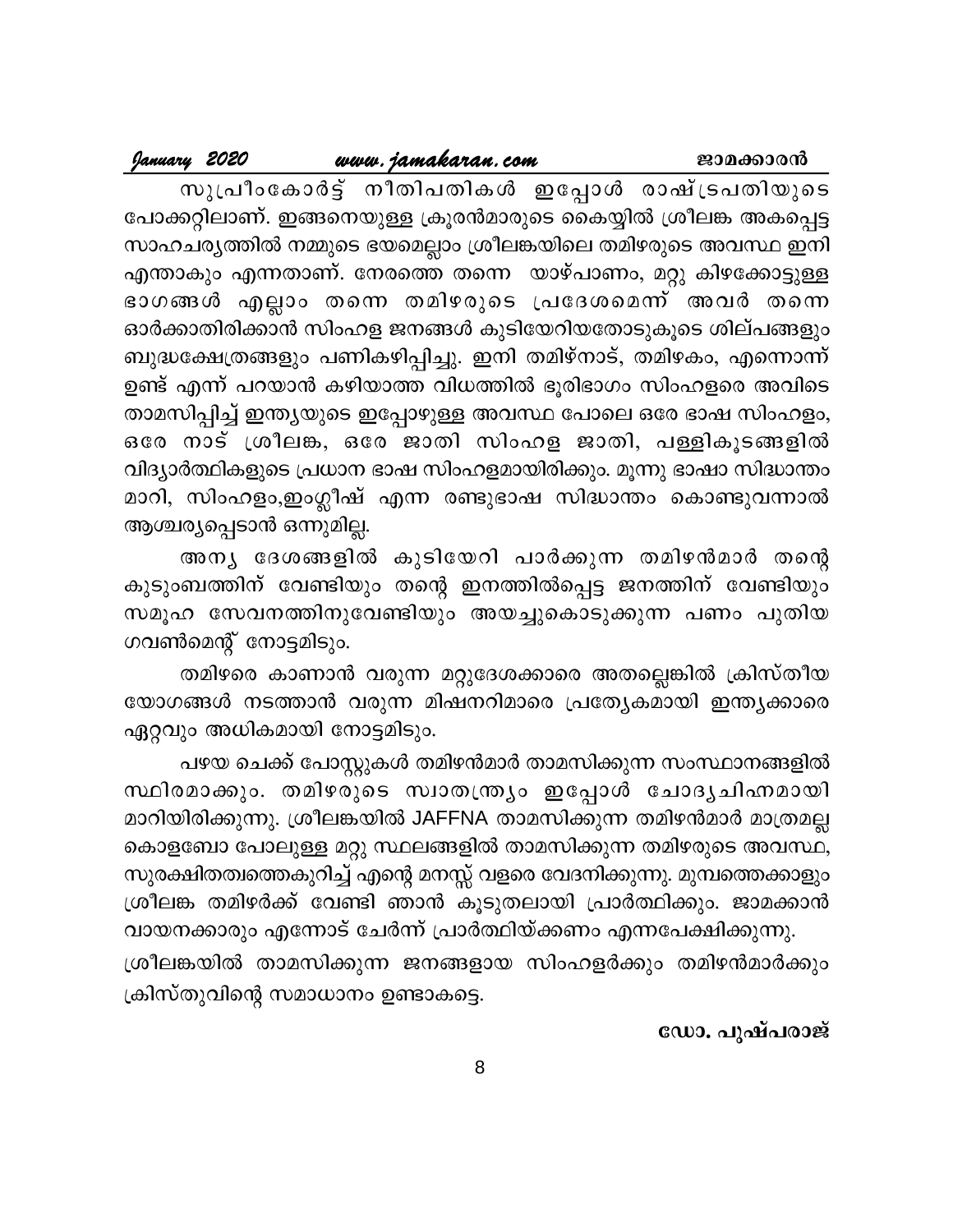ഒരു ജാമക്കാരൻ പ്രസിദ്ധീകരണം  $((\Delta M) \cup \Delta M \otimes \Delta M) \cdot Dr.$  പുഷ്പരാജ്, സേലം–5) പ്രസാധക കുറിപ്പ്

കഴിഞ്ഞലക്കം ജാമക്കാരനിൽ അന്യഭാഷയിൽ കരയുന്നതും അന്യഭാഷയിൽ ചിരിക്കുന്നതുമായിട്ടുള്ള വിവരങ്ങൾ നിങ്ങൾ വായിച്ചറിഞ്ഞിരിക്കും. വായിക്കുമ്പോൾ തന്നെ മണ്ടത്തരം എന്നു നമുക്കു ഇതു എത്ര ചിന്തിക്കുവാൻ സാധിക്കും. ഇനി അന്യഭാഷയുടെ യഥാർത്ഥ വിവരങ്ങളെ ഞാൻ നിങ്ങളോടു



പ്രസാധകൻ :  $Dr.$  പുഷ്പരാജ്

പങ്കുവെക്കുന്നു. ഇന്ത്യയിലും ടൊറണ്ടോ ഉണർവ്വിലെ ആ ചിരി അന്യഭാഷ ചിലർ തുടങ്ങി. എന്നാൽ ആരും അതിനെ പ്രോത്സാഹിപ്പിച്ചില്ല! പെന്തക്കോസ്ത് സഭാവിശ്വാസികളും അത് അംഗീകരിച്ചില്ല. അങ്ങനെ ആ ചിരി അന്യഭാഷ ഇന്ത്യയിൽ അമർന്നുപോയി.

പരിശുദ്ധാത്മാവിന്റെ നിറവിന് അടയാളമെന്ന് പറഞ്ഞ് സംസാരിച്ച പെന്തക്കോസ്തു സഭക്കാരുടെ അനൃഭാഷയിൽ ഭ്രാന്തമായ ചിരി അടയാളത്തെ കുറിച്ചുള്ള വാർത്തകളെ വായിക്കുന്ന പെന്തക്കോസ്തു സഭ വിശ്വാസികൾ ദയവു ചെയ്ത് ഇനിയെങ്കിലും നിങ്ങൾ അനൃഭാഷ സംസാരിക്കുന്നത് നിർത്തി നിങ്ങളെ ശരിയാക്കികൊള്ളണം. അത്ര പെട്ടെന്നൊന്നും നിങ്ങൾക്ക് അന്യഭാഷ പറയുന്നത് നിർത്താൻ പറ്റില്ല. ദൈവത്തോട് പ്രാർത്ഥിച്ച് അവന്റെ സഹായം പ്രാപിച്ച് നിങ്ങളുടെ മക്കളുടെ മുമ്പിൽ ആദ്യം നിങ്ങളുടെ മാറ്റത്തെ കാണിക്കുക.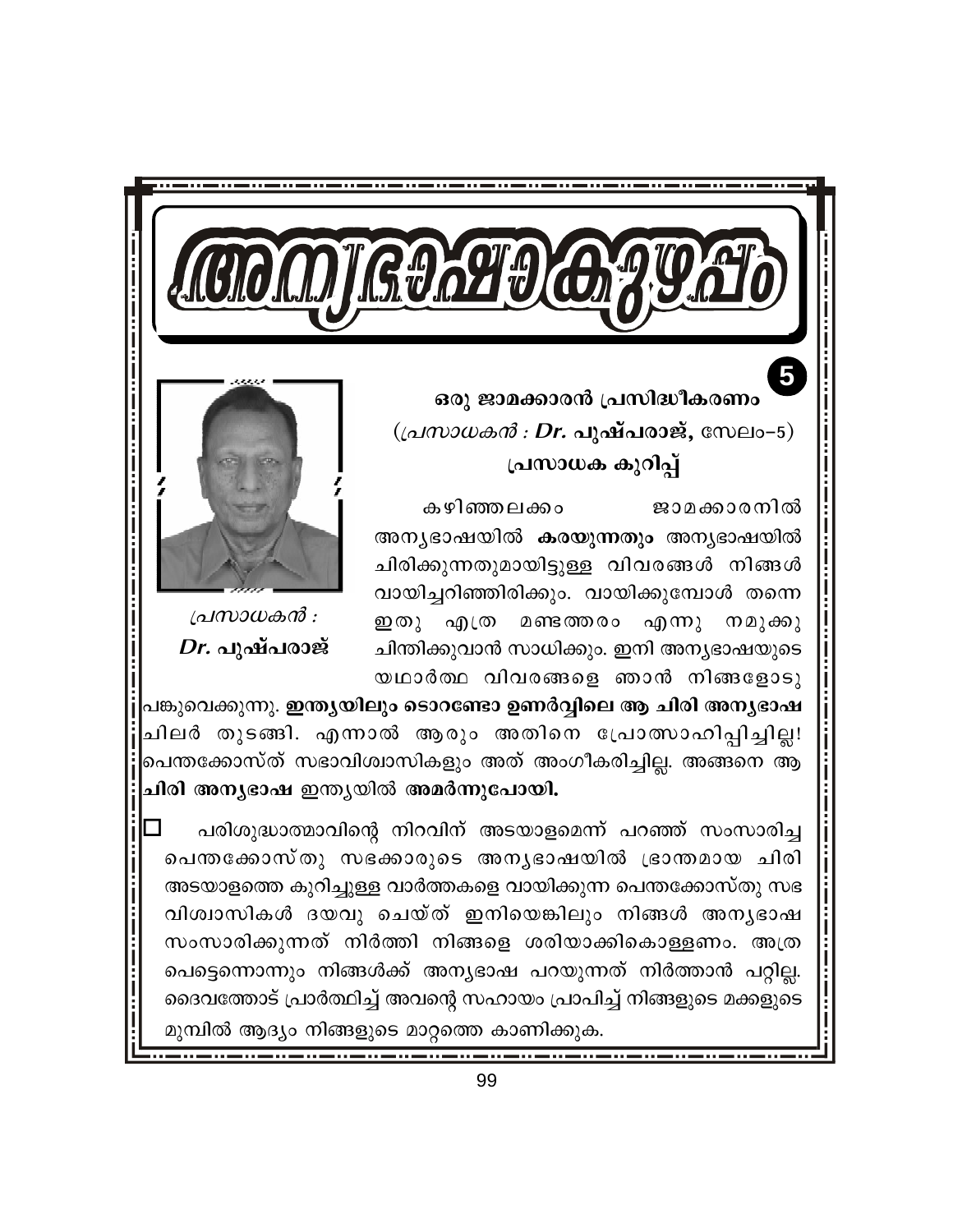#### www.jamakaran.com

January 2020

□ ഞാൻ ഈ ലേഖനത്തിന്റെ രണ്ടാം ഭാഗം അവസാനിപ്പിച്ചതിന് ശേഷം പല പെന്തക്കോസ്ത് സഭാ പാസ്റ്റർമാരും തങ്ങൾ അനൃഭാഷ സംസാരിക്കുന്നത് നിർത്തി, ഞങ്ങളുടെ കണ്ണുകൾ തുറന്നതിന് നിങ്ങൾക്ക് നന്ദി എന്നു പറഞ്ഞു! ദൈവത്തിന് മഹത്വം ഉണ്ടാകട്ടെ.

ചരിത്രം എന്ന പേരിൽ എഴുതപ്പെട്ട പ്രത്യേക പുസ്തകങ്ങളിൽ, പരിശുദ്ധാത്മാവ് ജഡപ്രകാരമുള്ള എല്ലാവരുടെ മേലും പകരും എന്ന് അറിയിച്ചതല്ലാതെ, ഇപ്പോൾ കത്തോലിക്ക സഭകളിലും കരിസ്മാറ്റിക്ക് ഗ്രൂപ്പിന്റെ മേലും പരിശുദ്ധാത്മാവിനെ പകർന്നിരിക്കുന്നു, പരിശുദ്ധാത്മാവ് തന്റെ വാഗ്ദത്തത്തെ അവരിലും **നിറവേറ്റിയിരിക്കുന്നു** എന്ന് എഴുതി കാണിച്ചിരിക്കുന്നു. ഇവരുടെ ഈ അറിയിപ്പ് എത്ര വലിയ തെറ്റാണെന്ന് ചിന്തിച്ചനോക്കുവിൻ.

കത്തോലിക്കരുടെ പ്രധാനപ്പെട്ട ഉപദേശമായ മരിച്ചുപോയ മറിയയോടു പ്രാർത്ഥിക്കുന്നതും, മരിച്ചുപോയ അന്തോണിയോടു പ്രാർത്ഥിക്കുന്നതും, മൂന്ന് അത്ഭുതങ്ങൾ പ്രവർത്തിക്കുന്നതിന്റെ തെളിവും കാട്ടിയാൽ മതി, അവർ മരിച്ചുപോയ കന്യാസ്ത്രീയായാലും ശരി, മദർ തെരേസ ആയാലും ശരി അവരെ **വിശുദ്ധൻമാരുടെ** പട്ടികയിൽ ചേർക്കുന്നു. അവരോടു പ്രാർത്ഥിക്കാൻ പ്രാർത്ഥനാമാല (കൊന്ത) ഉണ്ടാക്കുന്നു.

മരിച്ചുപോയ ആത്മാവിനോടു സംസാരിക്കുന്നവൻ ശപിക്കപ്പെട്ടവൻ (ആവർത്തനം 18:10) എന്ന് വേദപുസ്തകം പഠിപ്പിക്കുന്നു. എന്നാൽ മരിച്ചു പോയവരോടുള്ള പ്രാർത്ഥനയും, മരിച്ചുപോയ ആത്മാവിനെ സ്വർഗ്ഗത്തിലേയ്ക്ക് അയയ്ക്കാനായി അവരുടെ പേരിൽ <mark>പണം വാങ്ങിയുള്ള</mark> പ്രാർത്ഥന (മാതാ ടി.വി ചാനലിൽ മരിച്ചുപോയ ഒരാൾക്ക് 500/– രൂപാ വീതം അയച്ചാൽ ആ മരിച്ചുപോയവർക്കുവേണ്ടി അച്ചൻ പ്രാർത്ഥിക്കും. അവർ സ്വർഗ്ഗത്തിൽ പോകാൻ സാധിക്കും). ഇങ്ങനെയുള്ള വേദ പുസ്തക അടിസ്ഥാനത്തിന് വിരോധമായ കള്ള ഉപദേശത്തെ കൈക്കൊണ്ടിട്ടുള്ള കത്തോലിക്ക സഭക്കാരുടെ മേൽ പരിശുദ്ധാത്മാവ് എങ്ങനെ ഇറങ്ങും! (സഭാ. പ്ര.  $9:5,6)$ 

#### പോട്ട ഡിവൈൻ ധ്യാന കേന്ദ്രം

കേരളത്തിൽ ആലുവ എന്ന സ്ഥലത്തിന് അരികെയുള്ള പോട്ട എന്ന ചെറിയ ഗ്രാമത്തിൽ ഡിവൈൻ ധ്യാനകേന്ദ്രമെന്ന പേരിൽ കത്തോലിക്ക അച്ചൻമാർ ഉണ്ടാക്കിയ ഒരു ധ്യാന കേന്ദ്രം ഉണ്ട്. ഈ അച്ചൻമാരുടെ പ്രധാന 100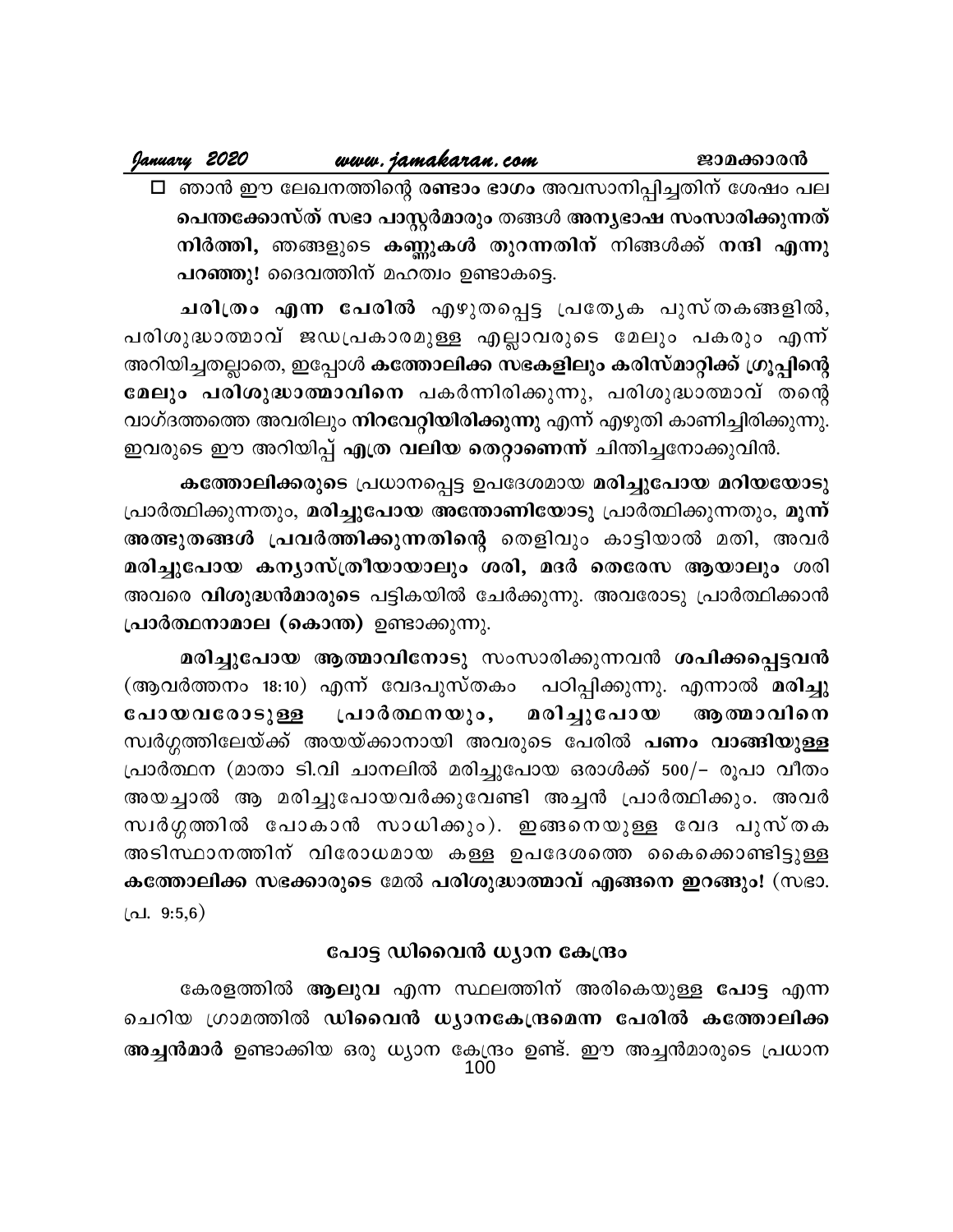January 2020 www.jamakaran.com ജാമക്കാരൻ

തലവനായ അച്ചന് നമ്മുടെ സഹോദരൻ ഡി.ജി.എസ് ദിനകരനാണ് പ്രധാന ഗുരു. ദിനകരൻ നടത്തിയ പവ്വർ മിനിസ്ട്രിയിൽ 15 ദിവസം കത്തോലിക്ക അച്ചൻമാർ ചിലർ പരിശീലനം എടുത്തു. അതോടുകൂടെ സഹോദരൻ ഡി.ജി.എസ് ദിനകരന്റെ യോഗങ്ങൾ എവിടെ നടന്നാലും അവിടെയെല്ലാം അച്ചൻമാർ തുടർന്നു പങ്കെടുത്ത് പ്രാർത്ഥനയിൽ ജനങ്ങളുടെ പേരുകൾ എങ്ങനെ വിളിക്കാമെന്നും, രോഗങ്ങളുടെ പേരുകൾ എങ്ങനെ വിളിക്കാമെന്നും, കർത്താവെനിയ്ക്കു കാണിച്ചുതന്നു എന്നു പ്രവചനമായി എങ്ങനെ പറയാമെന്നും പഠിച്ചത് സഹോദരൻ ദിനകരനിൽ നിന്നാണ്. അതിൽ മുഖ്യനായ ഒരു കത്തോലിക്ക അച്ചൻ, സഹോദരൻ ദിനകരനെ പോലെ തന്നെ പ്രസംഗിക്കും. ആ അച്ചന്റെ പക്കൽ നിന്നും മറ്റു <mark>ചില അച്ചൻമാർ</mark> തൊഴിൽ രഹസ്യങ്ങൾ പഠിച്ചു.

ഉടനെ ഡിവൈൻ ധ്യാനകേന്ദ്രം എന്ന പേരിൽ രോഗങ്ങൾ സൗഖ്യമാക്കുന്നു, ചാരായത്തിനും, ലഹരി പദാർത്ഥങ്ങൾക്കും അടിമയായവർ 10 ദിവസം പോട്ടയിൽ വന്ന് താമസിക്കണം. ഇവർ വെളിയിൽ പോകാൻ പാടില്ല. മറ്റുള്ളവർക്ക് വന്ന് ഇവരെ കാണാനും അനുവാദമില്ല. പ്രാർത്ഥന ധ്യാനം കൗൺസിലിംഗ് എന്ന് പല ഏർപ്പാടുകൾ അവർക്കു ചെയ്തുകൊടുക്കുന്നു. ആ ധ്യാനകേന്ദ്രത്തിൽ പലർ ലഹരി മരുന്നുകളിൽ നിന്നും മദൃപാനത്തിൽ നിന്നും വിടുതൽ പ്രാപിച്ചു എന്ന് അവരുടെ മാസികമൂലമായും അവരുടെ സഭകൾ മൂലവും പരസ്യം ചെയ്യുന്നു. ഇപ്പോൾ മലയാള ടി.വിയിൽ ഒരു ചാനൽ തുടങ്ങി. നല്ല പരസൃങ്ങൾ ചെയ്തുവരുന്നു. അതുമൂലം അവർക്ക് വളരെ അധികം ലഭിക്കുന്നു. വളരെ അധികം ജനങ്ങൾ വരുമാനം വേളാങ്കണ്ണിക്കുപോകുന്നതുപോലെ പോട്ട ധ്യാന കേന്ദ്രത്തിൽ പോയിവരുന്നു.

 $\Box$  ഇതൊരു ഭാഗത്തിരിക്കേ മറ്റൊരു ഭാഗത്ത് അതേ വളപ്പിനരുകിൽ മറ്റൊരു ധ്യാനക്കൂട്ടം വച്ചിട്ടുണ്ട്. ഇവിടെ പരിശുദ്ധാത്മാവിന്റെ നിറവും, അനൃഭാഷയും വേണമെന്ന് അപേക്ഷിച്ച് ചെന്നാൽ അവരും 10 ദിവസം അവിടെ അടക്കപ്പെട്ട് പുറംലോകം കാണാതെ ശക്തമായ കാവലിൽ വച്ച് അവിടെ താമസിപ്പിക്കുന്നു. അവിടെ കുടുംബത്തോടെ താമസിക്കണം.

അവിടെ അനൃഭാഷ പറയുന്ന ഒരു ഭാഗമുണ്ട്. അവിടെ പ്രസംഗം, പാട്ട്, കൈകൊട്ട്, തുള്ളിച്ചാട്ടം, നാവുകുഴഞ്ഞു സംസാരിക്കുന്നത് എല്ലാം നടക്കുന്നു. ഈ ഗ്രൂപ്പിൽ പങ്കെടുത്തിട്ട് <mark>അന്യഭാഷ</mark> പറയാൻ കഴിയാത്തവർക്ക് **പ്രത്യേകമായി** ഒരു പരിപാടി ഏർപ്പാട് ചെയ്ത് സ്തുതി ആരാധന ടെറസിൻമേലെ നടത്തുന്നുണ്ട്.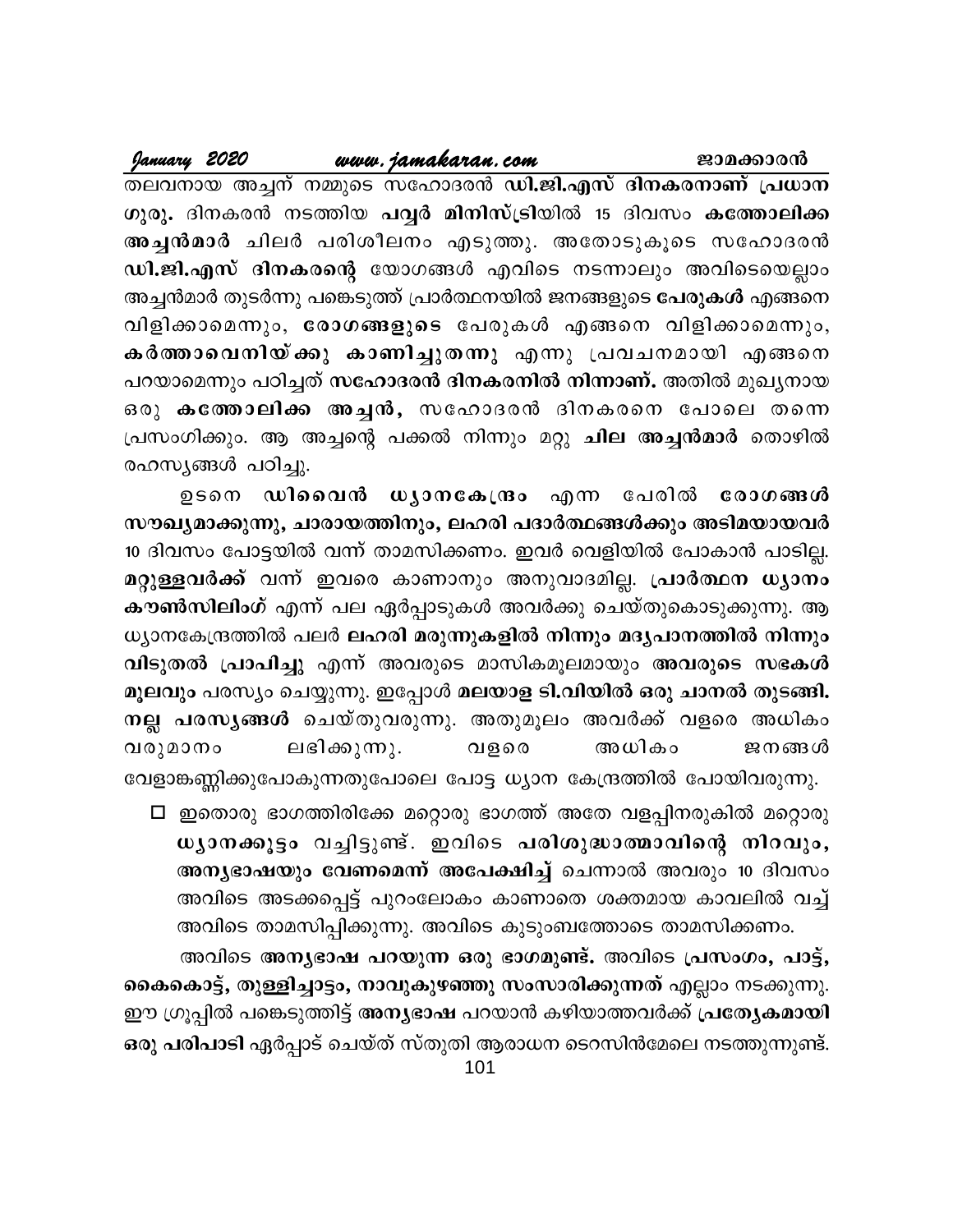| January 2020 |  | www.jamakaran.com                                      | ജാമക്കാരൻ |
|--------------|--|--------------------------------------------------------|-----------|
|              |  | ഇതിൽ ഇവർ നിർവൃതി അടയുന്നതിനുവേണ്ടി എന്തെല്ലാം യുക്തികൾ |           |
|              |  |                                                        |           |

പ്രയോഗിക്കണമോ അതെല്ലാം പ്രയോഗിച്ച് അനൃഭാഷയിൽ സംസാരിക്കാൻ ശീലിപ്പിക്കുന്നു. ഹിപ്പ് നോട്ടിസവും പ്രയോഗിക്കുന്നതായി പറയപ്പെടുന്നു.

ചില വർഷങ്ങൾക്കു മുമ്പ് ആ ധ്യാനകേന്ദ്രത്തിൽ **അന്യഭാഷ** പഠിപ്പിക്കുന്ന സ്ഥലത്ത് ഒരുവൻ നിലവിളിച്ച് ശബ്ദം ഉയർത്തി കരയാൻ തുടങ്ങി. അവിടെ പാടിയ പാട്ടുകൾ ഡ്രം കൊട്ടുന്ന ശബ്ദത്തോടൊപ്പം പാടിയതിന്റെ കാരണമായി അവർ നിർവൃതിയുടെ ഉച്ചസ്ഥായിയിൽച്ചെന്ന് മാനസിക നില തകർന്ന് കോട്ടയം എന്ന അടുത്തുള്ള ടൗണിൽ **മാനസിക ഡോക്ടറുടെ** അടുക്കൽ ചികിത്സിക്കപ്പെട്ട വാർത്ത മലയാള മനോരമ പത്രം വഴിയായി പുറത്തു വന്നു. ഡിവൈൻ ധ്യാനകേന്ദ്രത്തിൽ എന്തെക്കെയോ നടക്കുന്നു എന്ന ശ്രുതി കാട്ടുതീ പോലെ പടർന്ന് ഗവൺമെന്റും പോലീസും ഡിവൈൻ ധ്യാനകേന്ദ്രത്തിൽ പ്രവേശിച്ച് വിചാരണ നടത്തി. പല വർഷങ്ങൾക്കുമുമ്പ് തമിഴ് ആഴ്ച പതിപ്പിലും ആ വാർത്ത വന്നിരുന്നു. എന്റെ ജാമക്കാരനിലും ആ ന്യൂസ്പേപ്പർ വാർത്തയേയും പോലീസ് വിചാരണ വിവരം മുഴുവനും പുറത്തു വിട്ടിരുന്നു എന്നത് വായനക്കാർക്ക് ഓർമ്മയുണ്ടാകുമെന്ന് ഞാൻ വിശ്വസിക്കുന്നു.

⊡ഇതിന്റെ എല്ലാം മൂലകാരണം അനൃഭാഷ പ്രാപിക്കേണം, അഗ്നി അഭിഷേകം, പരിശുദ്ധാത്മാവിന്റെ ശക്തി ഇവ പ്രാപിക്കണം എന്ന തീവ്രആഗ്രഹങ്ങൾ ഇവയെല്ലാം തെറ്റായ ആശയമാണ്. ഡിവൈൻ ധ്യാനകേന്ദ്രത്തിൽ നിന്നും പല ഭാഷകളിൽ പുറത്തു വരുന്ന മാസികകളിലും ടി.വി.യിലും **പവർ മിനിസ്ട്രി** എന്ന ആകർഷിക്കുന്ന പരസ്യമാണ് ജനങ്ങളെ ഇവിടേക്ക് ആകർഷിക്കുന്നതിന്റെ മുഖ്യകാരണം.

അന്യഭാഷ, അഗ്നിഅഭിഷേകം എല്ലാം എങ്ങനെയെങ്കിലും പ്രാപിക്കേണം എന്ന തീവ്രത, **കഞ്ചാവടിച്ചവർ**ക്കുണ്ടാകുന്നതു പോലെയുള്ള നിർവൃതി അനുഭവത്തിലേക്ക് ചെല്ലുന്ന അവസ്ഥ ഇന്ന് പെന്തക്കോസ്ത് സഭയ്ക്കും, കരിസ്മാറ്റിക് സഭയ്ക്കും ഉണ്ടായി കഴിഞ്ഞു.

കത്തോലിക്കരും, കരിസ്മാറ്റിക് ഗ്രൂപ്പും പരിശുദ്ധാത്മാവിനെ പ്രാപിക്കുന്നു എന്ന് പെന്തക്കോസ്ത് തലവൻമാരും വിശ്വസിച്ച് അനൃഭാഷയ്ക്ക് പരസ്യം ചെയ്യുന്നു.

ഇങ്ങനെയുള്ള <mark>കള്ള ഉപദേശങ്ങളിൽ നിന്നും</mark> എങ്ങനെയെങ്കിലും വിടുതൽ പ്രാപിക്കണം. അനൃഭാഷ വൃാജമായതാണ് എന്ന് നിങ്ങൾ മനസ്സിലാക്കണം എന്നതാണ് എന്റെ ആഗ്രഹം. ജാമക്കാരനായ എന്നെക്കൊണ്ട്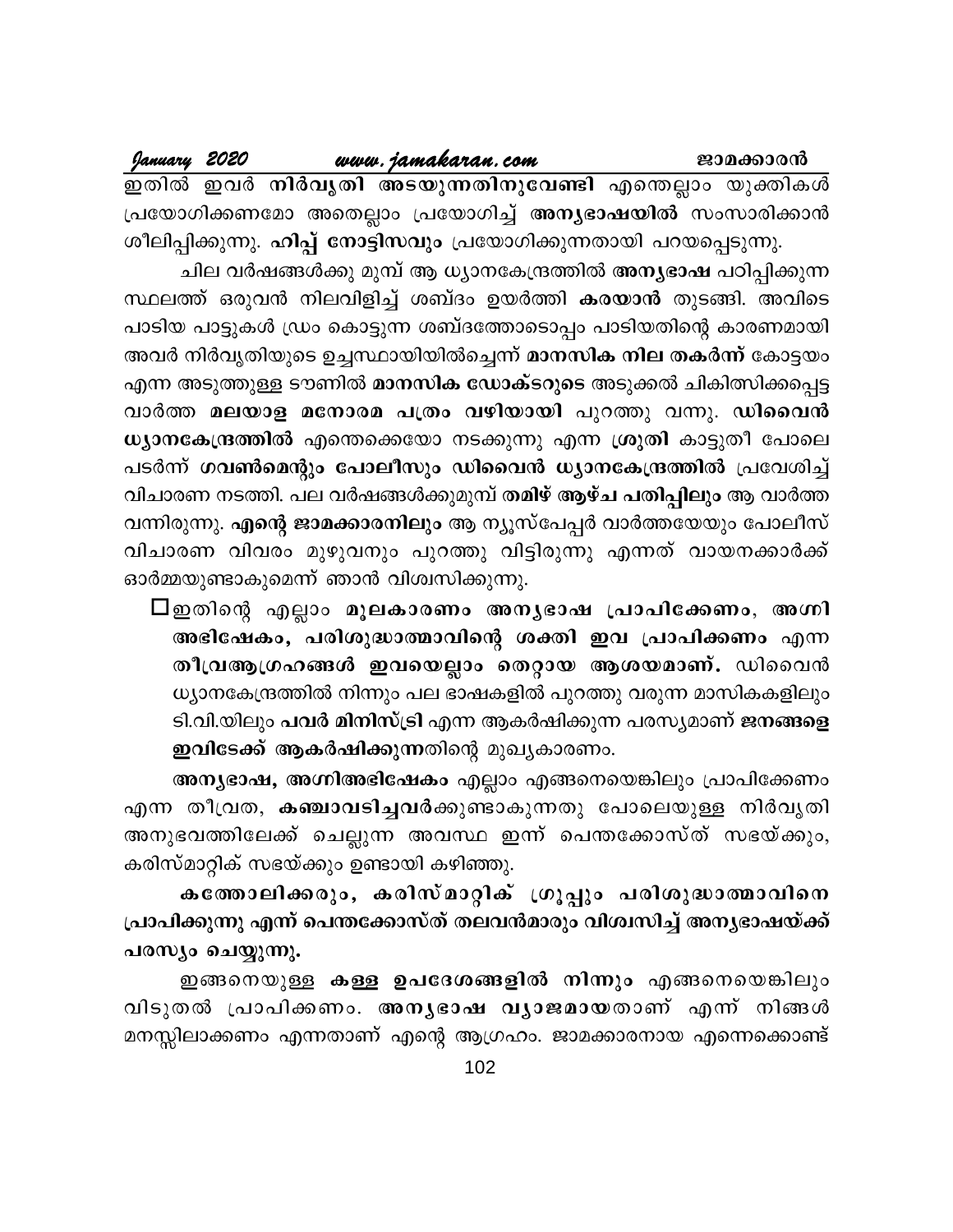www.jamakaran.com

January 2020

എഴുതാൻ മാത്രമേ കഴിയൂ. ഞാൻ പ്രസംഗിക്കുന്ന കൺവൻഷനുകളിൽ ഈ വ്യാജ അനൃഭാഷയെക്കുറിച്ച് പരസ്യമായി സംസാരിയ്ക്കാനും കഴിയും. അതിൽ കൂടുതൽ എനിക്ക് ഒന്നും ചെയ്യാൻ കഴിയുകയില്ല. അന്യഭാഷ എന്നത് ഒരു മായയാണ്. അതു ഒരു വ്യാജമായ നിർവൃതി അനുഭവമാണ് എന്നത് **ഇന്ത്യ**യിലുള്ള എല്ലാ സഭക്കാർക്കും മനസ്സിലാക്കിക്കൊടുക്കാൻ പുസ്തകരൂപത്തിൽ ഇത് 2020 ൽ പുറത്തു വിടാൻ ദൈവം കൃപ ചെയ്യുമെന്ന് ഞാൻ വിശ്വസിക്കുന്നു. ഈ ഭാഗത്തോടെ ജാമക്കാരനിൽ അന്യഭാഷയെപ്പറ്റി എഴുതുന്നത് അവസാനിപ്പിക്കാൻ പോകുകയാണ്. അതുകൊണ്ട് തന്നെ പെന്തക്കോസ്തുസഭയുടെ ചരിത്രവും വ്യാജ അന്യഭാഷ ഉണ്ടായ വിവരവും കഴിഞ്ഞലക്കം (ഡിസംബർ) ജാമക്കാരനിൽ അവസാന വാക്കായി എഴുതിയിരിക്കുന്നത്. അന്യഭാഷയെപ്പറ്റി വേദവചനത്തിൽ ഇനിയും പല വിവരങ്ങൾ ഉണ്ട്. ദൈവം അനുവദിച്ചാൽ അവയെ വരും കാലങ്ങളിൽ എഴുതാൻ ആഗ്രഹിക്കുന്നു.

ഇനി അവസാനമായി ദൈവവചനത്തിൽ അനൃഭാഷയെപ്പറ്റിയുള്ള വീണ്ടും ചില മുഖ്യ വിവരങ്ങളെ ചെറിയ കുറിപ്പായി എഴുതി തീർക്കാൻ ഭാരപ്പെടുന്നു.

#### അഗ്നി അഭിഷേകം

ഇന്ന് പെന്തക്കോസ്തു സഭക്കാരുടെ ഇടയിൽ **അഗ്നി അഭിഷേകം** എന്ന ആകർഷിക്കുന്ന വാക്ക് എല്ലാ ഇടങ്ങളിലും ഉപയോഗിച്ചു വരുന്നു.

അഗ്നി അഭിഷേകകൃാമ്പ് എന്ന ആകർഷിക്കുന്ന പേരിൽ ഇന്ത്യയിൽ നിന്ന് സഹോദരൻ മോഹൻ സി. ലാസറസ്, സഹോദരൻ റോബിൻസൺ, സഹോദരൻ അപ്പാദുരെ പോലുള്ള പ്രസിദ്ധരായ സുവിശേഷകൻമാർ തമിഴ്നാട്ടിലും, ഇന്ത്യയ്ക്കു വെളിയിലുള്ള നാടുകളിലും ഇങ്ങനെയുള്ള യോഗങ്ങളെ നടത്തുന്ന കാര്യത്തെ പരസ്യമാക്കുന്നത് അവരുടെ മാസികകളിലും ടി.വി ചാനലുകളിലും നമുക്ക് കാണാം. ധാരാളംപേർ അത് ഏതോ **വിശേഷഅഭിഷേകം** എന്നു വിചാരിച്ച് അതിനുവേണ്ടി ശ്രമിച്ച് നിരാശപ്പെട്ടു പോകുന്നു. കേരളത്തിലും രണ്ടു മൂന്നു മലയാള ടി.വി ചാനലുകളിൽ പ്രസംഗിക്കുന്ന ചില പ്രസംഗികന്മാർ ടി.വി ചാനലുകളിലൂടെ അനൃഭാഷയിൽ സംസാരിക്കാനും അഗ്നിഅഭിഷേകം പ്രാപിക്കാനും ചാനലുകളിലൂടെ ഉപദേശിക്കുന്നു. ഇത് കാണുന്ന വായനക്കാർ അത് സ്വീകരിക്കരുത്.

#### പരിശുദ്ധാത്മാവ് - അഗ്നി

അവൻ (യേശു) പരിശുദ്ധാത്മാവിലും, അഗ്നിയിലും നിങ്ങളെ സ്നാനപ്പെടുത്തും.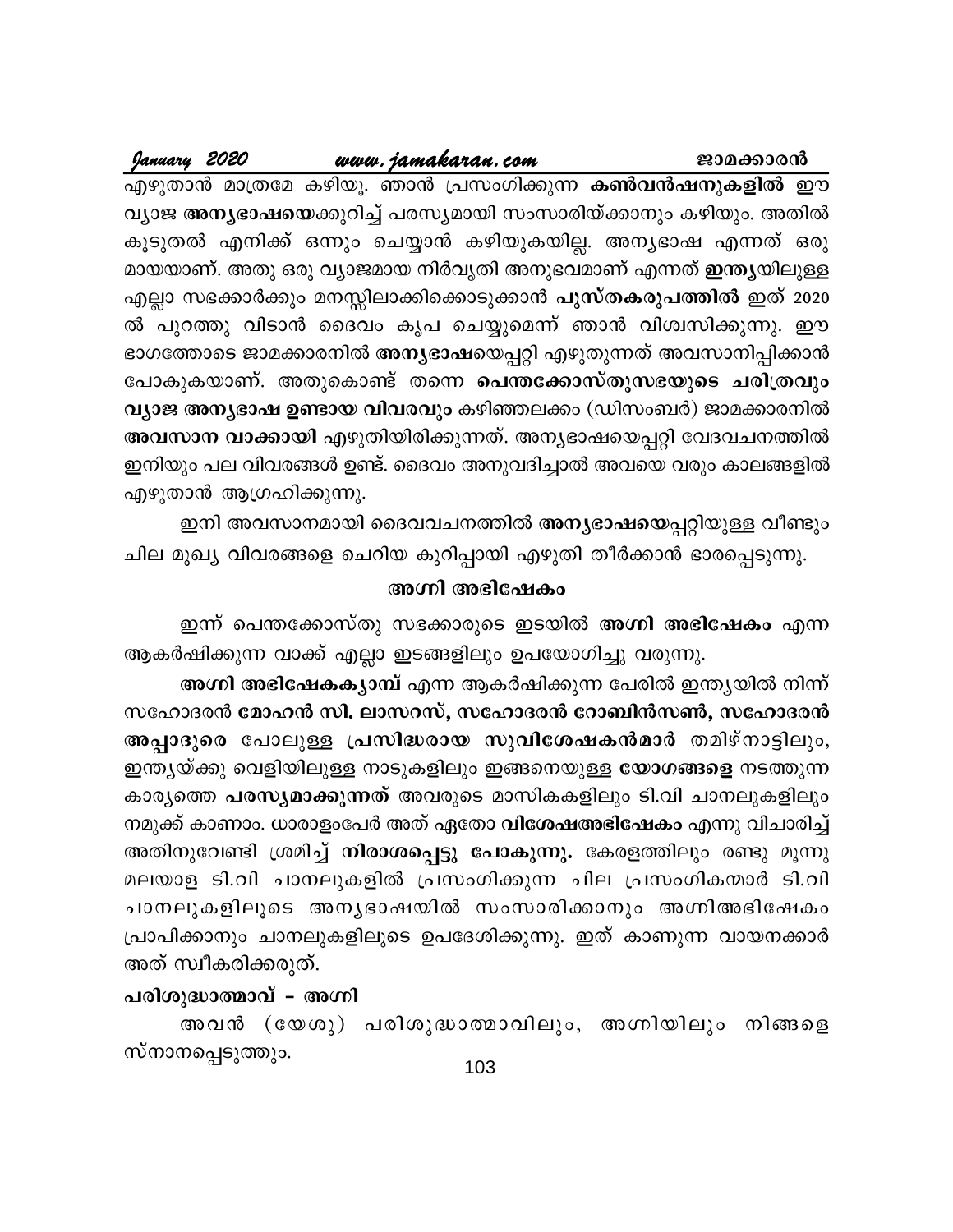www.jamakaran.com January 2020

ജലം – ആത്മാവ് യോഹന്നാൻ 3 : 5

ഒരുവൻ ജലത്തിനാലും ആത്മാവിനാലും ജനിയ്ക്കാതിരുന്നാൽ ദൈവരാജ്യത്തിൽ പ്രവേശിക്ക ഇല്ല എന്ന് എഴുതിയിരിക്കുന്നു. ഇവിടെ ജലം – ആത്മാവ് എന്ന 2 വാക്കുകളും പരിശുദ്ധാത്മാവിനെ കുറിക്കുന്നു. അങ്ങനെ തന്നെ പരിശുദ്ധാത്മാവിനാലും – അഗ്നിയാലും ജനിച്ചില്ലെങ്കിൽ എന്ന് എഴുതിയിരിക്കുന്നു. ഈ രണ്ടു പദങ്ങളും പരിശുദ്ധാത്മാവിനെ കുറിക്കുന്ന വചനങ്ങളാകുന്നു. ഇതിന് പാരലിസം(Paralism) എന്നു പറയുന്നു. എബ്രായർ ചരിത്രമെഴുതുമ്പോൾ ഒരു വാക്കിന് ഒരേ അർത്ഥമുള്ള 2 വാക്കുകൾ ഉപയോഗിക്കുന്നത് ശീലമാണ്.

| സത്യമായിട്ടും | സത്യമായിട്ടും |
|---------------|---------------|
| ആമേൻ          | ആമേൻ!         |
| ആത്മാവ്       | അഗ്നി         |
| ആത്മാവ്       | $B2$ Plo      |

മുകളിൽ പറഞ്ഞിട്ടുള്ള ഇങ്ങനെയുള്ള വാക്കുകളെക്കുറിച്ച് ധ്യാനിക്കുമ്പോൾ ചരിത്രത്തിന്റെ പിൻഭാഗം അറിയാതെ അതിനെകുറിച്ച് പ്രസംഗിക്കുന്നതുകൊണ്ട് പ്രസംഗിക്കുന്നവർ ആ വാക്കിന് തെറ്റായ വ്യാഖ്യാനം കൊടുത്തു തെറ്റായി പ്രസംഗിക്കുന്നു.

യോഹന്നാൻ 3 : 5 ജലത്തിനാലും ആത്മാവിനാലും ജനിച്ചില്ല എങ്കിൽ എന്നതിന് <mark>ജ്ഞാനസ്നാനം</mark> പ്രാപിച്ചില്ലെങ്കിൽ <mark>എന്നു വ്യാഖ്യാനിക്കുന്നത്</mark> തെറ്റാണ്. സ്നാനത്തെക്കുറിച്ച് വേദപുസ്തകത്തിൽ ധാരാളം വചനങ്ങൾ പലഭാഗങ്ങളിലും ഉണ്ട് . മുകളിൽ എന്നാൽ പറഞ്ഞ വചനം സ്നാനത്തെക്കുറിച്ചുള്ളതല്ല.

#### അഗ്നി

തീയിൽ (അഗ്നിയിൽ) ദൈവം ഇല്ലായിരുന്നു (1 രാജാ. 19 : 12) അഗ്നി അഭിഷേകം എന്നു പറയുന്ന പെന്തക്കോസ്തു പാസ്റ്റർമാർ ശ്രദ്ധിക്കുക. അഗ്നി അഭിഷേകം എന്ന ആകർഷിക്കുന്ന വാക്ക് സഭയിലെ ജനങ്ങളെ ഒരു പക്ഷെ ആകർഷിക്കുമായിരിക്കും. എന്നാൽ അത് വലിയ ആപത്തായ അർത്ഥമുള്ളതാണ്.

ചിലരെ തീയിൽനിന്നു (അഗ്നിയിൽനിന്നു) വലിച്ചെടുക്കുക (യൂദ 1:22) അഗ്നി എന്ന വാക്ക് പരിശുദ്ധാത്മാവിന്റെ മറ്റൊരു പേരല്ല. അഗ്നി കൊല്ലുന്നതും നശിപ്പിക്കുന്നതുമാകുന്നു. പെന്തക്കോസ്തു സഭക്കാരുടെ കൈയ്യിലുള്ള വേദപുസ്തവും എന്റെ കൈയ്യിലുള്ള വേദപുസ്തകവും ഒന്നാണ്.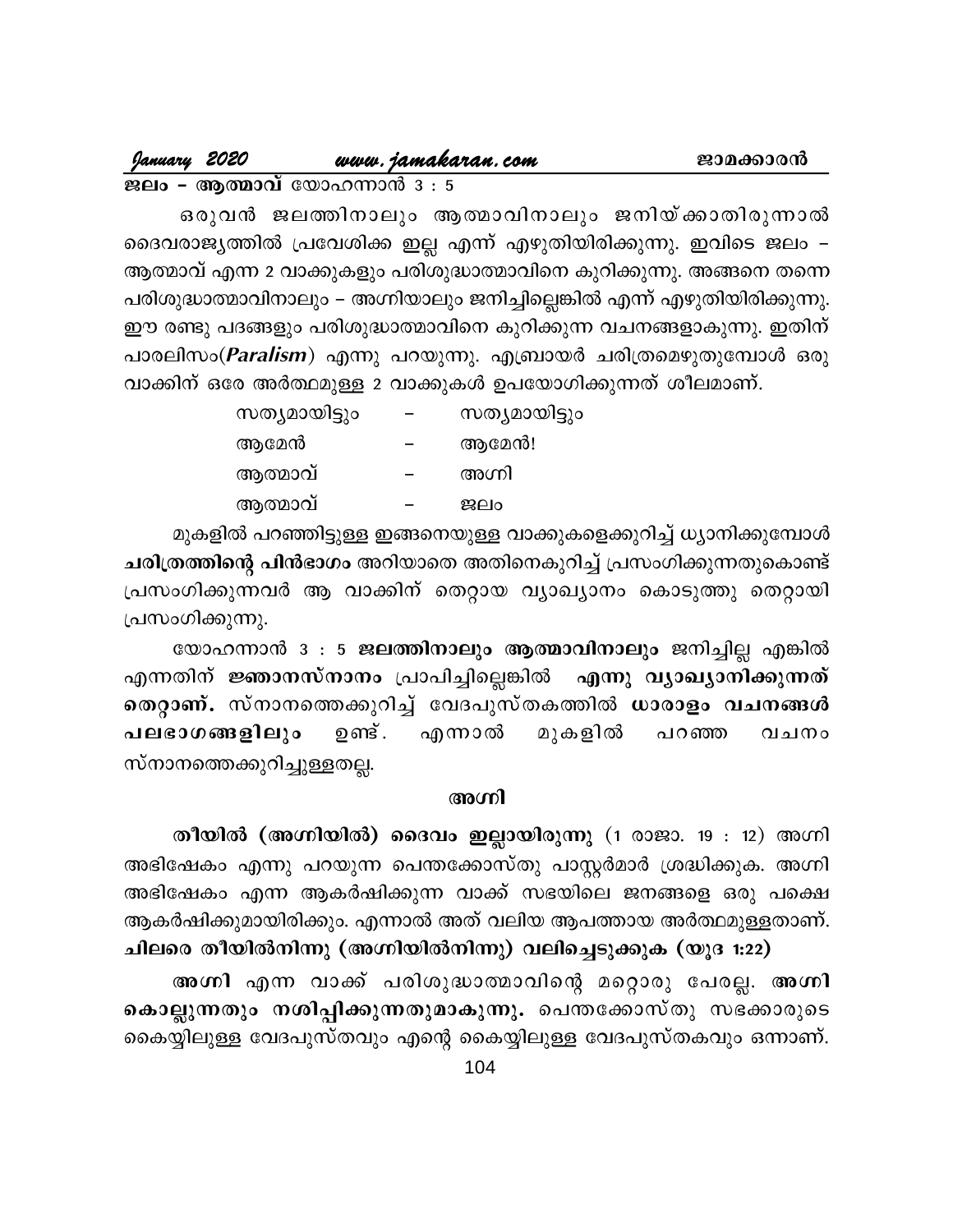January 2020 www.jamakaran.com ജാമക്കാരൻ നമ്മുടെ വേദപുസ്തകത്തിൽ അഗ്നിയെക്കുറിച്ച് എഴുതിയിട്ടുള്ള ഭാഗങ്ങളിലെല്ലാം നശിപ്പിയ്ക്കാനും കൊന്നുകളയാനും ഉപയോഗിച്ച വാക്കുകളാണെന്ന് നിങ്ങൾക്കറിയാമല്ലോ. പിന്നെ എന്തിനാണ് എനിയ്ക്ക് അഗ്നി **വേണം, അഗ്നി** അംഗവി, അംഗവി എന്ന് സഭാജനങ്ങളെ അഭിഷേകം വേണമെന്നും, നിലവിളിപ്പിക്കുന്നത്! പാവം സഭാജനങ്ങളും നിങ്ങൾ പറയുന്നതിനെല്ലാം തലയാട്ടി ആമേൻ ഹല്ലേലുയ പറയുന്നു.

(മത്തായി 18 : 8, 25 : 41) ഈ വചനങ്ങൾ എല്ലാം **നിതൃമായ** അഗ്നിയെക്കുറിച്ചാണ് പറയുന്നത്. അതെല്ലാം നശിപ്പിയ്ക്കാനായി ഉപയോഗിച്ചിരിക്കുന്ന വാക്കുകളാണ്.

ചില പെന്തക്കോസ്തു പാസ്റ്റർമാർ പ്രസംഗിക്കുമ്പോൾ അഗ്നി അഭിഷേകം നിങ്ങളുടെ പാപങ്ങളൊക്കെയും ചുട്ടെരിക്കും നിങ്ങൾ വിശുദ്ധൻമാർ ആകും ഒരു ഹല്ലേലുയ്യ! പറയാമോ? എന്ന് പറയുമ്പോൾ അവിടെ ഉള്ളവരെല്ലാം ആമേൻ ഹല്ലേലുയ പറയുന്നു.

അഗ്നി നിന്നെ പരിശുദ്ധമാക്കും. അഗ്നി നിന്റെ അതിക്രമങ്ങളെ നീക്കും എന്നെല്ലാം പറഞ്ഞ് ഇവർ പ്രസംഗിക്കുമ്പോൾ ജനങ്ങൾ ആവേശത്തോടെ അഗ്നി അഭിഷേകം എനിക്കുവേണം എനിയ്ക്ക് പാപമോചനം വേണം, അതിക്രമങ്ങൾ മാറണം, ഞാൻ ശുദ്ധീകരിക്കപ്പെടണം അതിന് എനിയ്ക്ക് അഗ്നി വേണം എന്ന് യോഗത്തിൽ പങ്കെടുത്ത ഓരോരുത്തരും കണ്ണീരോടെ നിലവിളിക്കുന്നത് നിങ്ങൾ കാണുമ്പോൾ നിങ്ങൾക്ക് തന്നെ കണ്ണീർ വരും. എങ്ങനെയൊക്കെയാണ് പറ്റിക്കുന്നതെന്നു നോക്കൂ!

വേദപുസ്തകത്തെ ശരിയായി വായിക്കാതെ, വചനം അറിയാതെ ആ പാവപ്പെട്ട ജനങ്ങൾ ഇവരുടെ പ്രസംഗം മാത്രം കേട്ട് നിരാശപ്പെട്ട് അനുഗ്രഹമില്ലാതെ പാവമോചനമില്ലാതെ വെറുതേ മടങ്ങിപോകുന്നു. എന്തൊരു പരിതാപമായ നില!

ഇവരെല്ലാവരും വചനം അറിയാത്ത പാവങ്ങൾ എന്ന് ഞാൻ എന്തുകൊണ്ടാണ് പറയുന്നതെന്നറിയാമോ? അഗ്നി നിങ്ങളുടെ പാപം കഴുകി കളയുകയില്ല. യേശു പറഞ്ഞു ഞാൻ പറഞ്ഞ **ഈ വചനം** ഇപ്പോൾ നിങ്ങളെ ശുദ്ധീകരിക്കുന്നു എന്ന്.

യേശുവിന്റെ വചനത്തെ അനുസരിച്ചാൽ യേശുവിൻ രക്തം എന്നെ കഴുകി ശുദ്ധീകരിക്കും. (1 യോഹന്നാൻ 1 : 7) **യേശുവിൻ രക്തം** സകല പാപങ്ങളെയും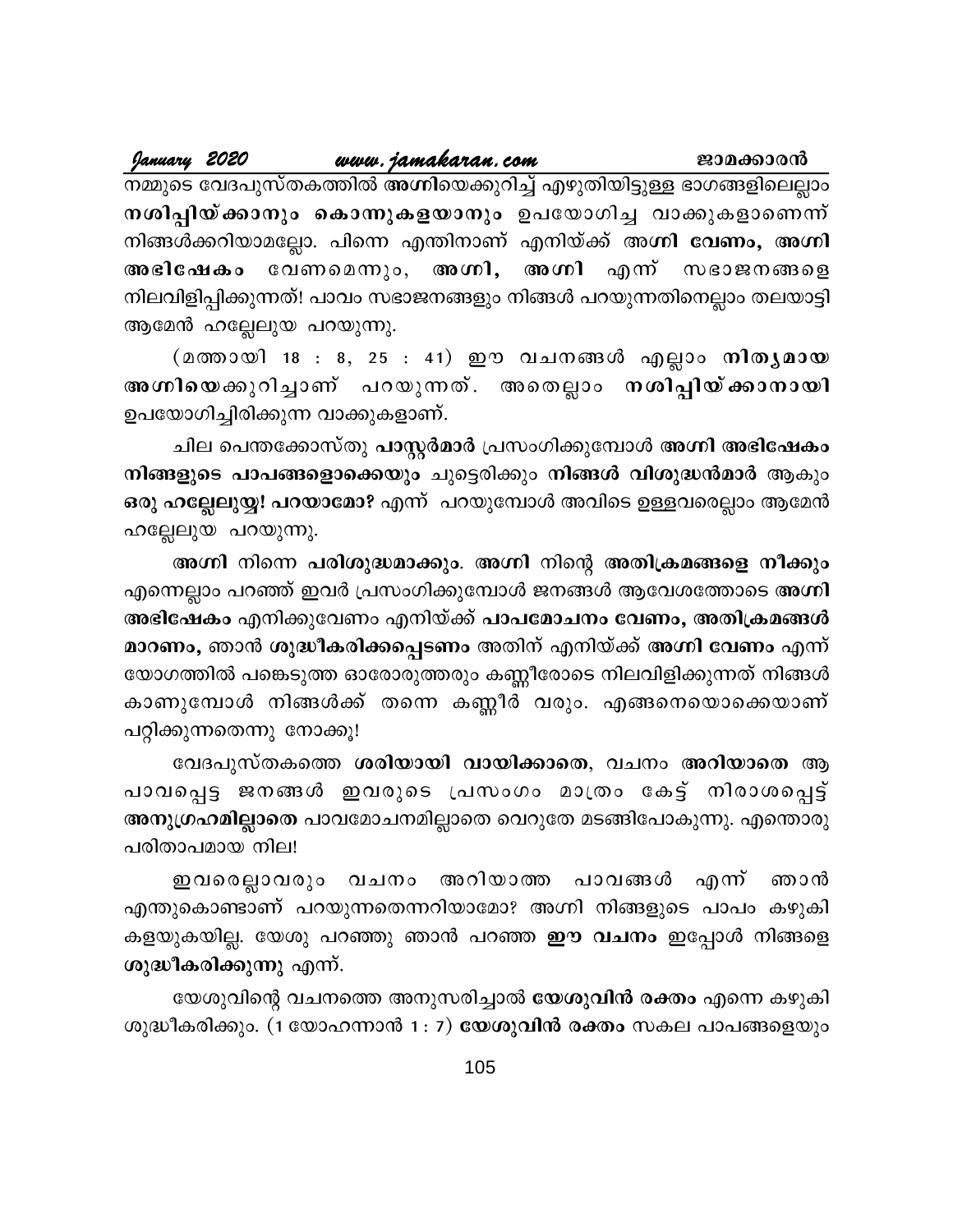#### www.jamakaran.com

January 2020

കഴുകി ശുദ്ധീകരിക്കും എന്നാണ് വേദപുസ്തകം നമ്മെ പഠിപ്പിക്കുന്നത്! **അഗ്നി** നിങ്ങളെ ശുദ്ധീകരിക്കും എന്ന് വചനം പറയുന്നില്ല.

ഇവർ പ്രസംഗത്തിൽ പറയുന്ന അഗ്നിയെക്കുറിച്ചുള്ള വിഷയത്തെ യെശയ്യാവിന്റെ പുസ്തകത്തിൽ വായിക്കാൻ കഴിയും (യെശയ്യാവ് 6 : 6,7) ഈ വചനത്തിൽ യെശയ്യാവ് എന്ന പ്രവാചകനെ ദൈവം 7 രാജാക്കൻമാർക്ക് പ്രവചനത്തിലൂടെ മുന്നറിയിപ്പ് നല്കാൻ വിളിച്ചു. കർത്താവിന്റെ വാർത്ത അറിയിക്കാൻ വേണ്ടി അവനെ ശുദ്ധീകരിക്കാൻ ദൈവം ഒരു ദൂതനെ അയച്ചു യാഗപീഠത്തിൽ നിന്ന് ഒരു തീ കനൽ കൊടിൽ കൊണ്ട് **യെശയ്യാവിന്റെ** വായിൽ തൊട്ടു നിന്റെ അധരങ്ങളെ കനൽ കൊണ്ട് തൊട്ടതിനാൽ നിന്റെ അതിക്രമങ്ങൾ നീങ്ങി നിന്റെ **പാപത്തിനു പരിഹാരം** വന്നിരിക്കുന്നു എന്ന് പറഞ്ഞു ഇതാണ് നടന്നത്. ഇപ്പോൾ ഇതു വായിക്കുന്ന നിങ്ങൾ തന്നെ പറയൂ, ഈ കനൽ കഷണത്തിനും അഗ്നി അഭിഷേകത്തിനും പരിശുദ്ധാത്മാവിനും എന്തെങ്കിലും ബന്ധം ഉണ്ടോ?

അഗ്നി അഭിഷേകം പ്രാപിയ്ക്കാൻ വേണ്ടി പ്രത്യേകമായ യോഗങ്ങൾക്ക്

പോകുന്നവർക്ക് ഞാൻ മുന്നറിയിപ്പു നല്കട്ടെ <mark>വഞ്ചിക്കപ്പെടാതിരിപ്പിൻ</mark>

| പരിശുദ്ധാത്മാവ് |   | അഗ്നിയല്ല |
|-----------------|---|-----------|
| പരിശുദ്ധാത്മാവ് |   | എണ്ണയല്ല  |
| പരിശുദ്ധാത്മാവ് | - | പ്രാവല്ല  |
| പരിശുദ്ധാത്മാവ് |   | ജലമല്ല    |

ദൈവം അയച്ച മിശിഹായെ യോഹന്നാൻ സ്നാപകനുമാത്രം അടയാളം കാണിക്കുന്നതിന് വേണ്ടിയും **യേശു തന്നെയാണ്** മിശിഹാ എന്ന് ഉറപ്പാക്കുന്നതിന് വേണ്ടിയും <mark>പരിശുദ്ധാത്മാവിനെ</mark> യേശുവിന്മേൽ ഇറങ്ങി വരുന്നത് കാണിച്ചു. ആത്മാവിന് രൂപം ഇല്ലാത്തതുകൊണ്ട് പ്രാവിൻ രൂപത്തിൽ യേശുവിന്റെ ഇരുത്തി ഇവൻ എന്റെ പ്രിയപുത്രൻ ഇവനിൽ ഞാൻ തോളിൽ പ്രസാദിച്ചിരിക്കുന്നു എന്ന് സ്വർഗ്ഗത്തിൽ നിന്നും ദൈവത്തിന്റെ ശബ്ദം കേൾപ്പിച്ച് യോഹന്നാന് അടയാളം കാണിച്ചു.

എന്നാൽ അത് മനസ്സിലാക്കാത്ത പലരും പരിശുദ്ധാത്മാവിന് അടയാളമായി പ്രാവിൻ രൂപത്തെ പേപ്പറിൽ വരച്ചും പ്രാവിൻ ചിഹ്നത്തെ സ്റ്റീലിൽ ഉരുക്കി വാർത്തു കോട്ടിലും ഷർട്ടിന്റെ പോക്കറ്റിലും ഒട്ടിക്കുന്നു. മറ്റു മതത്തിലുള്ളവർ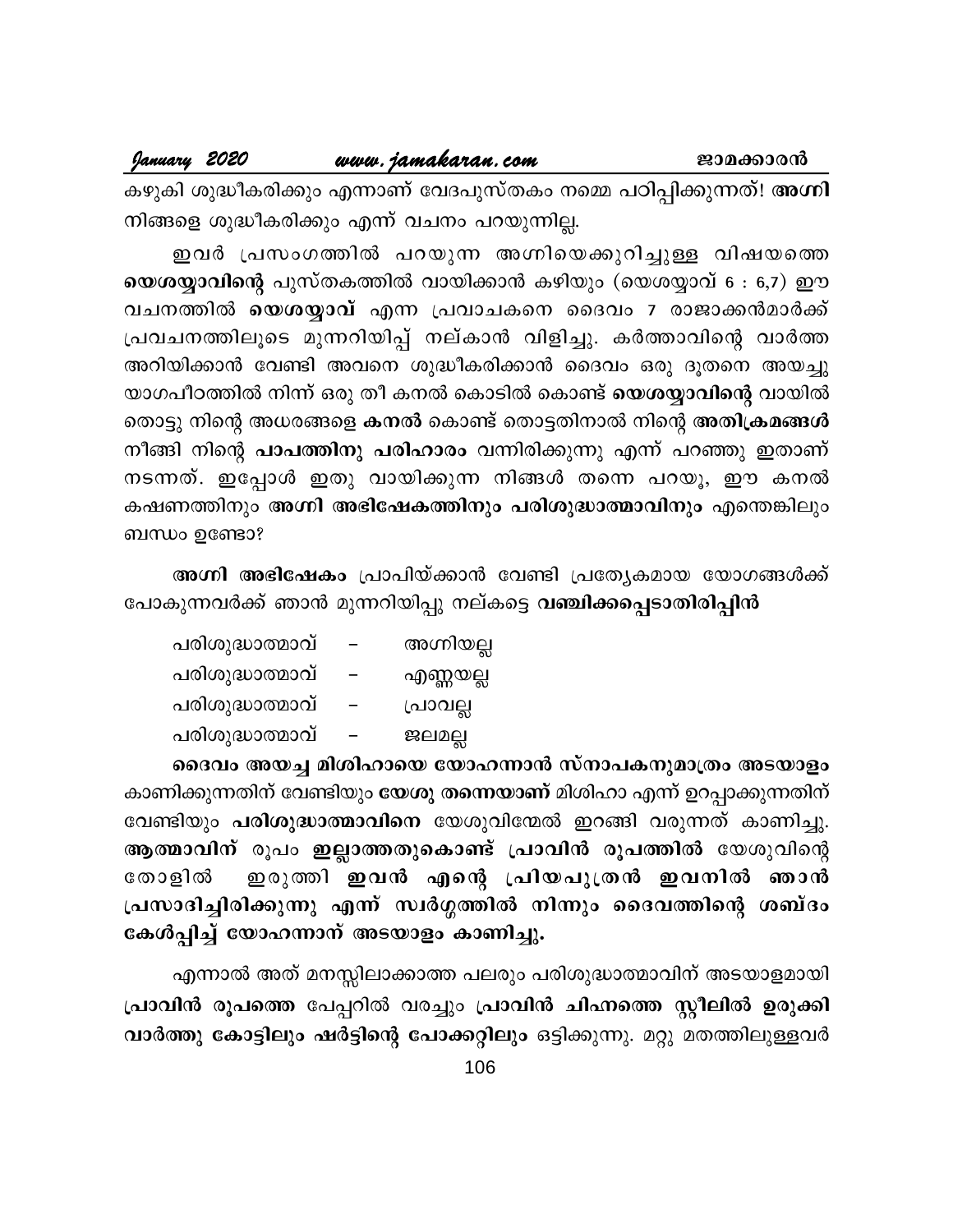January 2020 www.jamakaran.com ജാമക്കാരൻ കുരിശിന്റെ ചിഹ്നം വാങ്ങുന്നുണ്ട് എന്നാൽ പ്രാവിന്റെ ചിഹ്നത്തെ അവർ വാങ്ങുന്നില്ല. അതുകൊണ്ട് പരിശുദ്ധാത്മാവിനെ പെന്തക്കോസ്തു സഭക്കാർ കഷണം കഷണമാക്കി പല പേരിട്ട് വിളിക്കുന്നു.

അതുകൊണ്ട് ദയവു ചെയ്ത് അംഗവിഅഭിഷേകം വേണമെന്ന് നിലവിളിയ്ക്കല്ലേ. നിങ്ങൾ നിലവിളിച്ച് അഗ്നിയിറങ്ങിയാൽ എന്ത് സംഭവിക്കും എന്നത് വേദപുസ്തം പറയുന്നത് വായിച്ചു നോക്കുക. ആപത്ത് വിലയില്ലാതെ വാങ്ങിവച്ച് വേദനിക്കേണ്ട!

അഗ്നിയെ നിങ്ങൾ വിളിച്ചാൽ എന്താകും? വായിച്ചു നോക്കൂ നല്ല ഫലം (ഗലാതൃർ 5 : 22 –ാം വാകൃത്തിൽ ഉള്ള ഫലം എന്നതിന് സ്വഭാവം എന്നാണ് അർത്ഥം. അതുകൊണ്ട് **നല്ല സ്വഭാവത്തെ** സാക്ഷിയായി നിങ്ങൾ കാണിച്ച് ജീവിക്കാതിരുന്നാൽ) നല്ല ഫലം കായ്ക്കാത്ത വൃക്ഷങ്ങളെല്ലാം വെട്ടി തീയിൽ **ഇട്ടുകളയും** (മത്തായി  $3:10, 7:19,$ ലൂക്കോ.  $3:9,$  ആമോസ്  $7:4$ ). തീകൊണ്ട് ന്യായം വിധിക്കുമെന്ന് ദൈവം പറഞ്ഞിട്ടുണ്ട്.

വേദപുസ്തകത്തിൽ ഇനിയും ധാരാളം വാകൃങ്ങളിൽ അഗ്നിയെ എരിച്ചുകളയാനും, നശിപ്പിക്കാനും മാത്രമാണ് ഉപയോഗിച്ചതെന്ന് എഴുതിയിരിക്കുന്നു. നിങ്ങൾ കേട്ടാലും; കേട്ടില്ലെങ്കിലും, ഇഷ്ടപ്പെട്ടാലും, ഇഷ്ടപ്പെട്ടില്ലെങ്കിലും, അന്ത്യകാലത്ത് ഗോതമ്പു മണികളെ വേർതിരിച്ചെടുത്ത് പതിരിനെ മാത്രം ചുട്ടെരിയ്ക്കാൻ ദൈവം അഗ്നിയെ അയയ്ക്കും. സൂക്ഷിച്ചോളൂ അഗ്നി അഭിഷേകം നല്കാം എന്ന് പറഞ്ഞ് പരസ്യം ചെയ്ത് വിളിച്ചാലും പോകരുത്! നിങ്ങൾ മാനസാന്തരപ്പെടാത്തവരായിരുന്നാൽ അഗ്നി അഭിഷേകം നിങ്ങളെ ദഹിപ്പിച്ചുകളയും.

□ പരിശുദ്ധാത്മാവിന്റെ പുറമേയുള്ള അടയാളം അനൃഭാഷ യാണോ? അനൃഭാഷ പറയാൻ പാടുണ്ടോ? അനൃഭാഷ വേണമെന്ന് ചോദിയ്ക്കാമോ? ഇങ്ങനയുള്ള ചോദ്യങ്ങൾ കൊണ്ട് അന്യഭാഷ കുഴപ്പത്തെ ഇതോടെ നിർത്തി അനൃഭാഷ കുഴപ്പമെന്ന പേരിൽ ഇതുവരെ എഴുതിയത് മുഴുവനും പുസ്തകമായി അച്ചടിയ്ക്കാൻ ഞാൻ വിചാരിച്ചിരുന്നു. എന്നാൽ പരിശുദ്ധാത്മാവിന്റെ പേരിൽ പെന്തക്കോസ്തു സഭക്കാർ ജനത്തെ എങ്ങനെയെല്ലാം കുഴപ്പത്തിലാക്കുന്നു എന്നതെക്കുറിച്ചുള്ള ചോദ്യങ്ങൾ എനിയ്ക്ക് കത്തുകളായി മലപോലെ കൂടി കിടക്കുന്നു. അതുകൊണ്ട് അതിനെല്ലാം മറുപടി എഴുതിയിട്ട് അടുത്ത മാസത്തെ ജാമക്കാരനോടുകൂടെ അനൃഭാഷ കുഴപ്പം എന്ന ലേഖനത്തെ അവസാനിപ്പിയ്ക്കാൻ ആഗ്രഹിക്കുന്നു. \*\*\*\*\*\*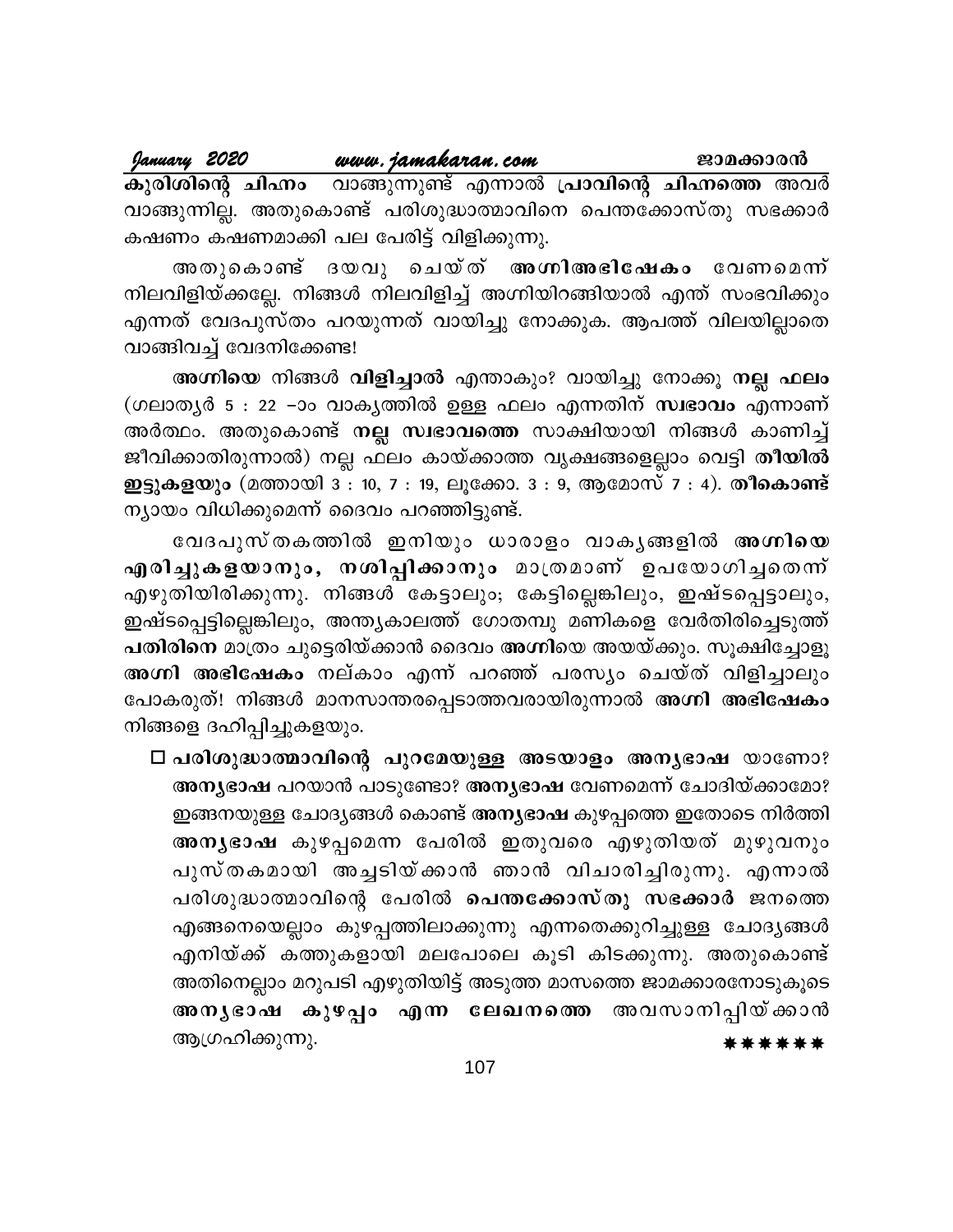# <u>2020 พพพ.jamakaran.com พอเอลองดาลิ</u><br>*ปุ๊ลพแลry* 2020 พพ*พ.jamakaran.com หลัก เปิด เดล*าว<br>ขั้นคุณ คุณิตาที่ คุณคุณเติด เปิด เดลาวิเต 2020 എന്റെ ദൈവവേല വിവരങ്ങൾ

| January  | 2-1-2020 to $5-1-2020$   | <b>Hill Tribe Ministry</b>                                    |
|----------|--------------------------|---------------------------------------------------------------|
|          | 17-1-2020 to 19-1-2020   | Pottalpatti C.S.I. Convention                                 |
|          |                          | (Tirunelveli Dioces)                                          |
|          |                          | <b>MALAYSIA MINISTRY</b>                                      |
|          | 23-1-2020 to 31-1-2020   | PINANG Luthern Church Convention                              |
| February | 1-2-2020 to 2-2-2020     | <b>KUALALUMBUR Union Convention</b>                           |
|          | 3-2-2020 to 5-2-2020     | SINGAPORE Prayer Fellowship                                   |
|          |                          | <b>THAILAND</b>                                               |
|          | 6-2-2020 to 8-2-2020     | PRESBITARIAN Church Meeting                                   |
|          |                          | <b>INDIA</b>                                                  |
|          | 10-2-2020 to 15-2-2020   | Village Ministry Soranadu                                     |
|          | 21-2-2020 to 23-2-2020   | Pastor Pichia Missionery Fellowship, HILL TRIBE MINISTRY      |
|          | 28-2-2020 to 1-3-2020    | TDTA English Church Convention, Tirunelvelli                  |
| March    | $6-3-2020$ to $8-3-2020$ | C.S.I. St. Luck Church Convention, Tirupur                    |
|          | 20-3-2020 to 22-3-2020   | C.S.I. Christ Church Convention, Coimbatore Diocese           |
|          | 24-3-2020 to 30-3-2020   | North India Meeting, Jarkhand, CNA Churches                   |
| April    | 2-4-2020 to 5-4-2020     | Madurai Diocese St. Peters Church, Satchiapuram               |
|          |                          | <b>NORTH INDIA</b>                                            |
|          | 14-4-2020 to 24-4-2020   | C.N.I. Church, Odisa & Madhyapradesh                          |
| May      | 7-4-2020 to 10-4-2020    | Kanyakumary C.S.I. Diocese, Devicode C.S.I. Church Convention |
|          | 13-4-2020 to 17-4-2020   | Tuticorin C.S.I. Diocese, Pragasapuram C.S.I. Convention      |
|          | 21-4-2020 to 24-4-2020   | Swayerpuram C.S.I. Convention                                 |
|          |                          |                                                               |

### **ONLINE BANKING (NEFT)**

#### **Dr. M.G.E. PUSHPARAJ, SALEM - 636 005. INDIA**

**STATE BANK OF INDIA** (SALEM-1970)

**A/C No: 10764116842** SWIFT CODE - SBININBB637- 10764116842 IFSC CODE - IFSC SBIN0001970 -10764116842

**CANARA BANK - SALEM** (SURAMANGALAM BRANCH)

**A/C No: 1219101013622.** SWIFT CODE - CNRB0001219 -1219101013622.

IFSC CODE - IFSC CNRB0001219- 1219101013622.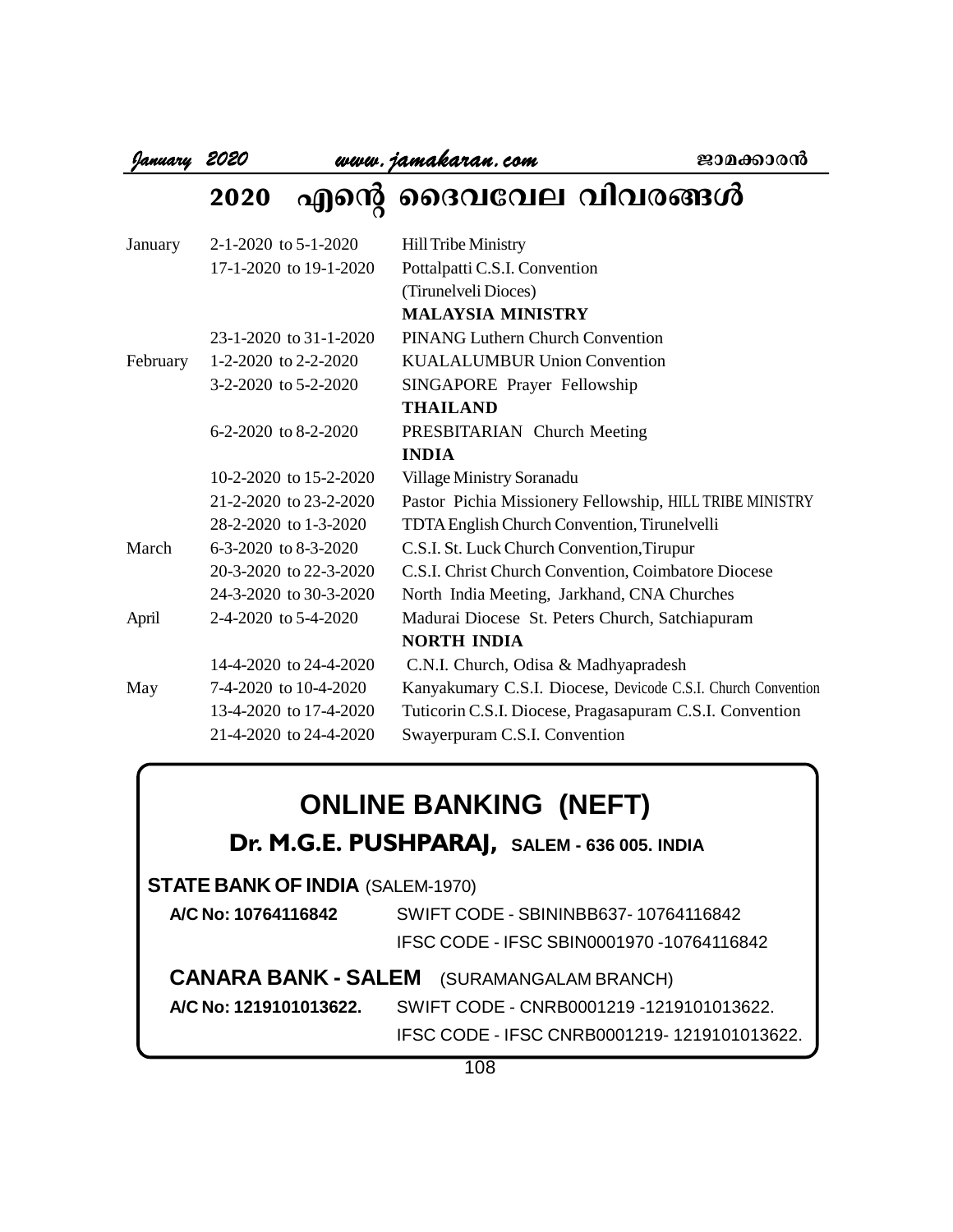# ഭൂരിപക്ഷ ദൈവവേലക്കാരും

## വെറുക്കുന്ന ഒരേ ദൈവവേലക്കാരൻ

ഭൂരിപക്ഷ ദൈവവേലക്കാരും പാസ്റ്റർമാരും ബിഷപ്പുമാരും മേഡറേറ്റർമാരും ചില മിഷനറി സ്ഥാപനങ്ങളും വെറുക്കുന്ന ഒരേ ദൈവവേലക്കാരൻ ജാമക്കാരൻ മാസികയുടെ എഡിറ്ററായ ഡോ. പുഷ്പരാജ് എന്ന ഞാനാണ്. എന്തുകൊണ്ട് ഇവരെല്ലാം വെറുക്കുന്നു.

1969–ാം വർഷം മുതൽ ഞാൻ ആരംഭിച്ച ജാമക്കാരനിൽ വായനക്കാർ ചോദിച്ച ചോദ്യങ്ങൾക്ക് ഞാൻ മറുപടി എഴുതിയത് കൊണ്ട് പലരുടെയും വെറുപ്പു ഞാൻ സമ്പാദിച്ചു മുഖ്യമായും നക്ഷത്ര സുവിശേഷ പ്രവർത്തകൻമാർ,

- 1. സഹോദരൻ ഡി.ജി.എസ്. ദിനകരൻ : സ്വർഗത്തിൽ പോയത് നുണയാണെന്ന് ഞാൻ എഴുതിയിരുന്നു (യോഹന്നാൻ 3 : 3) വായിച്ചു നോക്കുവിൻ. ബാലജനപങ്കാളിത്തപദ്ധതി (Young Partner Scheme) കർത്താവ് പറഞ്ഞ പദ്ധതി അല്ല; അതും നുണയാണെന്ന് ഞാൻ എഴുതിയിരുന്നു. അതുകാരണം ഒരു വലിയ കൂട്ടം എന്നെ വെറുത്തു.
- 2. സഹോദരൻ മോഹൻ സി. ലാസെറസ് (തമിഴ്നാട്) പ്രാർത്ഥനയ്ക്കിടയിൽ പേർ വിളിക്കുന്നത് നുണയാണെന്ന് തെളിവോടെ ഞാൻ എഴുതി. വേറൊരു വലിയ കൂട്ടം എന്നെ വെറുത്തു. ആ കൂട്ടം എനിക്കു പണം അയക്കുന്നത് നിർത്തി വച്ചു. അദ്ദേഹത്തെ സ്നേഹിക്കുന്നവരും എന്നെ വെറുത്തു.
- 3. സഹോദരൻ ജോൺ രവീന്ദ്രനാഥ്: (തമിഴ്നാട്) ഒരു സഹോദരിയെ സുവിശേഷ വേലയ്ക്ക് വേണ്ടി തന്നോടു കൂടെ വിളിച്ചുകൊണ്ട് പോയി, യോഗം നടക്കുന്ന സ്ഥലത്തെല്ലാം ഒരേ മുറിയിൽ രണ്ടുപേരും കിടന്നുറങ്ങിയത് സാക്ഷിയല്ല എന്ന് അദ്ദേഹത്തിന് എഴുതി ജാമക്കാരനിലും പരസൃപ്പെടുത്തി. ജനങ്ങളും ബിഷപ്പുമാരും അദ്ദേഹത്തിന് മുന്നറിയിപ്പ് നല്കി.

LEF Church സഹോദരൻ : ജോ. ഡാനിയേൽ : സഭയുടെ വീഴ്ചയെക്കുറിച്ചും സഭയിലെ ജനങ്ങളുടെ കല്യാണ വിഷയത്തിലും വളരെ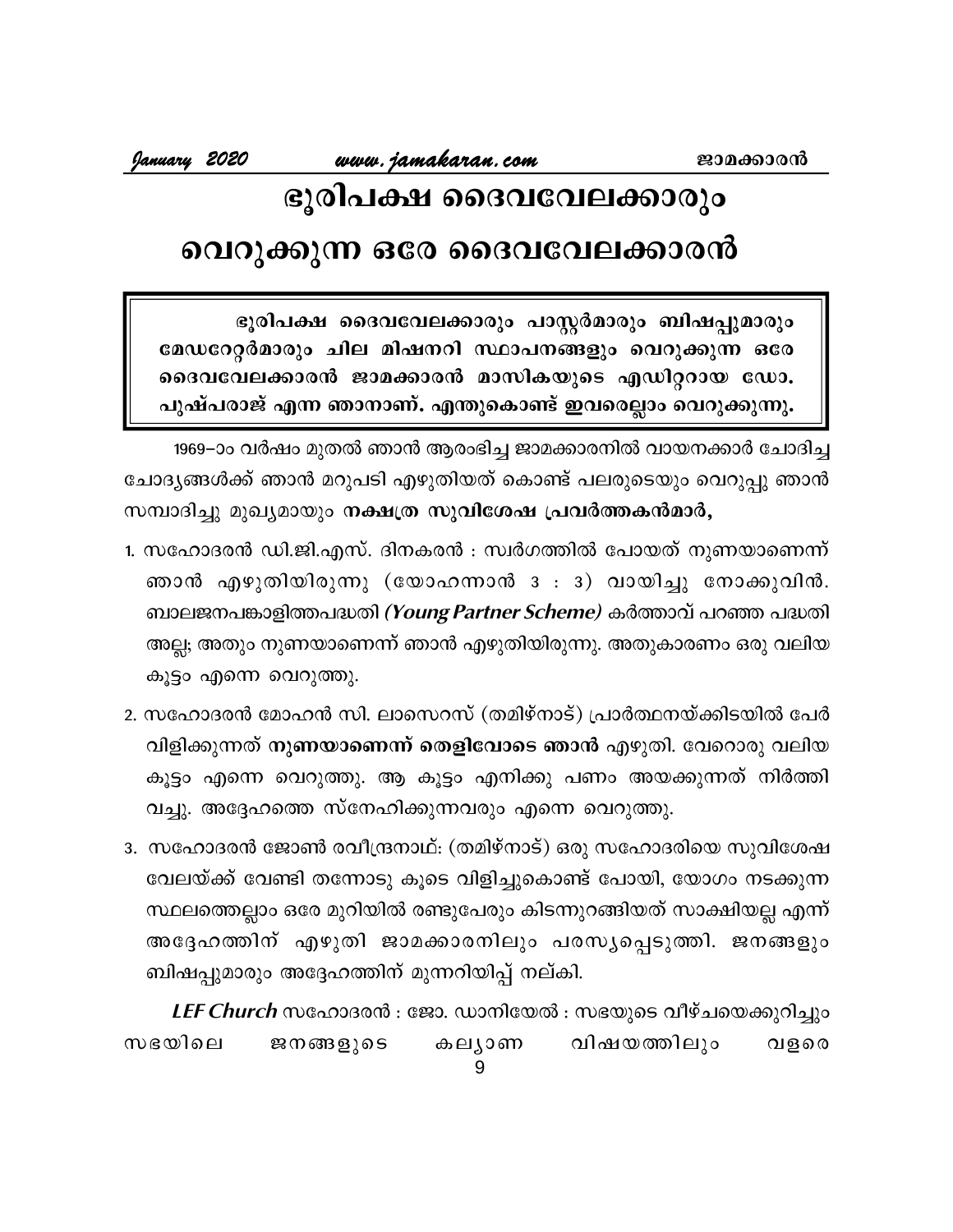ചെയ്ത വിവരം ഞാൻ എഴുതിയിരുന്നു.

സഹോ. പോൾ ദിനകരൻ : പ്രാർത്ഥനാ ഗോപുരം പ്രാർത്ഥനയ്ക്കിടയിൽ പോർ വിളിക്കുന്നതും, പ്രാർത്ഥിക്കുന്നതിന് പണം വാങ്ങുന്നത്. കാരുണൃ യൂണിവേഴ്സിറ്റി വില്പനവിഷയം, ഇതിനെക്കുറിച്ച് ഞാൻ എഴുതിയിരുന്നു.

എയ്ഞ്ചൽ ടി.വി. സാധു സെൽവരാജ് : ടി.വി. യിൽ അദ്ദേഹത്തിന്റെ സ്വർഗ്ഗത്തിലേയ്ക്കും നരകത്തിലേയ്ക്കും ദിവസവും പോയി വരുന്ന പല നുണകളെക്കുറിച്ച് ഞാൻ എഴുതിയിരുന്നു. അതുകൊണ്ട് അദ്ദേഹത്തിന്റെ ആരാധകർ എന്നെ വെറുത്തു.

സാം ജപദുരെ (തമിഴ്നാട്) : യേശുവിന് രോഗം ഉണ്ടായിരുന്നു എന്നഅദ്ദേഹം എഴുതിയത് തെറ്റെന്ന് ഞാൻ എഴുതിയിരുന്നു. എന്റെ ശുശ്രൂഷയിൽ ആദ്യമായി എനിക്കെതിരെ വക്കീൽ നോട്ടീസും മാനനഷ്ടകേസും കൊടുത്ത് പിൻവലിച്ച ഒരേ ഒരു പെന്തക്കോസ്ത് പാസ്റ്റർ എന്ന അന്തസ്സ് പ്രാപിച്ച അന്യഭാഷക്കാരൻ.

ഡോ. സാം കമലേശനെക്കുറിച്ചും എഴുതേണ്ടി വന്നു.

ഡോ. തിയോഡർ വില്യംസ് : അദ്ദേഹം പാപത്തിൽ വീണതിനെക്കുറിച്ചും വീണ്ടും എഴുന്നേറ്റ് പ്രകാശിച്ചതിനെക്കുറിച്ചും എഴുതിയിരുന്നു.

സഹോദരൻ ആർ. സ്റ്റാൻലി : ചില തട്ടിപ്പുകളെക്കുറിച്ചും അന്യഭാഷയെക്കുറിച്ചും. പാസ്റ്റർ വിക്ടർ ജ്ഞാനരാജ് : കള്ള ഉപദേശം–ദൂതൻമാർ ദിവസംതോറും ഇദ്ദേഹത്തിന്റെ വീട്ടിൽ വന്നുപോകുന്നതും ഇദ്ദേഹത്തിന്റെ ഭാര്യ അറിയാതെ അപ്പവും തേങ്ങാപ്പാലും ഇദ്ദേഹത്തിന്റെ വീട്ടിൽ നിന്നും കഴിച്ചതുമായ ഇവരുടെ ടി.വി.യിൽ പറയുന്ന പല നുണകൾ ഞാൻ എഴുതിയിരുന്നു. അദ്ദേഹത്തിൻരെ ആരാധകർ അതുമൂലം എന്നെ വെറുത്തു.

സഹോദരൻ അഗസ്റ്റിൻ ജപകുമാർ : പറഞ്ഞ പ്രവചനം കള്ളത്തരമാണെന്ന് ഞാൻ ജാമക്കാരനിൽ എഴുതിയിരുന്നു. അദ്ദേഹത്തിന്റെ ആരാധകർ എന്നെ വെറുത്തു.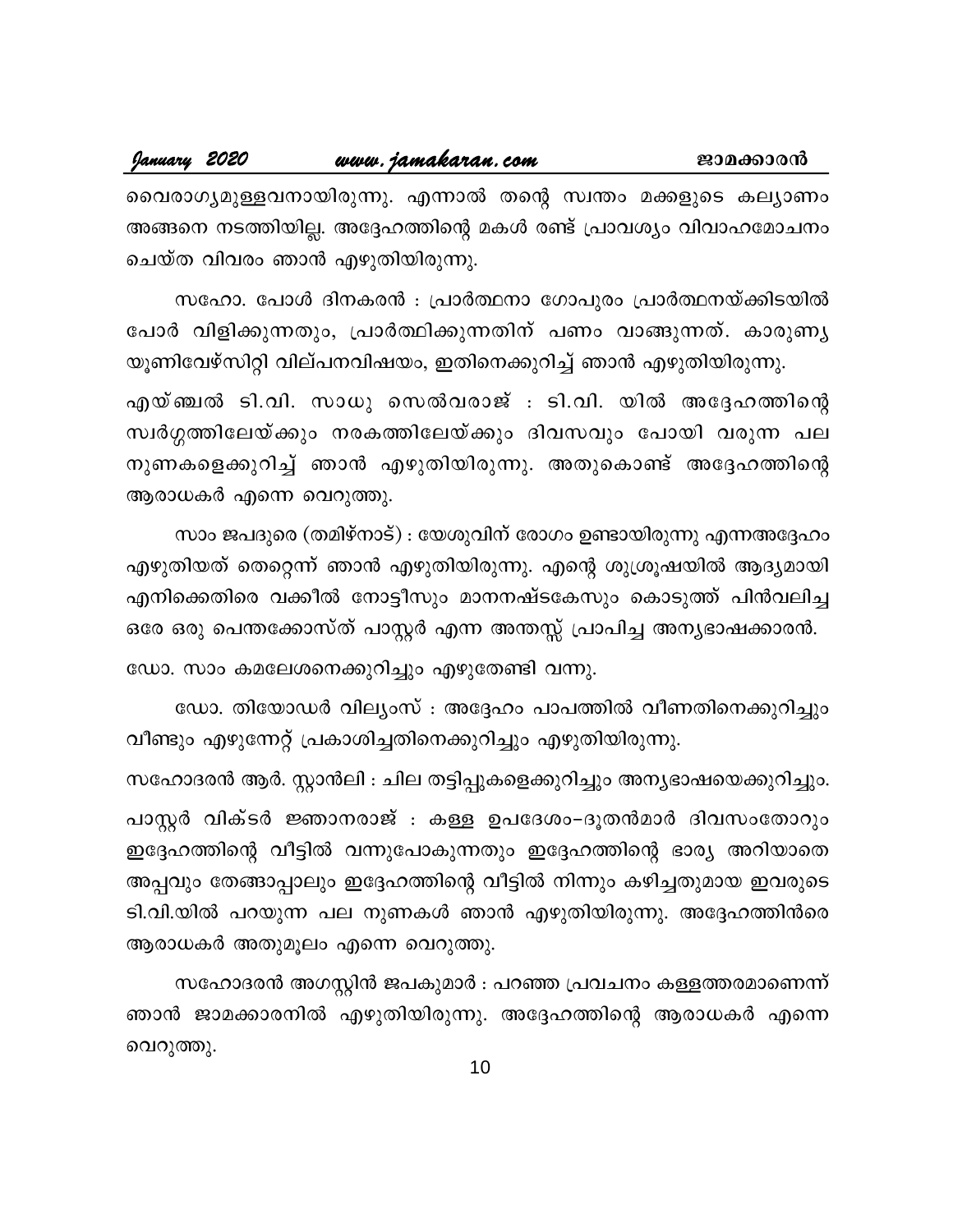January 2020 www.jamakaran.com ജാമക്കാരൻ പാസ്റ്റർ സുന്ദരത്തിന്റെ മരണവിവരം പാസ്റ്റർ സാം സുന്ദരത്തിന്റെ മരണവിവരം: രണ്ടുപേരുടേയും മരണത്തിൽ പലവിധമായ സംശയങ്ങൾ ഉണ്ടായി, പാസ്റ്റർമാർ തമ്മിൽ പ്രശ്നങ്ങൾ ഉണ്ടായി, പോലീസ് ഇടപെട്ടു. സഭ അടച്ചുപൂട്ടി. ആ വിവരങ്ങൾ ജാമക്കാരനിൽ പരസ്യപ്പെടുത്തി. ധാരാളംപേർ ഈ വിവരങ്ങൾ

പരസ്യപ്പെടുത്തിയതുകൊണ്ട് എന്നെ വെറുത്തു.

പാസ്റ്റർ ഭക്തസിംഗ് (ജഹോവാ ഷമ്മാ ചർച്ച്) : പാസ്റ്റർ ഭക്തസിംഗ് അവർകളുടെ മരണസമയത്ത് കൂട്ടു പാസ്റ്റർമാരുടെ പദവിയുടെ പേരിൽ പാസ്റ്റർ ഭക്തസിംഗിന്റെ തലയെ അടിച്ചുടച്ചതും സ്വത്തു തർക്കത്തെക്കുറിച്ചുള്ള വിവരങ്ങളും ജാമക്കാരനിൽ ഞാൻ എഴുതിയിരുന്നു. അതുമുഖാന്തരം ആ സഭക്കാർ എന്നെ വെറുത്തു.

മൂന്ന് പ്രധാനപ്പെട്ട മിഷനറി സ്ഥാപനങ്ങളെപ്പറ്റിയുള്ള വിമർശനങ്ങൾ: മിഷനറിമാരുടെ പ്രോവിഡൻസ് ഫണ്ട് ബാങ്കിൽ ഡിപ്പോസിറ്റ് ചെയ്യാത്ത മിഷനറി സ്ഥാപനങ്ങളെപ്പറ്റി എഴുതിയിരുന്നു. റിട്ടയേർഡ് മിഷനറിമാർക്ക് അതുകൊണ്ടു പ്രയാസം ഉണ്ടായി. സ്ഥാപനമേധാവികൾക്കു എന്റെ മേൽ വെറുപ്പുണ്ടായി.

- 1. ഏഴാം നാൾ (ശനിയാഴ്ച) ശബത്തു മിഷന്റെ തെറ്റായ ഉപദേശം. ആ സഭക്കാർ എല്ലാപേരും എന്നെ വെറുത്തു.
- 2. യഹോവ സാക്ഷികൾ എന്ന സഭക്കാരുടെ സാത്താന്റെ ഉപദേശങ്ങൾ അതിന്റെ വിവരങ്ങൾ എഴുതി ആ സഭക്കാരുടെ ദേഷ്യം എന്റെ മേൽ വർദ്ധിച്ചു.
- 3. രക്ഷണ്യസേന (സാൽവേഷൻ ആർമി) എന്ന സഭയുടെ തെറ്റായ ഉപദേശ വിമർശനങ്ങൾ ഞാൻ എഴുതി. ആ സഭയുടെ നേതാക്കളും പാസ്റ്റർമാരിൽ ചിലരും എന്നെ വെറുത്തു.
- 4. കേരളത്തിലുള്ള മാർത്തോമ സഭയുടെ മൂന്നു ബിഷപ്പുമാരുടെ പാപജീവിതത്തെക്കുറിച്ചുള്ള വിമർശനം കാരണമായി മാർത്തോമ്മാസഭകളിൽ എനിക്കുണ്ടായിരുന്ന ശുശ്രൂഷയുടെ വാതിൽ അടയ്ക്കപ്പെട്ടു. എന്നാൽ അച്ചൻമാരും **മാർത്തോമ്മാ സഭാ**വിശ്വാസികളും ഇന്നും എന്നെ സ്നേഹിക്കുന്നു. എന്റെ ശുശ്രൂഷയ്ക്ക് കൈത്താങ്ങൽ കൊടുക്കുന്നു. എന്നാൽ ബിഷപ്പുമാരിൽ രണ്ടുപേർ ഒഴികെ മറ്റെല്ലാപേരും എന്നെ വെറുത്തു.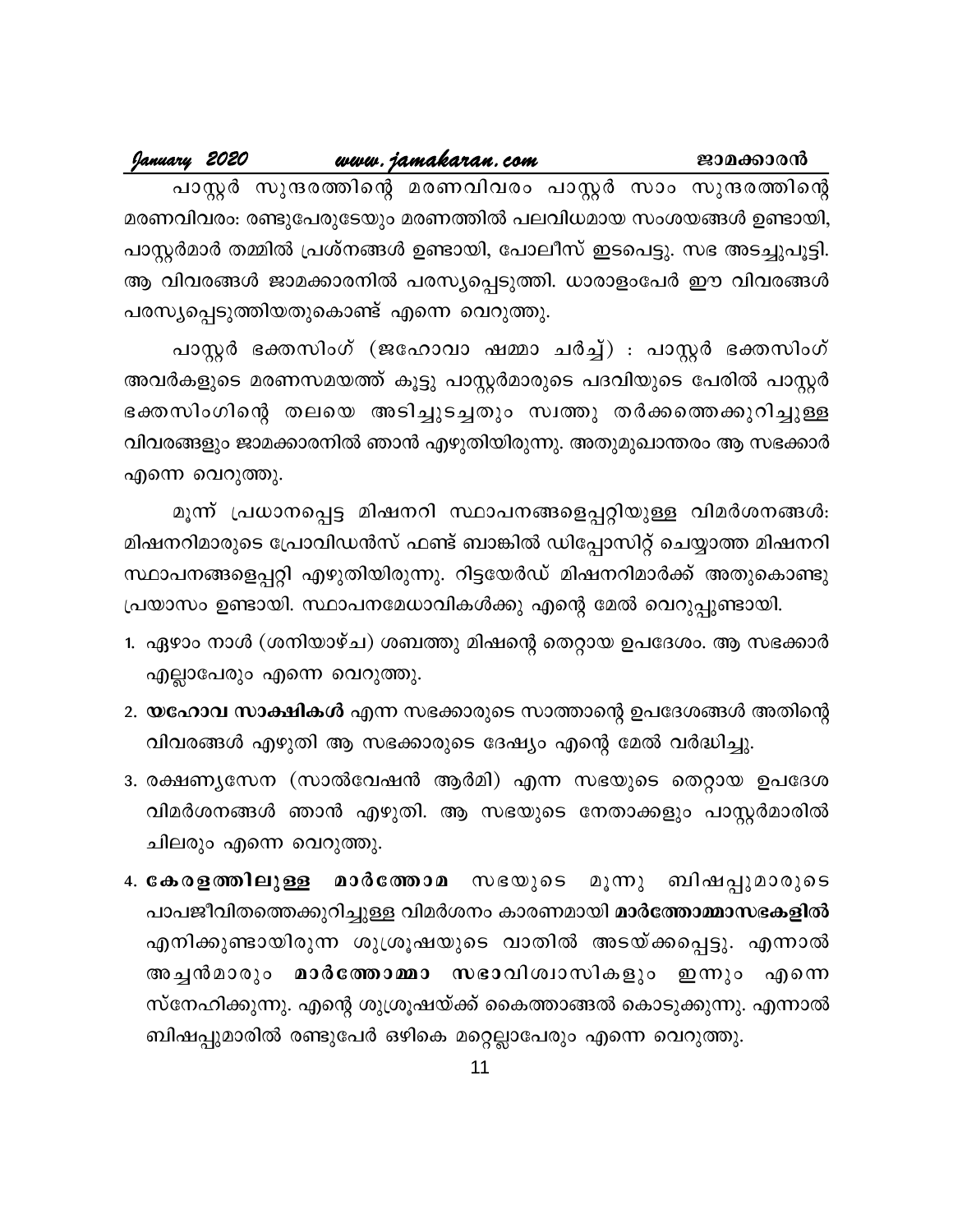

Most, Rev. Dr. K.J. SAMUEL Former Moderator

www.jamakaran.com

January 2020





Bishop K.P. YOGANAN

വാഴിയ്ക്കാൻ 5 **ബിഷപ്പുമാരുടെ** കൈവെയ്പ് ആവശ്യമാണ്. എന്നാൽ മാത്രമേ ഗവൺമെന്റ് ചട്ടപ്രകാരം ബിഷപ്പിന് അംഗീകാരം കിട്ടുകയുള്ളൂ. അതിനായി ഒരു ബിഷപ്പിനു മാത്രം 12 കോടിയും തമിഴ്നാട ബിഷപ്പിന് 1 കോടിയും, വടക്കേ ഇന്ത്യയിലുള്ള CNI സഭയുടെ ബിഷപ്പുമാരിൽ രണ്ട് ബിഷപ്പുമാർക്ക് പല ലക്ഷങ്ങൾക്കൊടുത്തു അവരെ കേരളത്തിലേയ്ക്ക് വിളിപ്പിച്ച് *CNI* ബിഷപ്പുമാർ രണ്ടുപേരും മറ്റുള്ള *CSI* ബിഷപ്പുമാരോട് ചേർന്ന് പാസ്റ്റർ കെ.പി. യോഹന്നാന്റെ തലയിൽ കൈവച്ച് ബിഷപ്പായി അഭിഷേകം ചെയ്ത വിവരങ്ങളെ ഫോട്ടോ സഹിതം ജാമക്കാരനിൽ എഴുതി. CSI മോഡറേറ്റർ ചെയ്ത കാര്യങ്ങൾ *CSI* സഭകൾക്ക് മോഡറേറ്റർ ചെയ്ത ദ്രോഹമാണെന്ന് എഴുതിയിരുന്നു. കെ.പി. യോഹന്നാനിൽ നിന്നും മോഡറേറ്റർ കൂലി വാങ്ങി മറ്റേ ബിഷപ്പുമാർക്കും പങ്കിട്ടകൊടുത്ത CSI മോഡറേറ്ററുടെ സാക്ഷ്യമില്ലാത്ത ആ പ്രവർത്തിയെ എന്റെ വ്യക്തിപരമായ നിലയിലും CSI സഭയ്ക്ക് വേണ്ടിയും ഞാൻ അപലപിച്ച് എഴുതിയിരുന്നു. ഈ വിഷയത്തിൽ അന്നത്തെ *CSI* മോഡറേറ്ററും, കെ.പി. യോഹന്നാൻ അവർകളും അല്ലാതെ വേറേ ആരും എന്നെ വെറുത്തിട്ടില്ല.

6. ബിഷപ്പ് കെ.പി. യോഹന്നാൻ പെന്തക്കോസ്ത് ഉപദേശത്തെ വിട്ട് കത്തോലിക്കരെ പോലെ ഓർത്തഡോക്സ് സഭക്കാരുടെ പുതിയ ഉപദേശം നടപ്പിലാക്കിയതിനെക്കുറിച്ചുള്ള വിമർശനം അതുകാരണമായി അവരുടെ സഭാവിശ്വാസികൾ സഭവിട്ട് വെളിയിൽ വന്ന വിവരം എഴുതിയിരുന്നു. അതുകൊണ്ട് കെ.പി. 6 പേര അവർകളുടെ സഭയിലെ പാസ്റ്റർമാരിൽ രണ്ടുപേർ എനിക്കു 6 വക്കീൽ നോട്ടീസ് അയച്ചു. അതേസമയം തക്കസമയത്തിൽ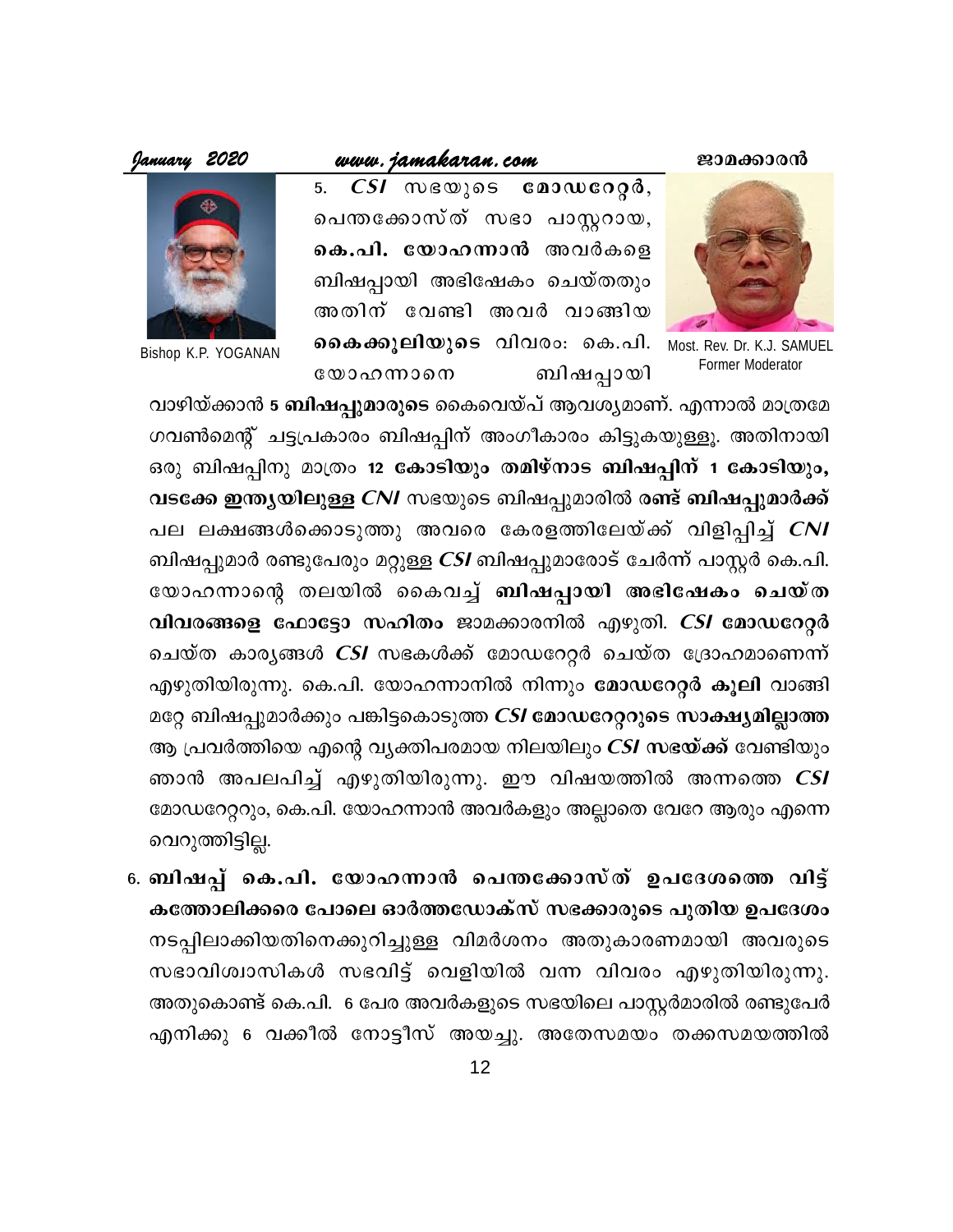#### January 2020 www.jamakaran.com ജാമക്കാരൻ ഡോക്ടർ മാസികയിൽ അദ്ദേഹത്തിന്റെ തെറ്റായ ഉപദേശം പറഞ്ഞത് ഞങ്ങൾക്ക് വളരെ പ്രയോജനമായി. അതുകൊണ്ട് ഞങ്ങൾ സഭയിൽ പാസ്റ്റർമാരായി ഡോക്ടർക്ക് നന്ദി പറയുന്നു എന്ന് എഴുതിയ കത്തുകൾ

ആശ്വാസമായി.

- 7. ബിഷപ്പു ദുഃരെ : (കോയമ്പത്തൂർ CSI ഡയോസിസ്) ബിഷപ്പ് ദുഃരെ അവർകൾ നടത്തിയ അഴിമതികളും പണവെട്ടിപ്പും ജയിലിൽ പോയവിവരവും ബിഷപ്പെന്ന പദവിയിൽ നിന്നു പുറത്താക്കപ്പെട്ടതും *CSI* സഭകളിൽ <mark>ബിഷപ്പ് പദവിയിൽ</mark> നിന്നും CSI സിനഡ് നീക്കിയ വിവരവും CSI സഭകളിൽ ചരിത്രത്തിൽ ആദ്യത്തെ സംഭവമാണ്. അദ്ദേഹം ജയിലിൽ പോയി തിരിച്ചു വന്ന ഉടനെ ബിഷപ്പ് ദുഃരെ ആർക്കെല്ലാം പട്ടം കൊടുത്തു അച്ചനാക്കിയോ ആ അച്ചൻമാരിൽ പലരും എന്നെ വെറുത്തു.
- 8. CSI സിനഡ് : ചെന്നൈ ഹെഡ് ഓഫീസിലുള്ളവർ തന്നെ മറ്റു നാടുകളിൽ നിന്നു സുനാമിക്ക് കിട്ടിയ സഹായം പല കോടികളെ കൊള്ളയടിച്ച വിവരം എഴുതിയിരുന്നു.
- 9. CSI സിനഡ് : ഹെഡ് ഓഫീസിലുള്ള CSI സിനഡ് സെക്രട്ടറി അവരുടെ മകൾ ഇനിയും ചിലർ ജയിലിൽ അടക്കപ്പെട്ട വിവരം: CSI സിനഡ്, CSI സഭകളുടെ തലസ്ഥാനത്തിൽ ഇങ്ങനെയൊരു വലിയ അഴിമതി നിറഞ്ഞിരുന്നതും ആ അഴിമതിയിൽ അകപ്പെട്ട ബിഷപ്പുമാരുടെ പേരുകളും ജാമക്കാരനിൽ എഴുതിയിരുന്നു. മുൻ ബിഷപ്പിന്റെ മകളും ഈ വലിയ കൊള്ളയിൽ പിടിക്കപ്പെട്ടു. 24 CSI ഡയോസിസുകളുടെ ഹെഡ് ഓഫീസായ സിനഡിൽ തന്നെ ഇത്ര വലിയ അഴിമതി ചെയ്താൽ മറ്റുള്ള ഡയോസിസിൽ അഴിമതികളെ വിചാരണ ചെയ്ത് ശിക്ഷ കൊടുക്കാൻ കഴിയുമോ? ഈ പണങ്ങളെല്ലാം CSI വിശ്വാസികളുടെ അദ്ധ്വാനത്തിന്റെ ഫലമായ കാണിക്ക, കർത്താവിന് കൊടുത്തത്, ഇവർ മോഷ്ടിക്കാൻ പാടുണ്ടോ? സഭ വിശ്വാസികൾക്ക് ഈ അഴിമതികളെക്കുറിച്ച് അറിയുമോ? അത് ഞാൻ ജാമക്കാരനിൽ എഴുതിയത് തെറ്റാണോ?
- 10.കോയമ്പത്തൂർ ഡയോസിസ് ബിഷപ്പും, മുൻ മോഡറേറ്ററുമായി സ്ഥാനം വഹിച്ച വില്യം മോസസ് അവർകളെപ്പറ്റി മറ്റു ന്യൂസ് പേപ്പറുകളിൽ പുറത്തു വന്ന<br>13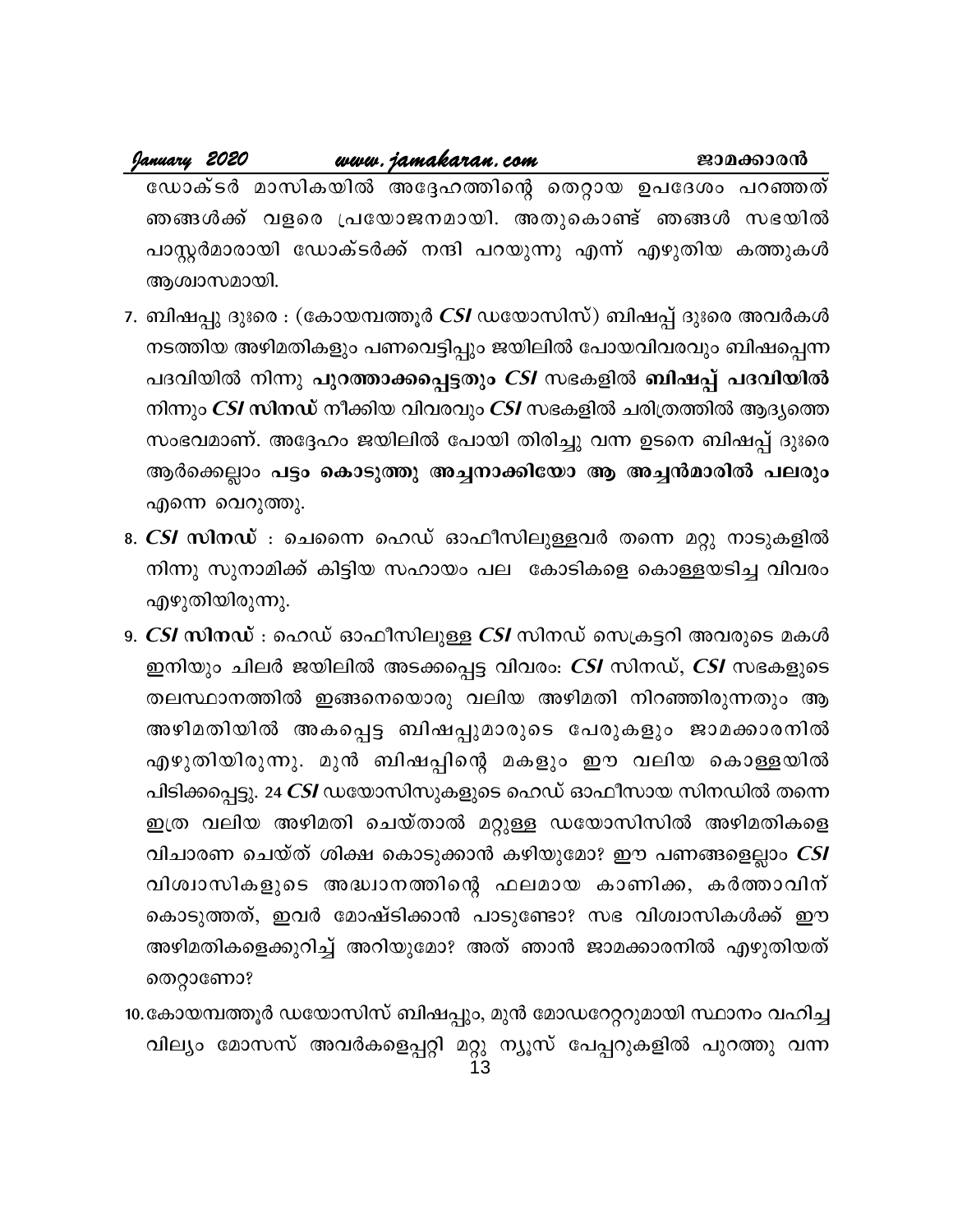#### www.jamakaran.com

January 2020

സാക്ഷ്യമില്ലാത്ത ലൈംഗികമായ വിഷയങ്ങളേയും അതിന്റെ വിവരങ്ങളേയും ജാമക്കാരനിൽ വിമർശിച്ചു എഴുതിയിരുന്നു. ഇങ്ങനെ എഴുതിയതുകൊണ്ട് ആ ബിഷപ്പെന്നെ ഇഷ്ടപ്പെടുമോ? അദ്ദേഹത്തിന്റെ വെറുപ്പും ഞാൻ സമ്പാദിച്ചു.

#### ഏറ്റവും വലിയ കള്ളൻമാർ

11. CSI മോഡറെറ്ററും ആന്ധ്രാ പ്രദേശിലെ ബിഷപ്പായ മോസ്റ്റ് റവ. സുഗന്തർ അവർകളുടെ കാലത്തിലാണ് ബിഷപ്പുമാർ ഏറ്റവും അധികമായി വിലയ്ക്കു വാങ്ങപ്പെട്ടത്. തമിഴ്നാട്ടിൽ രണ്ടു *CSI* ബിഷപ്പുമാരെ ഡയോസിൽ നിയമിക്കാനായി 1.25 കോടി വീതം രണ്ടു CSI ഡയോസിസ് ലീഡർമാർ വാങ്ങിച്ചു. അവർ വാങ്ങിയ മൊത്തം പണത്തുക മോഡറേറ്റർ വാങ്ങിയതിനേക്കാൾ ഏറ്റവും അധികമായിരുന്നു. അതോടുകൂടെ സ്വർണ്ണമാല, മോഡറേറ്ററുടെ പേരക്കുട്ടിയുടെപേരിൽ കൊടുത്ത സ്വർണ്ണ അരഞ്ഞാണം അങ്ങനെ പലതും. ഈ മോഡറേറ്റർ വാങ്ങിയ കൈക്കൂലിയ്ക്ക് അളവില്ല. അതിന്റെ തെളിവ് എന്റെ കൈയ്യിൽ ഇല്ല.

അതേ മോഡറെറ്റർ ആന്ധ്രയിൽ മെഡിക്കൽ കോളേജ് പണിയാനായി ഡയോസിസ് മൂലം CSI ഡയോസിസ് സഭാ ജനങ്ങളിൽ നിന്നും സമാഹരിച്ച കോടികൾ വളരെ അധികം. അതിനായി രസീതോ, കണക്കോ ഇല്ല. എന്നാൽ ഒരു നാൾ ഗവൺമെന്റിൽ നിന്ന് *CBI* യാൽ കണ്ടു പിടിക്കപ്പെട്ട് എല്ലാ പണത്തേയും ഗവൺമെന്റ് പിടിച്ചെടുത്തു. ഡയോസിസിന്റെ സ്വന്തനിലമായ മെഡിക്കൽ കോളേജിന്റെ സ്ഥലത്തേയും ആ മോഡറേറ്റർ രഹസ്യമായി ഒരു ഭാഗത്തെ വിറ്റതായും വന്ന വാർത്തയെ ജാമക്കാരനിൽ ഞാൻ എഴുതിയിരുന്നു. ആ മോഡറെറ്റർ ജയിലിൽ പോയി തിരിച്ചു വന്നു. ഹൃദ്രോഗത്താൽ ആശുപത്രിയിലും ചേർക്കപ്പെട്ടു. ജനം കണ്ണുനീരോടെ കർത്താവിന് കൊടുത്ത കാണിക്കയിൽ കൈ വച്ചതിന്റെ ഫലം നോക്കിക്കേ.

 $12. CSI$  മോഡറെറ്ററും കന്യാകുമാരി  $CSI$  ഡയോസിസ് ബിഷപ്പുമായ റിട്ടയേർഡായ മോഡറൈറ്റർ <mark>ദേവകടാക്ഷം അവർകളുടെ</mark> കാലത്ത് ഓരോരോ ഡയോസിസുകളിൽ ബിഷപ്പുമാരെ നിയമിക്കാൻ അതാതു ഡയോസിസ് ഭാരവാഹികൾ അവരുടെ പേരിൽ കൊടുത്ത കൈക്കൂലി വിവരങ്ങളെയും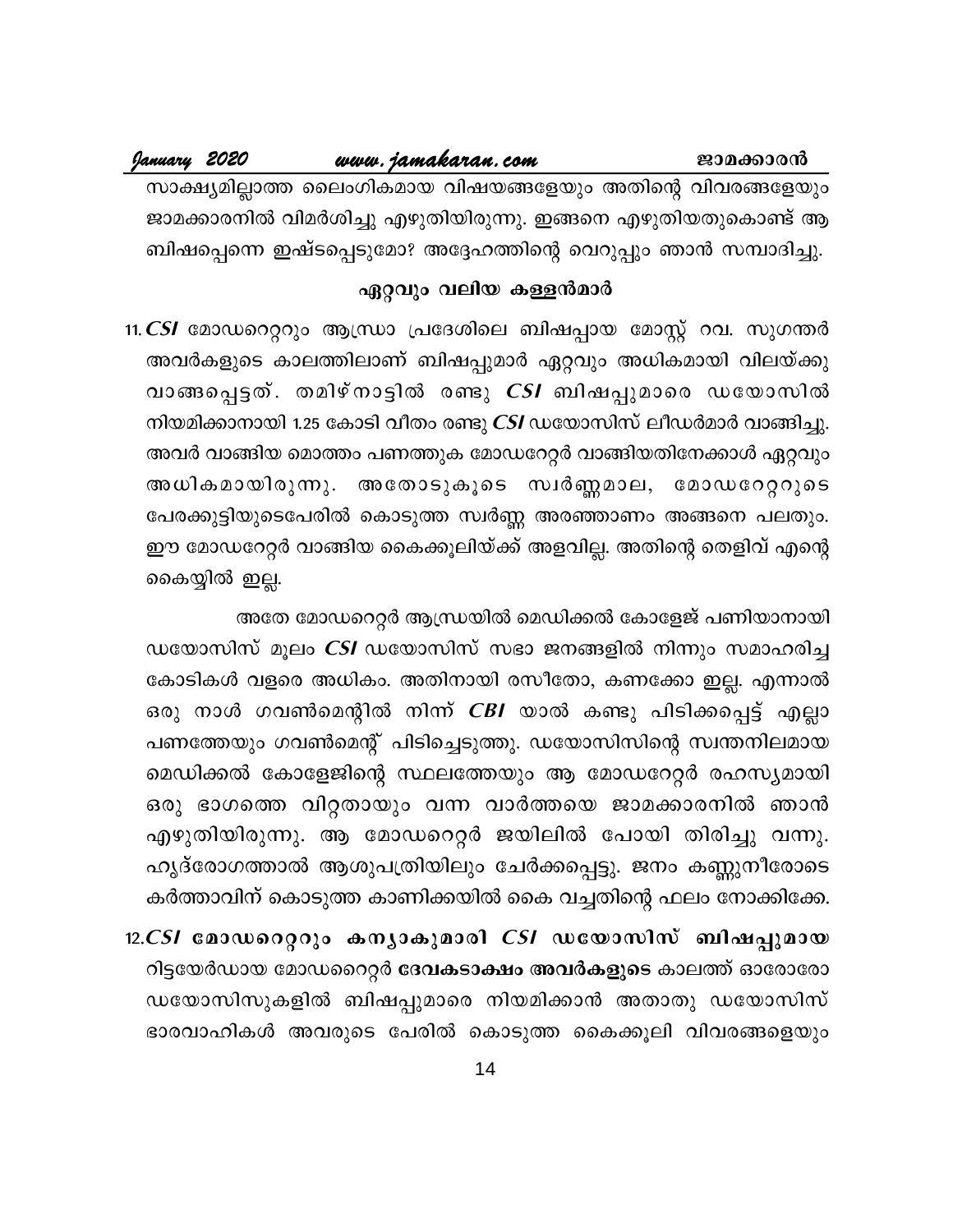#### January 2020 www.jamakaran.com

ജാമക്കാരനിൽ എഴുതേണ്ടി വന്നു. കന്യാകുമാരി ഡയോസിസിലുള്ള ജനങ്ങളും അച്ചൻമാരും അദ്ദേഹത്തിന്റെ അഴിമതിയെ അറിഞ്ഞിരുന്നതുകൊണ്ട് കന്യാകുമാരി ഡയോസിസ് ജനങ്ങളും അച്ചൻമാരും എന്നെ വെറുത്തില്ല. തുടർന്ന് അവരുടെ സഭകളിൽ എന്നെ ഉപയോഗിച്ചു കൊണ്ടിരിക്കുന്നു. എന്റെ വേലയ്ക്ക് അധികമായി സഹായിച്ചു വരുന്നു.

- 13.തിരുനെൽവേലി ബിഷപ്പ് റൈറ്റ് റവ. ജയപാൽ ഡേവിഡ അവർകൾ ആക്രമിക്കപ്പെട്ടതും ചിലർ ബിഷപ്പ് അവർകളെ കരണത്തിൽ അടിച്ച കാഴ്ചയും ബിഷപ്പിന്റെ അങ്കി കീറിപോയ കാഴ്ചയും പാളയംകോട്ട *CSI* കത്തീഡ്രൽ സഭയിൽ നടന്ന ആ ദുഃഖകരമായ സംഭവം എല്ലാ CSI സഭയേയും അപമാനിക്കുന്ന കാഴ്ചയാണ്. അന്നത്തെ എല്ലാ ദിനപത്രത്തിലും ഇതു ഫോട്ടോ സഹിതം വന്നിരുന്നു. സംഭവത്തിന്റെ സത്യാവസ്ഥ ഞാനും എന്റെ CSI വായനക്കാർക്കായി എഴുതിയിരുന്നു.
- 14.തൂത്തുക്കുടി : നസറേത്ത് *CSI* ഡയോസിൽ ബിഷപ്പ് ജപചന്ദ്രൻ അവർകളുടെ തെറ്റായ ലൈംഗീകബന്ധം കണക്ഷൻ അദ്ദേഹത്തിന്റെ കാലത്ത് ഡയോസിസിൽ നിന്നും കോടിക്കണക്കിന് പണം മോഷ്ടിച്ചതിനാൽ *CSI* സിനഡ് ബിഷപ്പ് അവർകളെ അപലപിച്ചതിനെ തുടർന്ന് തെക്കേ ഇന്ത്യയിലെ CSI സിനഡിൽ 24 ഡയോസിസ് ബിഷപ്പുമാർ കൂടിയ കൂട്ടത്തിൽ മോഡറേറ്റർ അവർകളുടെ കുപ്പായത്തെ ബിഷപ്പ് ജപചന്ദ്രൻ അവർകൾ പിടിച്ചു വഴക്കുണ്ടാക്കിയതും, മോഡറേറ്ററുടെ മേശക്കുമുമ്പിൽ ബിഷപ്പ് അവർകൾ തറയിൽ ഇരുന്നു ധർണ്ണ (സമരം) ചെയ്തതു ഫോട്ടോ സഹിതം വായനക്കാരുടെ പ്രാർത്ഥനയ്ക്കായി വിമർശിച്ചു എഴുതിയിരുന്നു.
- 15.തിരുനെൽ<mark>വേലി : *CSI* ബിഷപ്പ് *J. J.* ക്രിസ്തുദാസ്</mark> അവർകൾ റിട്ടേഡ് വയസ് 67 ആക്കി. അത് കമ്മറ്റി മുമ്പാകെ കൊണ്ടുവന്ന അന്നു കൂടിയ യോഗത്തിൽ നടന്ന അടിപിടിയിൽ സ്റ്റേജിൽ ബിഷപ്പിന്റെ മൈക്ക് പിടിച്ചു പറിക്കപ്പെട്ട നിലയിൽ തീരുമാനത്തെ ഏകകണ്ഠമായി അംഗീകരിക്കപ്പെട്ടുവെന്ന് നുണ പറഞ്ഞ സ്റ്റേജിലിരുന്ന ബിഷപ്പിനെ അങ്ങനെ തന്നെ തള്ളിക്കൊണ്ട് വന്ന് പോലീസിന്റെ സംരക്ഷണത്തോടെ വെളിയിൽ കൊണ്ടു പോയി വിട്ടു. അന്നു നടന്ന സംഭവം മുഖാന്തരമായി ബിഷ്പ്പ് അവർകൾ; ഇപ്പോഴത്തെ മോഡറേറ്റർ

ജാമക്കാരൻ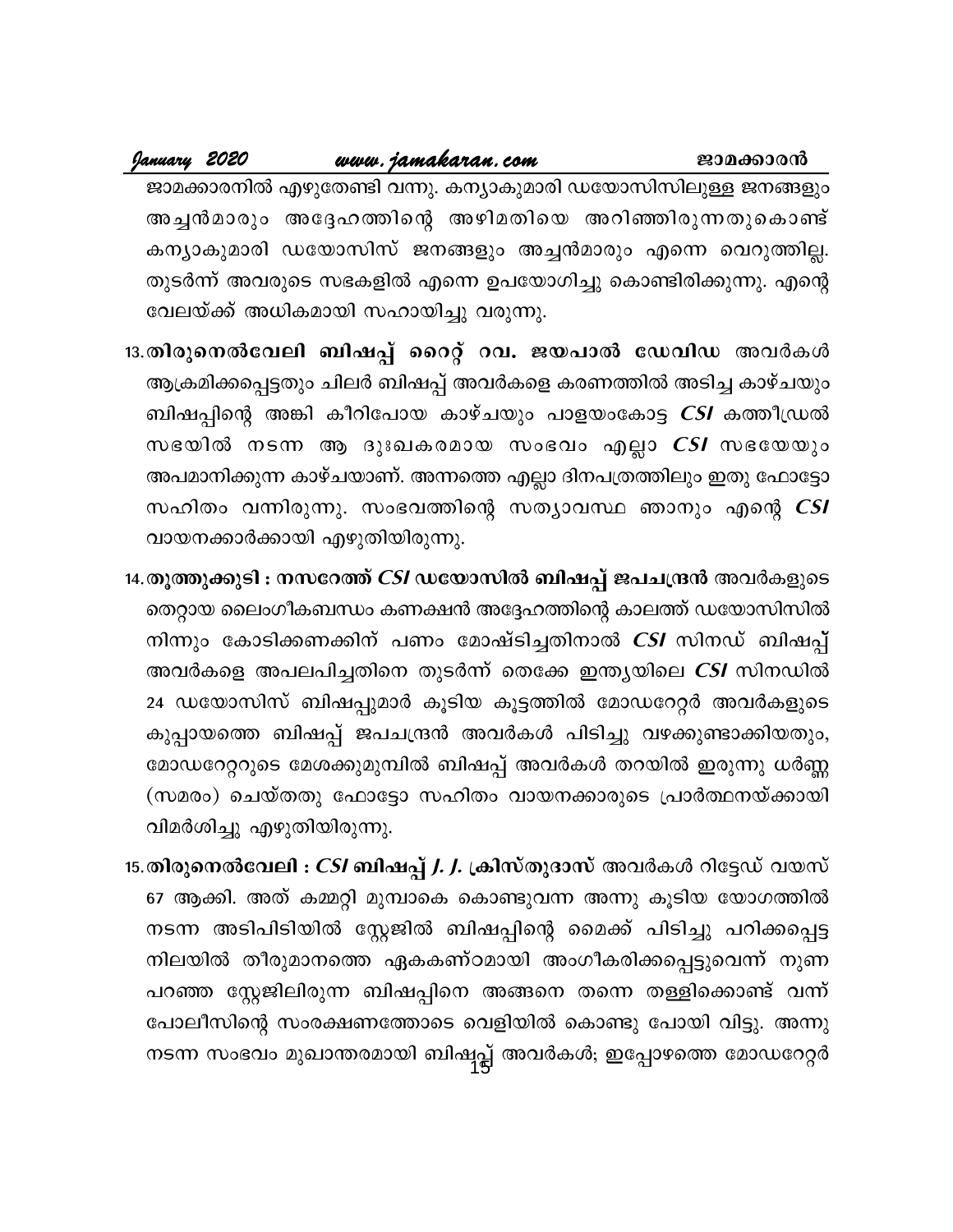| January 2020 |  | www.jamakaran.com                                       |  | ജാമക്കാരൻ |
|--------------|--|---------------------------------------------------------|--|-----------|
|              |  | <u>അവർകൾ നിർബന്ധിചിചതുകൊണ്ട് എടുത്ത തെറ്റായ തീരുമാന</u> |  |           |
|              |  | വിവരങ്ങനൈം ജാമക്കാരനിൽ എഴുതിയിരുന്നു.                   |  |           |

- 16.തിരുനെൽവേലി CSI ഡയോസിസ് പ്രശ്നങ്ങൾ മൂർദ്ധന്യായവസ്ഥയിൽ എത്തി തെക്കേ ഇന്ത്യയിൽ തന്നെ എണ്ണത്തിൽ അധികമായി CSI ആലയങ്ങൾ നിറഞ്ഞ, ഏഷ്യയിൽ തന്നെ പ്രസിദ്ധി ആർജ്ജിച്ച, CSI തിരുനെൽവേലി ഡയോസിസ് മാത്രം ഇന്ത്യയിൽ തന്നെ ആദ്യമായി CSI സിനഡിൽനിന്നു പിരിഞ്ഞു വന്ന് തിരുനെൽവെലി ഡയോസിസ് ട്രസ്റ്റ് അസോസിയേഷൻ എന്ന പേരിൽ ഒറ്റയ്ക്കു അടയാളപ്പെടുത്തിയ ചരിത്രത്തെ എഴുതിയിരുന്നു. തിരുനെൽവേലിയിൽ ഓരോ ആലയത്തിന്റെ മുകളിൽ ഇരുന്ന CSI എന്ന ബോർഡ് നീക്കി അതിന് പകരമായി റ്റി.ഡി.റ്റി.എ ഡയോസിസ് എന്ന് എഴുതി അപ്രകാരം വിളിച്ചു. ആ അവസ്ഥയിൽ, ഏറ്റവും ആദ്യമായി CSI രണ്ടായ കഥയും, CSI ൽ ആരംഭത്തിന്റെ ചരിത്രവും, വീഴ്ചയും ജാമക്കാരനിൽ എഴുതിയിരുന്നു.
- 17.ഉത്തരകേരള *CSI* ഡയോസിസ് ബിഷപ്പ് കെ.പി. കുരുവിള അവർകൾ കേരളത്തിലെ മൂന്നാറ് CSI സഭയുടെ നിലത്തിലുള്ള തേക്കു മരങ്ങളെ വന അധികാരികളുടെ കാലാവധികഴിഞ്ഞ അനുവാദകത്ത് വച്ചു കൊണ്ട് അതിൽ അനുവദിക്കപ്പെട്ട അളവിന് അധികം മരങ്ങളെ വെട്ടി വിറ്റതിന് ബിഷപ്പ് അവർകൾ കോടതി കയറേണ്ടി വന്നു. ഡയോസിസ് ഓഫീസിൽ ചിലർ ചെയ്ത വലിയ പണ അഴിമതിയ്ക്ക് ബിഷപ്പ് കുറ്റവാളിയാക്കപ്പെട്ടു. പല ലക്ഷങ്ങൾ പിഴ (ഫൈൻ) വിധിക്കപ്പെട്ട് ബിഷപ്പ് അവർകളെ കോടതി ശാസിച്ചു. ഇതെല്ലാം അദ്ദേഹത്തിന്റെ മനസ്സിനെ ബാധിച്ചതുകൊണ്ട് അദ്ദേഹം റിട്ടേടാകുന്നതിന് മുമ്പ് സ്ട്രോക്കുണ്ടായി കിടപ്പിലായി. ഇനി അദ്ദേഹത്തിന് ബിഷപ്പ് പദവിയിൽ തുടരാൻ കഴിയില്ലെന്ന് ഉറപ്പായതിനാൽ പുതിയ ബിഷപ്പിനെ തിരഞ്ഞെടുത്തു. ഈ വിവരത്തേയും ഞാൻ ജാമക്കാരനിൽ എഴുതിയിരുന്നു.
- 18.CSI ബിഷപ്പ് ഇലക്ഷനിൽ വോട്ട് എണ്ണിയതിൽ ആദ്യമായി വന്നവരെ ബിഷപ്പായി തിരഞ്ഞെടുക്കാതെ മൂന്നാമതും നാലാമതും സ്ഥാനത്തുള്ളവരെ പണം അല്ലെങ്കിൽ മെരിറ്റും സ്വാധീനവും കൊണ്ട് തോറ്റുപോയ അച്ചനെപോലും ബിഷപ്പായി തിരഞ്ഞെടുത്തതിനെക്കുറിച്ച് ജാമക്കാരൻ മൂലമായി വിമർശിച്ച് എഴുതിയിരുന്നു. ഇതുപോലുള്ള തെറ്റുകൾ ഇനിയും ആർത്തിക്കുകയാണെങ്കിൽ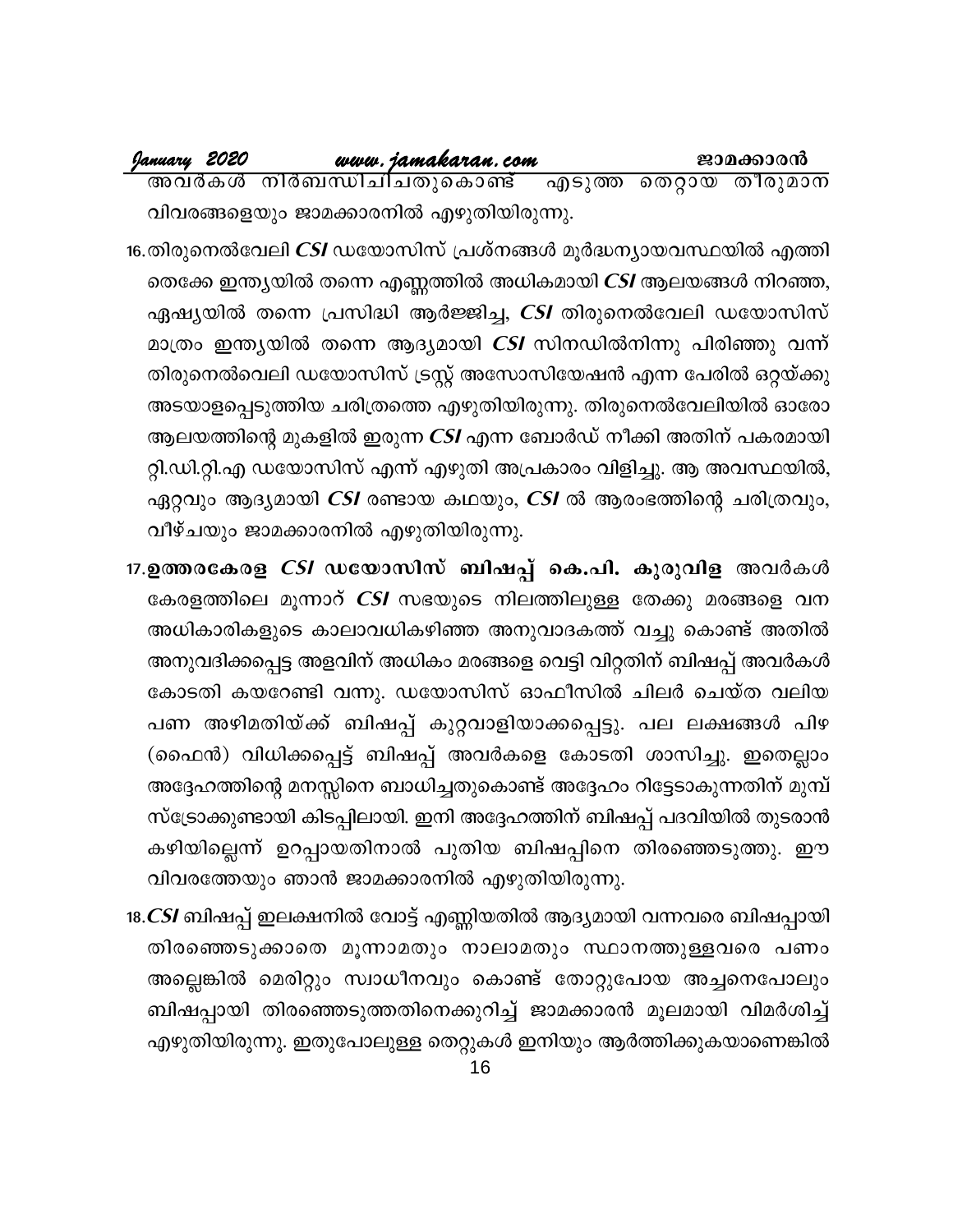#### www.jamakaran.com January 2020

ബിഷപ്പ് ഇലക്ഷൻ ആവശ്യമില്ലല്ലോ? എന്തിന് ഇലക്ഷൻ വെയ്ക്കുന്നു? അതിന്റെ കാരണത്താൽ പല ബിഷപ്പുമാരുടേയും ഇപ്പോഴുള്ള മോഡറേറ്ററുടെയും വെറുപ്പിനും ഇടയായി.

19.ദക്ഷിണ കേരള *CSI* ഡയോസിസ് ബിഷപ്പ് റൈറ്റ് റവ. അമൃതം അവർകളുടെ

പുതിയ ഉപദേശത്തെപ്പറ്റിയും അത് വേദപുസ്തകത്തിന് വിരോധമായതുമായിരുന്നു എന്നും എഴുതിയിരുന്നു.

ഓണം കേരളത്തിലെ ഹിന്ദുക്കളുടെ ഉത്സവമാണ്. എന്നാൽ ബിഷപ്പ് അവർകൾ അത് കേരള സാംസ്കാരികോത്സവമാണ് അതുകൊണ്ട് അത് *CSI* സഭയുടെ ആരാധനയിൽ ക്രിസ്തുമസ് പോലെ ആഘോഷിക്കാം എന്നറിയിച്ചു. അതോടുകൂടെ ആരാധനയിൽ വായിക്കുന്ന 1-ാം വേദഭാഗം; 2-ാം വേദഭാഗം അതോടൊപ്പം ഭഗവത്ഗീത പുസ്തകത്തിന്റെ



Rt. Rev. Dr. SAMUEL AMIRTHAM

ഒരു ഭാഗം ആരാധനയിൽ വേദഭാഗമായി വായിക്കുന്നത് നല്ലതെന്ന് അറിയിച്ചു. ഇതെല്ലാം ആ ഡയോസിസിലുള്ള അച്ചൻമാരും ജനങ്ങളും എന്നെ അറിയിച്ചു. CSI ഡയോസിസ് മുഴുവനുമുള്ള അച്ചൻമാരും സഭയിലെ കമ്മറ്റിയും

ആ കല്പനയെ എതിർത്ത് സഭ കമ്മറ്റി മിനിറ്റ്സ് പുസ്തകത്തിൽ അവരുടെ എതിർപ്പിനെ എഴുതി ആ വിവരത്തെ സി.എസ്.ഐ മോഡറേറ്റർക്കും, ബിഷപ്പവർകൾക്കും അറിയിക്കാൻ പറഞ്ഞുകൊണ്ട് ജാമക്കാരനിൽ ഞാൻ എഴുതി. അങ്ങനെ തന്നെ ഡയോസിസ് അച്ചൻമാരും സഭ വിശ്വാസികളും എഴുതിയറിയിച്ചു. ഉടൻതന്നെ ആ കല്പനയെ ബിഷപ്പ് പിൻവലിച്ചു. ദക്ഷിണ



Most Rev. **OOMEN GEORGE** 

ഡയോസിസിൽ  $\omega$ ooogo  $C_1 \oplus C_2 \oplus C_3$ അച്ചന്മാരും സഭാജനങ്ങളും അതു കാരണമായി എനിക്ക് നന്ദി കത്തുകൾ അയച്ചു.

20. CSI സഭയ്ക്ക് പുതിയ മോഡറെറ്ററായി മദ്ധ്യ കേരള സി.എസ്.ഐ ഡയോസിസ് ബിഷപ്പ് *Most Rev.* ഉമ്മൻ ജോർജ് സ്ഥാനമേറ്റു. ഇദ്ദേഹം ഒരു പുതിയ ഉപദേശത്തെ 24 സി.എസ്.ഐ ഡയോസിസിനും ലെന്തുകാല ധ്യാന പ്രാർത്ഥനാ എന്ന പേരിൽ പുറത്തുവിട്ടു. അതിൽ പ്രകൃതിയിലെ സൃഷ്ടിയിലൂടെ ദൈവത്തെ കാണണം,

ആണും പെണ്ണും അല്ലാത്തവർക്കും ഹിജ്ഡ (തേഡ് ജൻഡർ)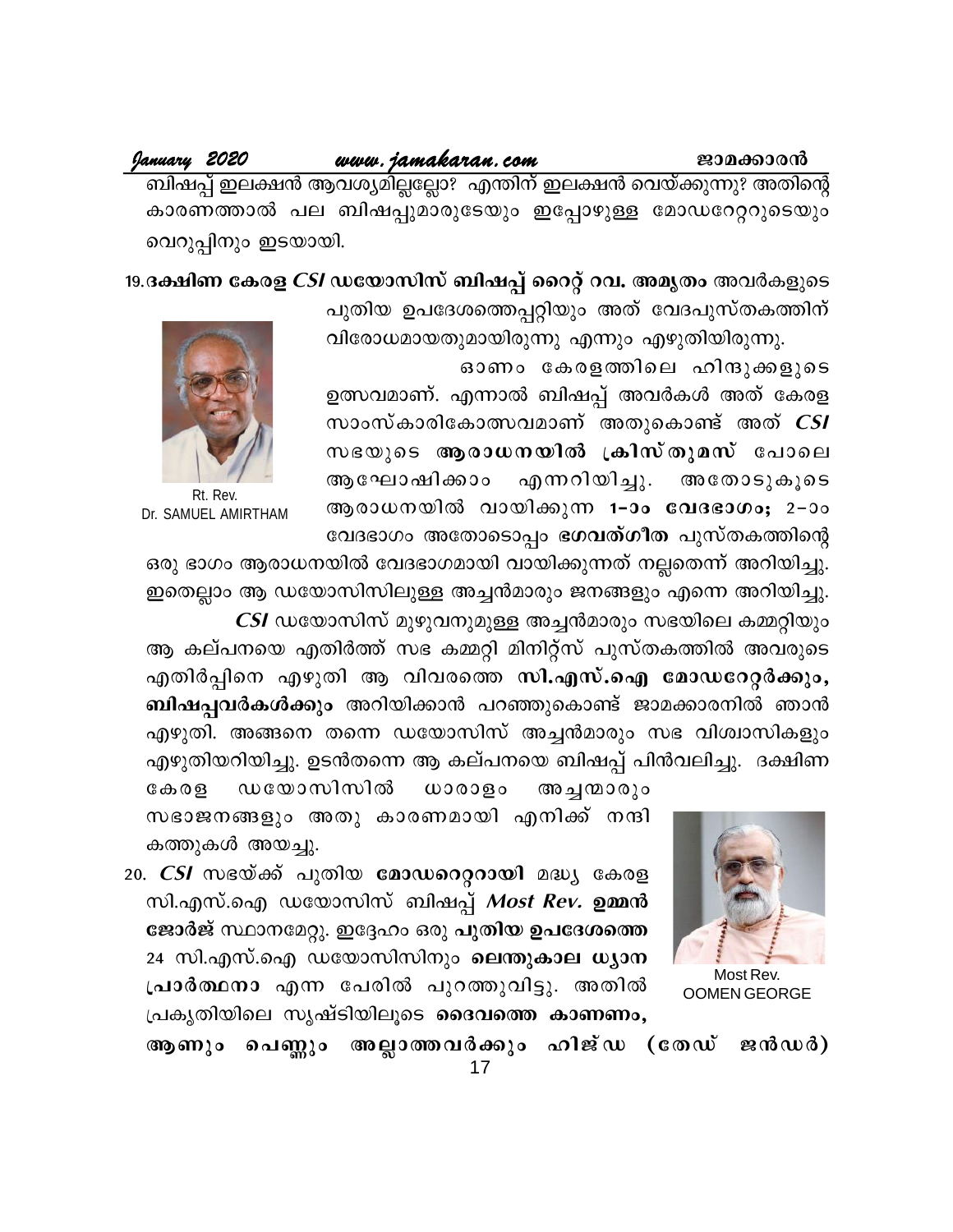#### <u>www.jamakaran.com</u>

January 2020

വിഭാഗത്തിൽപ്പെട്ടവർക്കും ഭരണചുമതലയും ശുശ്രൂഷയിൽ പങ്കും നൽകണം എന്ന് അറിയിപ്പ് പുറപ്പെടുവിച്ചു.

 $CSI$  മോഡറെറ്ററിന്റെ ഈ കല്പനയെ ഒരു ഡയോസിസും അനുസരിക്കരുതെന്നും മൂന്നാമത്തെ ലിംഗക്കാർക്ക് സഭയിൽ ഭരണചുമതല കൊടുത്താൽ നമ്മുടെ സഭയിലുള്ള **യൗവനക്കാർക്ക്** ആപത്തു വരുമെന്നും ഞാൻ എഴുതിയിരുന്നു. അതേസമയം മൂന്നാമത്തെ ലിംഗക്കാരെ ദൈവം വെറുക്കുന്നില്ല. അവർ മാനസാന്തരപ്പെട്ടാൽ അവർക്കും സ്വർഗ്ഗരാജ്യത്തിൽ പ്രവേശനമുണ്ടെന്ന് എഴുതിയിരുന്നു. എന്റെ 52 വർഷ ദൈവവേലയിൽ വക്കീൽ നോട്ടീസ് അയച്ച ബിഷപ്പുമാരിൽ ആദ്യത്തെ ബിഷപ്പും മോഡറേറ്ററുമായ Most Rev. ഉമ്മൻ ജോർജ് അവർകളാകുന്നു. മുകളിൽ വായിച്ച വിഷയത്തിൽ ഞാൻ എഴുതിയത് തെറ്റോ വ്യാജമോ എന്നു തോന്നിയാൽ മദ്ധ്യകേരള ഡയോസിസിൽ ഉള്ള അച്ചൻമാർ, വിശ്വാസികൾ, എന്നെ എഴുതി അറിയിക്കണം. മോഡറേറ്ററിന് ഈ വിഷയത്തിൽ എന്റെ മേൽ ഉള്ള വെറുപ്പിനു ന്യായം ഉണ്ടോ?

21. അനേക വർഷങ്ങൾക്കു മുമ്പ് സി.എസ്.ഐ സിനാഡ് കൗൺസിൽ യോഗം നടന്നപ്പോൾ 24 ഡയോസിസ് ബിഷപ്പുമാരും, അച്ചൻമാരും കൂടിയിരുന്ന സമയത്ത് ആരാധനാക്രമം എന്ന പേരിൽ സി.എസ്.ഐ സഭകളിൽ നുഴഞ്ഞു കയറാൻ ഇരുന്ന ആ പന്തിനെ തടഞ്ഞു നിർത്താൻ ദൈവം എന്നെ നിയോഗിച്ചു.

ആരാധനാക്രമം എന്ന് അച്ചടിക്കപ്പെട്ട പുസ്തകം എല്ലാവർക്കും വിതരണം ചെയ്തു. ആരാധന മോഡറേറ്ററുടെ പ്രാർത്ഥനയോടെ തുടങ്ങി അടുത്തതായി പാട്ടും സ്തോത്ര ആരാധനയും നടന്നു. അതിൽ ആകാശത്തേയും, ഭൂമിയേയും സ് തുതിക്കുന്നു എന്ന് വരിവരിയായി ഉണ്ടാക്കിയവനെ പറഞ്ഞുകൊണ്ടിരിക്കുമ്പോൾ പെട്ടന്ന് ഞെട്ടിപ്പിക്കുന്ന ഒരു വാചകം കണ്ടു.

യേശുവേ നിന്നെ ആരാധിക്കുന്നു.

യേശുവേ നീയേ അള്ളാഹുമായിരിക്കുന്നു.

യേശുവേ നീയേ മുരുകനായും ഇരിക്കുന്നു.

നിന്നെ താമര പൂകൊണ്ട് ആരാധിച്ചു സ്തുതിക്കുന്നു എന്ന് എഴുതിയത് എല്ലാവരും വായിച്ചു. ആമേൻ എന്നു പറഞ്ഞു അപ്പോഴേയ്ക്കും അവിടെയുള്ള എല്ലാവരും ഞെട്ടിപോയി. അതോടെ യോഗം അവസാനിച്ചു. മൂന്നു അച്ചൻമാർ, ഒരു ബിഷപ്പ് ഈ നാലുപേർ ആ ആരാധനാക്രമം പുസ്തകത്തിന്റെ ഫോട്ടോ കോപ്പി എനിക്ക് അയച്ചുതന്ന് ഡോക്ടർ സി.എസ്.ഐ സഭയ്ക്ക് വേണ്ടി എന്തെങ്കിലുമൊരു നടപടി എടുത്തു സഹായിക്കണമെന്ന് എനിക്ക് എഴുതി അയച്ചു.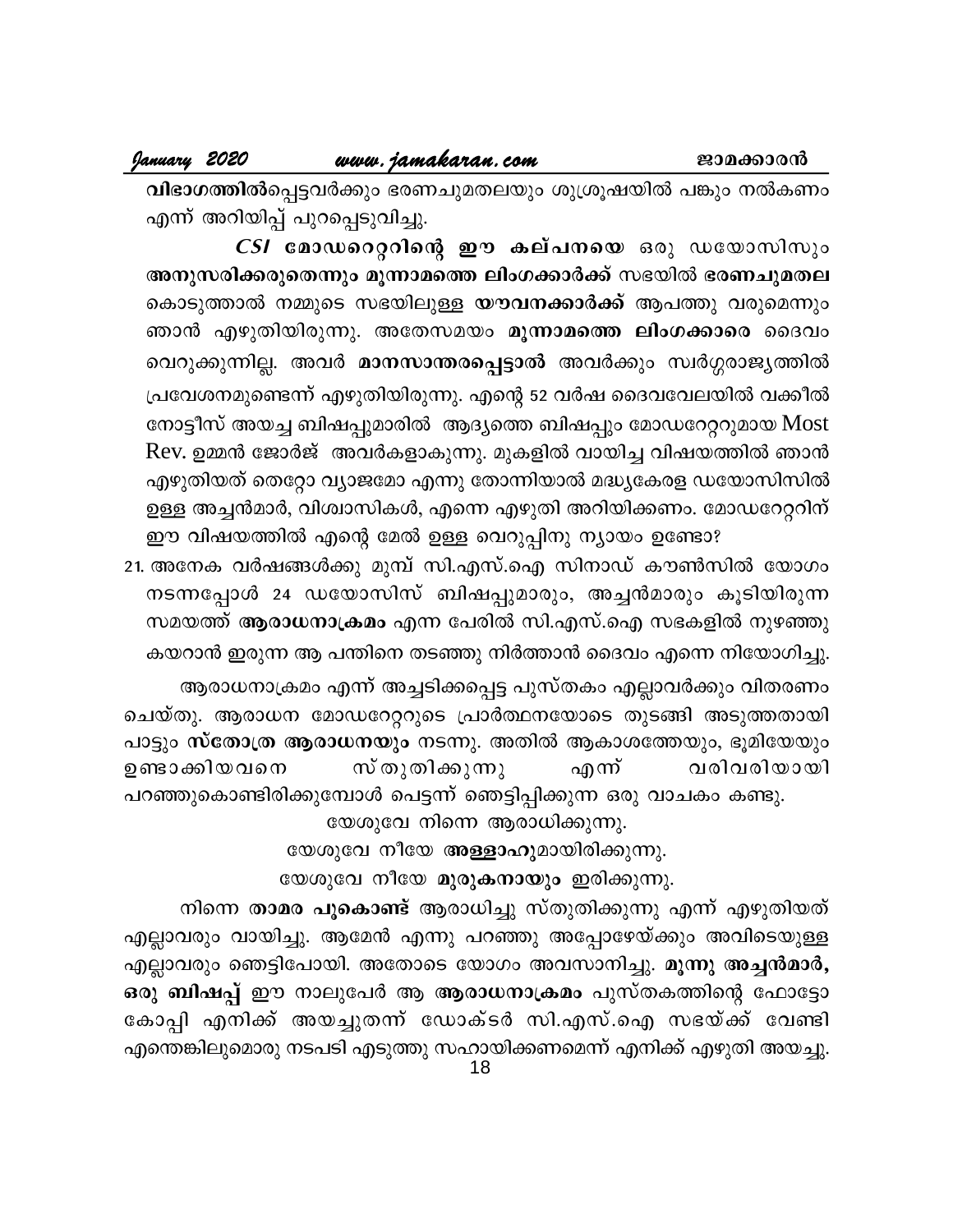*CSI* ക്രിസ്തീയ സഭകൾ ഇനി എല്ലാ മതങ്ങളും ഒന്ന് എല്ലാ ദൈവങ്ങളും ഒന്ന് എന്ന എതിർ ക്രിസ്തുവിന്റെ സിദ്ധാന്തത്തിൽ കൊണ്ടുവരാൻ സി.എസ്.ഐ.യിലെ തലവൻമാരായ ചിലരുടെ പരിശ്രമമായിരുന്നു ഇത്. ഉടൻതന്നെ ജാമക്കാരനിൽ അങ്ങനെ തന്നെ അതിന്റെ കോപ്പി എടുത്ത് ഇന്ത്യയിലും ലോകത്തിലെല്ലാ ഇടത്തുമുള്ള ക്രിസ്ത്യാനികൾക്ക് പ്രത്യേക അറിയിപ്പു എഴുതി എല്ലാ ഡയോസിസിലുമുള്ള സി.എസ്.ഐ അയച്ച് അച്ചൻമാർ, സഭാവിശ്വാസികളായ ഞങ്ങൾ ഈ ഉപദേശത്തെ എതിർക്കുന്നു. ഇത് സി.എസ്.ഐ ആരാധനക്രമത്തിൽ എഴുതി സഭാ ആരാധനയിൽ ഉപയോഗിക്കാൻ പാടില്ലെന്ന് സഭയ്ക്ക് വ്യക്തിപരമായും എഴുതി, സിനാഡിനും മോഡറെറ്ററിനും ബിഷപ്പുമാർക്കും എഴുതി അറിയിക്കാൻ പറഞ്ഞുകൊണ്ട് ഒരു എഴുത്ത് എഴുതി.

 $CSI$  സിനഡ് ഹെഡ് ഓഫീസിൽ ഇതിനെ എതിർത്ത് കത്തുകൾ മലപോലെ വന്നുനിറഞ്ഞു. ഒരു വഴിയായി ആ ഉപദേശത്തെ സി.എസ്.ഐ സഭയിൽ കൊണ്ടുവരില്ലെന്നും ആ തെറ്റായ ആരാധന പ്രയോഗങ്ങൾ എങ്ങനെ സിനഡ് യോഗത്തിൽ വിനിയോഗിക്കപ്പെട്ടത് എന്ന് അന്വേഷിക്കാമെന്നും മറുപടി വന്നു.

പല ഡയോസിസിൽ നിന്നും ഈ വിഷയത്തിനായി ബിഷപ്പുമാരും, അച്ചൻമാരും സഭാവിശ്വാസികളും എനിക്ക് നന്ദി പറഞ്ഞ് കത്തുകൾ എഴുതിയിരുന്നു. സി.എസ്.ഐ സഭകളെ ആപത്തു നിറഞ്ഞ ഉപദേശത്തിൽ നിന്ന് നിങ്ങൾ രക്ഷിച്ചു ഉടൻ തന്നെ, നിങ്ങൾ പറഞ്ഞതുപോലെ, നമ്മുടെ എതിർപ്പിനെ അറിയിക്കാതിരുന്നാൽ സകല വിഗ്രഹദൈവങ്ങളെയും പുകഴ്ത്തി സി.എസ്.ഐ സഭകളിൽ ആരാധന നടത്തിയിരിക്കും എന്ന് എനിക്ക് അവർ എഴുതി.

യേശു പറഞ്ഞു ഞാൻ തന്നെ വഴിയും സതൃവും ജീവനും ആകുന്നു. ഞാൻ വാതിലാകുന്നു. ഈ വാതിൽ വഴിയിലൂടെ അല്ലാതെ ഒരുവനും ദൈവരാജ്യത്തിൽ പ്രവേശിക്കാൻ കഴിയില്ലെന്ന് യേശുക്രിസ്തു ഉറപ്പിച്ചു പറഞ്ഞിരിക്കുമ്പോൾ ചില അന്തിക്രിസ്തുവിന്റെ ആളുകൾ ബിഷപ്പുമാരുടെയും, അച്ചൻമാരുടെയും വേഷത്തിൽ സഭയ്ക്കുള്ളിൽ നുഴഞ്ഞുകയറി ഇങ്ങനെയുള്ള കലർത്താൻ വിഷയത്തെ നോക്കുന്നു. അവർ ഇപ്പോഴും ശ്രമിച്ചുകൊണ്ടിരിക്കയാണ്. കഴിഞ്ഞ വർഷം നമ്മുടെ CSI യിൽ ഇപ്പോഴുള്ള Most Rev. ഉമ്മൻ ജോർജ് അവർകൾ മറ്റു മതക്കാരെ ക്രിസ്ത്യാനികൾ മാറ്റി നിർത്താൻ പാടില്ല. സ്ഥിർഗ്ഗരതിക്കാരെ മാറ്റി നിർത്താൻ പാടില്ല. അവർക്ക് നമ്മുടെ സഭയിൽ ചുമതല വഹിക്കാനുള്ള അവസരം കൊടുക്കണമെന്ന് പറഞ്ഞതിനെ ഞാൻ എതിർത്ത് എഴുതിയത് നിങ്ങൾ വായിച്ചിട്ടുണ്ടാകുമല്ലോ.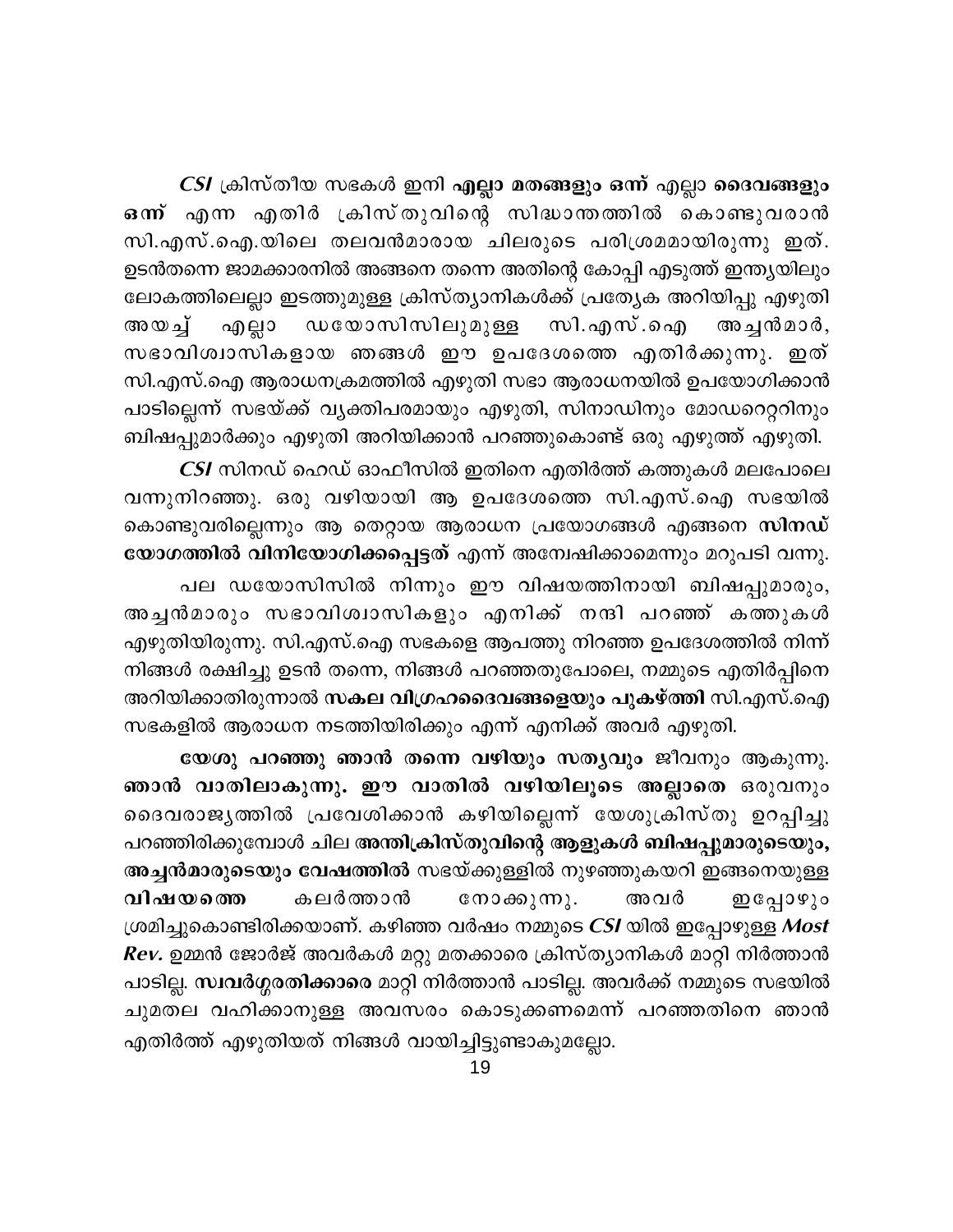#### <u>www.jamakaran.com</u>

Yanuary 2020

#### ഏകദേശം എല്ലാവരും എന്നെ വെറുത്തു

യേശുവിന്റെ നാമം അല്ലാതെ വോറൊരു നാമവുമില്ല. മറ്റൊരുത്തനിലും രക്ഷയില്ല; നാം രക്ഷിക്കപ്പെടുവാൻ ആകാശത്തിന് കീഴിൽ മനുഷ്യരുടെ ഇടയിൽ നല്ലകപ്പെട്ട വേറൊരു നാമവും ഇല്ല. (അപ്പോസ്തല പ്രവർത്തി 4:12) ദക്ഷിണേന്ത്യയിലുള്ള സകല ബിഷപ്പുമാരുടെയടുത്തും നമ്മുടെ സി.എസ്.ഐ മോഡറെറ്റർ അവർകൾ, ഡോക്ടർ പുഷ്പരാജ് അവർകൾ ബിഷപ്പുമാരെ വല്ലാതെ അപമാനപ്പെടുത്തി ജാമക്കാരനിൽ എഴുതുന്നു. അദ്ദേഹം ബിഷപ്പുമാരെ എപ്പോഴും കുറ്റം പറഞ്ഞ് അപമാനിക്കുന്നു. അതുകൊണ്ട് അദ്ദേഹത്തെ സി.എസ്.ഐ സഭകളിൽ ഉപയോഗിക്കാൻ പാടില്ലെന്ന് ഒരു എഴുതാത്ത നിർദ്ദേശം നൽകിയതായി ഞാൻ കേൾക്കാൻ ഇടയായി. കുറ്റം ചെയ്തവർക്കും, തെറ്റുകൾ ചെയ്തവർക്കും മാത്രമേ എന്റെ മേൽ വെറുപ്പുണ്ടാകുകയുള്ളൂ.

മുകളിൽ ഞാൻ ജാമക്കാരനിൽ വിമർശിച്ചും, തെറ്റുകൾ ചൂണ്ടിക്കാണിച്ചും എഴുതിയവരുടെ എണ്ണം വളരെ കുറവാണ്. ഈ ജാമക്കാരനിൽ എഴുതാത്ത ആളുകൾ, പാസ്റ്റർമാർ, ബിഷപ്പുമാർ ഇവരുടെ എണ്ണം ഇതിലും അധികമാണ്. ജാമക്കാരൻ:- ഇന്ത്യയിൽ പാസ്റ്റർമാരുടേയും, ബിഷപ്പുമാരുടേയും, മോഡറെറ്റർമാരുടേയും, വെറുപ്പിനാളായി. ഇപ്പോൾ അന്യഭാഷയെ പറ്റിയും, പെന്തക്കോസ്ത് സഭകളുടെ തെറ്റായ ഉപദേശങ്ങളെ പറ്റിയും എഴുതിയും സകല പെന്തക്കോസ്തു സഭകളുടെ വെറുപ്പും ഞാൻ സമ്പാദിച്ചു. എന്നെ വെറുക്കേണ്ടവർ ഇനി ആരും തന്നെ ഇല്ല എന്ന് ഞാൻ കരുതുന്നു. ഇങ്ങനെ എല്ലാവരാലും വെറുക്കപ്പെട്ട എന്നെപോലുള്ള സുവിശേഷകനെ ഇത് വായിക്കുന്ന ആരെങ്കിലും കണ്ടിട്ടുണ്ടോ?

എന്റെ കർത്താവായ യേശുക്രിസ്തുവും എന്റെ വായനക്കാരിൽ ചിലരും എന്നെ വെറുത്തിട്ടില്ലെന്ന് എനിയ്ക്കറിയാം. എനിയ്ക്കതു മതി. ദൈവത്തിന് സ്തോത്രം എന്നെകുറിച്ചും എന്റെ ശുശ്രൂഷയെക്കുറിച്ചും നിങ്ങൾ അറിഞ്ഞിരിക്കണം.

#### ദൈവം എനിയ്ക്കു തന്ന മൂന്നു പ്രത്യേക ശുശ്രൂഷകൾ

1. യേശുവെ അറിയാത്ത ആദിവാസി ജനങ്ങൾക്ക് സുവിശേഷം അറിയിക്കൽ; അത് എന്റെ മെഡിക്കൽ പഠിത്തംമൂലം മെഡിക്കൽ ക്യാമ്പ് നടത്തി ഇന്ത്യയുടെ ഓരോ സംസ്ഥാനത്തിലും മാസത്തിൽ ഒരു ആഴ്ച മുഴുവനും കാടിനുള്ളിൽ താമസിച്ച് ആദിവാസി ഗ്രാമങ്ങളെ ഞങ്ങൾ ഒരു ടീമായി ഒരുമിച്ചു അവരെ പോയി കണ്ട് സുവിശേഷം അറിയിച്ചു വരുന്നു.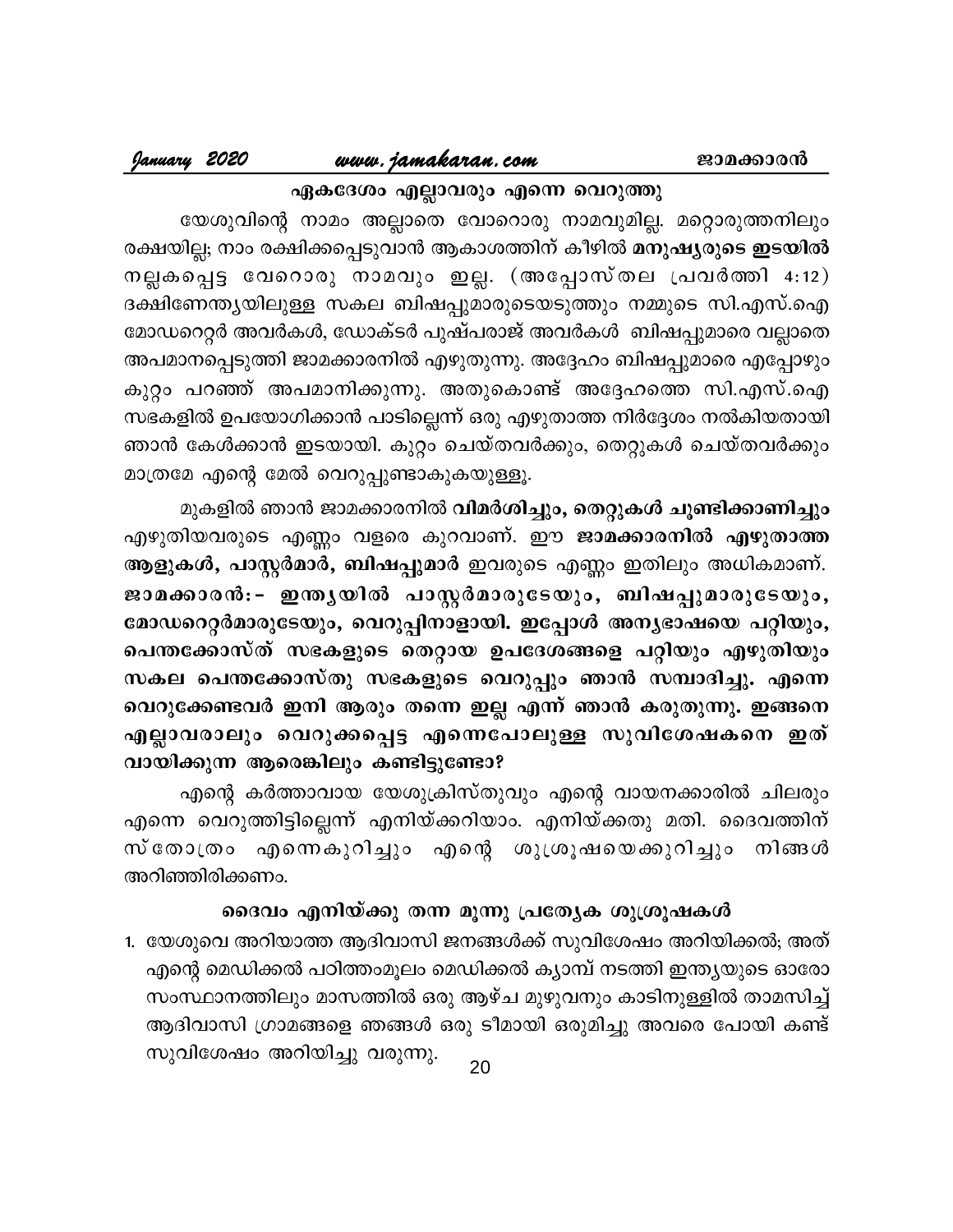| January 2020 |  | www.jamakaran.com | ജാമക്കാരൻ                                                      |
|--------------|--|-------------------|----------------------------------------------------------------|
|              |  |                   | 2. സഭകൾ ഇന്ന് ആവേശം ഉണ്ടാക്കുന്ന ഉപദേശത്തിൽ ആകർഷിക്കപ്പെട്ട്   |
|              |  |                   | അതുനോക്കി യാത്ര ചെയ്യുന്നു. അതുകൊണ്ട് മാസത്തിൽ മൂന്ന് ആഴ്ചകളിൽ |
|              |  |                   | എന്നെ വിളിക്കുന്ന സഭകളിൽ കൺവൻഷൻ മൂലമായി സഭാമക്കളെ വചനത്തിന്    |
|              |  |                   | നേരെ ദിശ തിരിച്ച് കുടുംബ ആലോചനകളെ അവർക്ക് അറിയിച്ചു വരുന്നു.   |

ഇന്ന് എല്ലാ സഭകളിലും പ്രസംഗം ഉണ്ട്. എന്നാൽ പഠിപ്പിക്കലില്ല. വേദപുസ്തകത്തിലെ വചനങ്ങളെ വിവരിച്ചു പറയാൻ ആളുകളില്ല. അതുകൊണ്ട് എന്റെ യോഗങ്ങളിൽ ഓരോ ദിവസവും വൈകുന്നേരം പ്രസംഗത്തിന് പകരം ബൈബിൾ പഠനമായിരിക്കും നടക്കുക. വചനത്തെ അറിയാൻ ആഗ്രഹിക്കുന്ന ഒരു കൂട്ടം ജനങ്ങൾ എല്ലാ വിഭാഗം സഭകളിലും ഉണ്ട്. എന്നെ വിളിച്ച് യോഗങ്ങൾ ക്രമീകരിക്കുന്നു.

#### 3. ജാമക്കാരൻ മാസിക പ്രവർത്തനം (ശുശ്രൂഷ)

ഇത് ഏറ്റവും മുഖ്യമായതും വളരെ ആപത്തുള്ളതുമാണ്. കർത്താവ് എന്തിനാണ് ഇത് എന്റെ കൈയ്യിൽ ഏല്പിച്ചതെന്ന് പലരും ചോദിക്കുന്നു. മാസികയിൽ എല്ലാവരെയും കുറ്റം പറഞ്ഞ് മറ്റുള്ളവരുടെ കുറ്റങ്ങളെ ചൂണ്ടിക്കാട്ടി എഴുതുന്നതുകൊണ്ട് നിങ്ങൾക്ക് എന്ത് ലാഭം?

ഏത് പാസ്റ്ററോ ബിഷപ്പോ; ഏതു സഭയോ തെറ്റു ചെയ്താൽ അതിനെ അമ്പേഷിക്കാനും ന്യായം ചോദിക്കാനും ദൈവം ഉണ്ടല്ലോ? മറ്റു പാസ്റ്റർമാർ എന്തു തെറ്റു ചെയ്താലും അഴിമതി ചെയ്താലും അല്ലെങ്കിൽ പാപം ചെയ്താലും നിങ്ങൾക്ക് എന്താണ്?

നിന്നാലും, വീണാലും അവർ ദൈവത്തിനാണ് കണക്കു കൊടുക്കുന്നത്. അതുകൊണ്ട് നിങ്ങൾ എന്ത്? ലേവി 5 : 1, അപ്പോ.പ്ര. 21 : 20, യഹേസ്കൽ 3 : 20 ഈ വചനങ്ങളെ വായിച്ചു നോക്കുവിൻ. സഭയെ പറ്റിയും, വായനക്കാർക്കുണ്ടായ ഉപദേശ കുഴപ്പങ്ങളെപ്പറ്റിയും വായനക്കാർക്ക് എന്തുകൊണ്ട് അറിയിച്ചില്ലെന്ന് ദൈവം എന്നോടാണല്ലോ കണക്കു ചോദിക്കുന്നത്! അറിയിച്ചില്ലെ? മുന്നറിയിപ്പു കൊടുത്തോ?

ജാമക്കാരൻ എന്ന പേരും ദൈവം ഒരു പദ്ധതിയോടു കൂടെയാണ് എന്റെ മാസികയ്ക്ക് കൊടുത്തിരിക്കുന്നത് എന്ന് ഞാൻ കരുതുന്നു. **ദൈവവചനപ്രകാരം** ജാമക്കാരന് രണ്ട് ജോലിയുണ്ട്.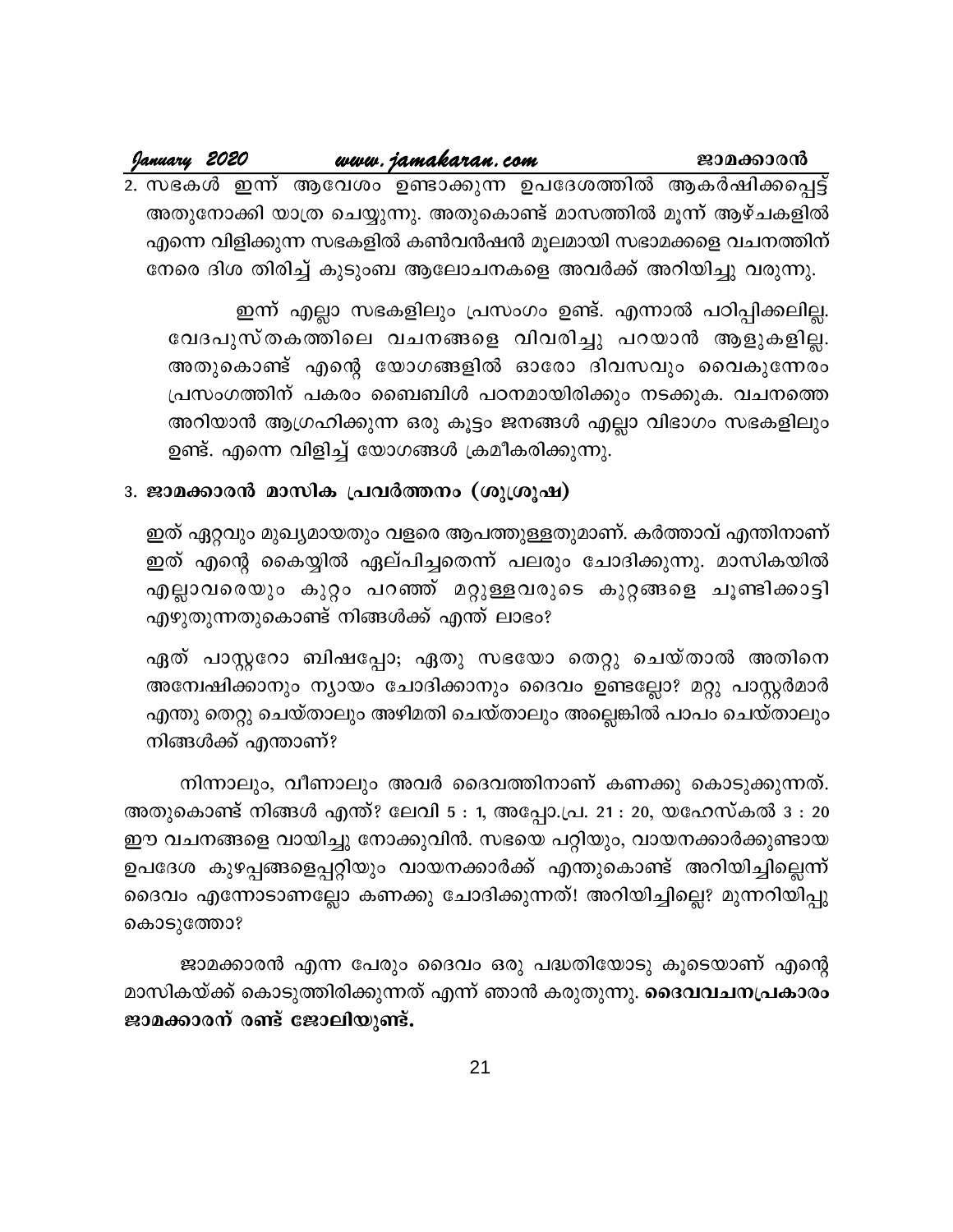#### January 2020 www.jamakaran.com

ജാമക്കാരൻ

1. ജാമക്കാരൻ കാവൽ ഗോപുരത്തിൽ നിന്നുകൊണ്ട് ദൂരത്തു നിന്നുവരുന്ന ശത്രുക്കളെക്കുറിച്ചും, എതിരാളികളെ കുറിച്ചും ദേശത്തിലെ ജനങ്ങൾക്ക് അറിയിക്കണം.

2. ജാമക്കാരന് ഗോപുരത്തിൽ നിന്നുകൊണ്ട് താഴെ ദേശത്തിലെ ജനങ്ങളേയും അവർ ചെയ്യുന്ന കുറ്റകൃത്യങ്ങളേയും അഴിമതികളെയും കാണാൻ കഴിയും. അതെല്ലാം അറിഞ്ഞ് നാട്ടിലെ ജനങ്ങൾക്ക് മുന്നറിയിപ്പു കൊടുക്കണം.

ഈ രണ്ടു ജോലിക്കുവേണ്ടിയാണ് ദൈവം ജാമക്കാരൻ എന്ന് പേർ കൊടുത്ത് ഈ മാസികാപ്രവർത്തനത്തെ എന്റെ കൈയ്യിൽ കൊടുത്തത്.

മുന്നറിയിക്കുന്നത്, അറിയിക്കുന്നത് ഈ രണ്ട് പ്രവർത്തനങ്ങളും ജാമക്കാരൻ മാസിക മൂലമായി ഞാൻ ചെയ്യുന്നു. ഈ മാസിക എല്ലാവരും വായിക്കുന്ന മാസികയല്ല. എന്റെ വായനക്കാർക്ക് വേണ്ടിയും – വായനക്കാർ മുഖാന്തരമായും നടക്കുന്ന മാസികയാണ്. വായനക്കാരെ മുന്നറിയിച്ച് അവർക്ക് ശരിയായ ഉപദേശത്തെ പറഞ്ഞു കൊടുക്കുന്നു. തെറ്റായ പാസ്റ്റർമാർ ആര്? ഏതാണ് ശരിയായ പ്രവർത്തനം എന്നുള്ളത് എന്റെ വായനക്കാർക്ക് വേണ്ടി മാത്രം ഞാൻ എഴുതുന്നു.

ഒന്നു മനസ്സിലാക്കണം ആരെന്നെ വെറുത്താലും എനിക്ക് പണം അയച്ചാലും, ഇല്ലെങ്കിലും ശരി. എന്റെ വായനക്കാരെ ബാധിക്കുന്ന ഏത് തെറ്റായ ഉപദേശത്തേയും ഞാൻ ചൂണ്ടികാണിക്കും. സി.എസ്.ഐ., ലൂഥറൻ, മാർത്തോമ, പെന്തക്കോസ്ത് പോലുള്ള എല്ലാ സഭകളിലും എന്റെ ജാമക്കാരൻ വായനക്കാരുണ്ട്. എന്റെ വായനക്കാരെ ബാധിക്കുന്ന ബിഷപ്പുമാരുടെ സാക്ഷിയില്ലാത്ത ജീവിതമോ, സഭകളിൽ നടക്കുന്ന അഴിമതികളോ ഏതെല്ലാം എന്റെ വായനക്കാരെ ബാധിച്ചാലും, വ്യക്തിപരമായി പാസ്റ്റർമാരാൽ വായനക്കാർ ബാധിക്കപ്പെട്ടാലും അവയെപ്പറ്റി വചനത്തിന്റെ അടിസ്ഥാനത്തിൽ തുടർന്ന് ജാമക്കാരനിൽ എന്റെ മരണം വരെ എഴുതി അറിയിച്ചുകൊണ്ടേ ഇരിക്കും. ദൈവം എനിക്കു തന്ന വായനക്കാരുടെ ആത്മീക ജീവിതത്തെപ്പറ്റിയും വായനക്കാർക്കുണ്ടാകുന്ന ഉപദേശകുഴപ്പങ്ങളെ പറ്റിയും ദൈവം എന്നോട് മാത്രമാണ് കണക്ക് ചോദിക്കുക. നീ അറിയിച്ചോ? മുന്നറിയിപ്പു നല്കിയോ എന്ന് എന്നോടലേ ദൈവം ചോദിക്കുക?

മുൻപുള്ള ഭാഗങ്ങളിൽ പല പാസ്റ്റർമാരെക്കുറിച്ചും പല സഭകളുടെ തെറ്റായ ഉപദേശങ്ങളെപ്പറ്റിയും അഴിമതി ചെയ്ത ബിഷപ്പുമാർ, മോഡറേറ്റർമാരെക്കുറിച്ചെല്ലാം ഞാൻ എഴുതിയതിൽ നുണയായ കാര്യങ്ങൾ ഒന്നുമില്ല. ആരെയും അപമാനിക്കുന്നു തരത്തിൽ എഴുതിയിട്ടില്ല. ഇവരിൽ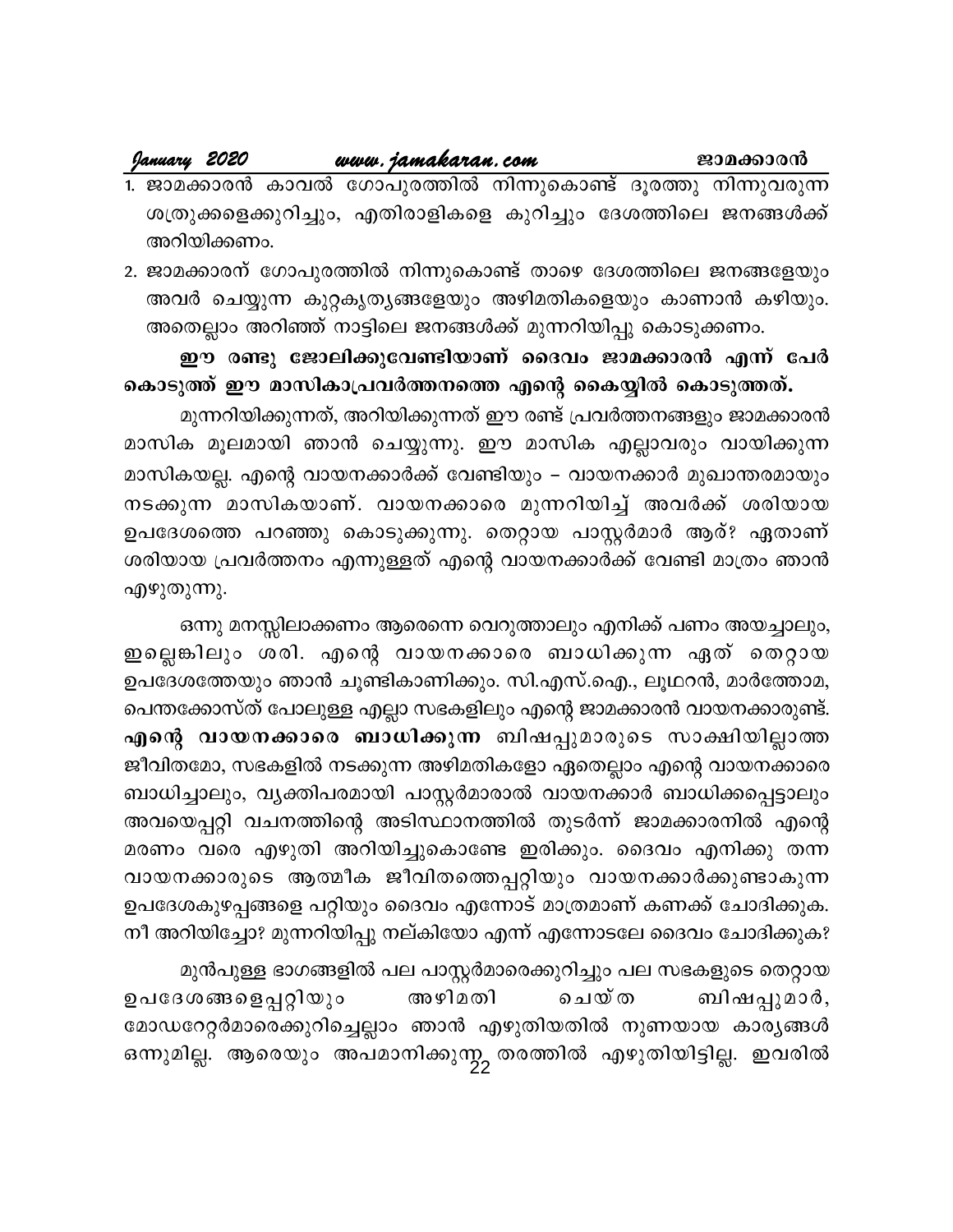January 2020 www.jamakaran.com ജാമക്കാരൻ മിക്കവാറും ആളുകളുടെ മുഖം കൂടി ഞാൻ ഇതുവരെ കണ്ടിട്ടില്ല. ഇവരാരും എനിയ്ക്കോ, എന്റെ പ്രവർത്തനത്തിനോ ഒരു പ്രശ്നങ്ങളും തടസ്സങ്ങളും ഉണ്ടാക്കിയിട്ടില്ല! എന്നാലും എന്റെ വായനക്കാരെ തെറ്റായ ഉപദേശത്തിൽ നിന്നു രക്ഷിക്കാനും, കർത്താവിനെ വിട്ടു പിൻമാറിപോയ ദൈവദാസൻമാരെ അടയാളം കാണിച്ചു കൊടുക്കാനും, സി.എസ്.ഐ. സഭകൾ, ലൂഥറൻ സഭകൾ മാർത്തോമാസഭകൾ നമ്മുടെ കണ്ണിൻ മുമ്പിൽ പാപം ധൈര്യമായി ചെയ്യുന്നതു കൊണ്ട് സഭ നശിച്ചു പോകുന്നല്ലോ! അതിന് വേണ്ടി വായനക്കാരെ ഇവർക്കായി പ്രാർത്ഥിയ്ക്കാൻ ഉത്സാഹിപ്പിയ്ക്കാനുമാണ് ജാമക്കാരൻ എഴുതുന്നത്.

ഇവരിൽ ഭൂരിഭാഗം പാസ്റ്റർമാർ, ബിഷപ്പുമാർ എന്നെക്കുറിച്ചു പല്ലുകടിച്ച് തങ്ങളുടെ വെറുപ്പു കാണിക്കുന്നു. പലവിധ തടസ്സങ്ങളെ എന്റെ പ്രവർത്തനത്തിന് എതിരായി ചെയ്താലും എന്റെ പ്രവർത്തനം എപ്പോഴും പോലെ വിജയകരമായി നടന്നു കൊണ്ടിരിക്കുന്നു.

എന്നെകൊല ചെയ്യാൻ ശ്രമിച്ചു, രണ്ടു പ്രാവശ്യം ഞാൻ രക്ഷപ്പെട്ടു. ശു**ണ്ടകളെ** അയച്ചു ഭീഷണിപ്പെടുത്തി. പോലീസ് മുഖേനയും റൗഡികൾ മുഖേനയും ഭീഷണിപ്പെടുത്തി. ഇതുവരെ എന്റെ ദൈവം എന്നോടുകൂടെ ഇരുന്നുകൊണ്ട് എന്നെ ഭദ്രമായി സൂക്ഷിച്ചു. ആയുസ്സിനേയും, ആരോഗ്യത്തെയും കൂട്ടി തന്ന് വഴി നടത്തുന്നു. ദൈവത്തിന് മഹത്വം ഉണ്ടാകട്ടെ.

എനിക്ക് വേണ്ടി പ്രാർത്ഥിക്കുന്നവർ എത്രയോ പേരുണ്ട്. അവരുടെ കുടുംബപ്രാർത്ഥനയിൽ എന്റെ ഫോട്ടോ വച്ച് എനിയ്ക്ക് വേണ്ടി പ്രാർത്ഥിക്കുന്നവരെ എനിയ്ക്കറിയാം. അവരുടെ വൃക്തിപരമായുള്ള പ്രാർത്ഥനകളിൽ എനിയ്ക്ക് വേണ്ടിയും എന്റെ സുരക്ഷിതത്ത്വത്തിനുവേണ്ടിയും പ്രാർത്ഥിക്കുന്ന ഹൃദയങ്ങളെ ധാരാളമായി ദൈവം തന്നിട്ടുണ്ട്.

എന്നെ ഓർത്തു ഇങ്ങനെ പ്രാർത്ഥിക്കുന്നവർ ധാരാളം, ധാരാളം; ഇത്രപേരുടെ പ്രാർത്ഥന വൃർത്ഥമായി പോകുമോ? അവരുടെ പ്രാർത്ഥനകളും എന്റെ പ്രാർത്ഥനയും എനിയ്ക്ക് കോട്ടയായിരിക്കുന്നു. എനിക്കായി പ്രാർത്ഥിക്കുന്നവരും, ഞാൻ ചോദിക്കാതെ തന്നെ എനിക്ക് പണം അയച്ച് സഹായിക്കുന്നവരും, അയച്ച പണത്തിന്റെ രസീതു കൂടെ പ്രതീക്ഷിക്കാതെ തുടർച്ചയായി പണം അയച്ചു സഹായിക്കുന്നവരും ഈ പ്രവർത്തനത്തെ താങ്ങിക്കൊണ്ടിരിക്കുന്നു! ഇവർക്കെല്ലാവർക്കും ഹൃദയപൂർവ്വം നന്ദി അറിയിക്കുന്നു. അവർക്ക് വേണ്ടി എന്റെ ദൈവത്തെ സ്തുതിക്കുന്നു.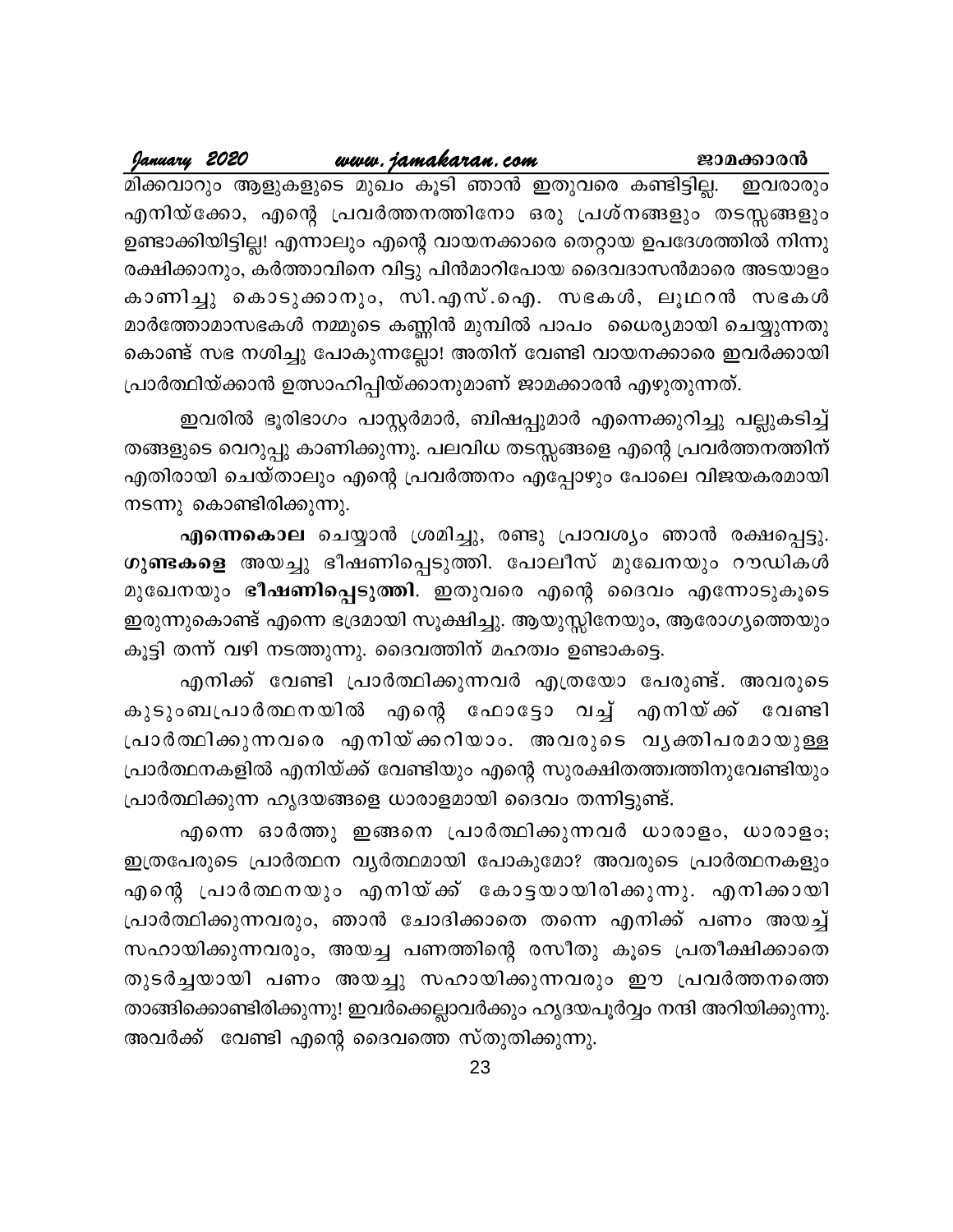#### www.jamakaran.com

January 2020

കർത്താവായ യേശുക്രിസ്തു എന്നെ വിശ്വസ്ഥൻ എന്നു എണ്ണി. ജാമക്കാരൻ :-ഈ വൃത്യാസമായ ജാമക്കാരന്റെ ആപത്തു നിറഞ്ഞ പ്രവർത്തനത്തിന് ഏർപ്പെടുത്തിയിരിക്കയാൽ അവനെ സ്തുതിക്കുന്നു. (1 തിമൊ. 1 : 11).

എന്റെ സ്വന്തപ്രവർത്തനത്തിന്റെ ആഴമായ വിവരങ്ങളെ എന്ത് കൊണ്ടാണ് എഴുതുന്നതെന്നാൽ, ഇതുവരെ ഏകദേശം എല്ലാ പാസ്റ്റർമാരുടെയും ബിഷപ്പുമാരുടെയും പക ഞാൻ സമ്പാദിച്ചു. ഇപ്പോൾ എന്നെയും എന്റെ പ്രവർത്തനത്തേയും സഹായിക്കുന്നവരും, സ്നേഹിക്കുന്നവരും, എനിക്ക് വേണ്ടി പ്രാർത്ഥിക്കുന്നവരും കുറച്ചുപേരെങ്കിലും എല്ലാ സഭകളിലും ഉണ്ടായിരുന്നാലും പ്രവർത്തനത്തെ സഹായിക്കുന്നവരും സ്നേഹിക്കുന്നവരും എന്റെ പെന്തക്കോസ്തു സഭകളിലും ഉണ്ട്. ഇപ്പോൾ അന്യഭാഷ കുഴപ്പത്തെക്കുറിച്ച് എഴുതിയ ലേഖനത്തിൽ ഉപയോഗിച്ച ചില കഠിനമായ വാക്കുകളാൽ അവർ ഏറ്റവും വേദനിച്ചിട്ടുണ്ടാകും. അങ്ങനെയുള്ള എല്ലാ പെന്തക്കോസ്തു സഭക്കാരും എന്നെ തീർച്ചയായും വെറുക്കുമെന്ന് ഞാൻ അറിയുന്നു.

1. *ECI Church* ബിഷപ്പ് എസ്രാ സർഗുണം അവർകളുടെ മകൾ പഠിക്കുന്ന കാലം



**Bishop Commisary KATHIROLI MANICKAM** 

മുതൽ പറയപ്പെട്ട കണക്ക് പ്രകാരം മക ളുടെ മൂന്നാമത്തെ വിവാഹത്തെക്കുറിച്ച് ജാമക്കാരനിൽ എഴുതിയിരുന്നു. ആ മക ളുടെ ഈ വചനവിരുദ്ധമായ തെറ്റിന് സമ്മാനമായി ഇന്ന് അവരെ ബിഷപ്പ്



Fourilatel, E.O.I. Unufch<br>Bishop Rev. ESRA SARGUNAM கூ മമീസറിയായി പദവി ഉയർത്തി കൊടുത്തിട്ടുണ്ട്. ബിഷപ്പ് എസ്രാ

സത്ഗുണത്തിന്റെ കാലത്തിനു ശേഷം സഭകളുടെ സ്വ ത്തുക്കൾ മറ്റാർക്കും കൈമാറാൻ പാടില്ലെന്ന ഉദ്ദേശ്യത്തിലാണ് ഈ പദവി കയറ്റം കൊടുത്തിരിക്കുന്നത് എന്ന് അവരുടെ സഭക്കാർ ഊഹിക്കുന്നു എന്ന് ജാമക്കാരനിൽ ഞാനെഴുതി.

2. മാർത്തോമ്മ സഭയിൽ പല പാപ പ്രവർത്തനങ്ങളിൽ ബന്ധപ്പെട്ട ബിഷപ്പ് എന്ന് സഭാ വിശ്വാസികൾക്കും അച്ചന്മാർക്കും നന്നായി അറിയുമെന്ന് പറയപ്പെടുന്നു. ആ പരാതികളെക്കുറിച്ച് അവരുടെ മണ്ഡലത്തിലും (ജനറൽ ബോഡി) മാർത്തൊമ്മ ബിഷപ്പുമാരുടെ ഇടയിലും ചർച്ചചെയ്യപ്പെട്ടതായി പറയപ്പെടുന്നു.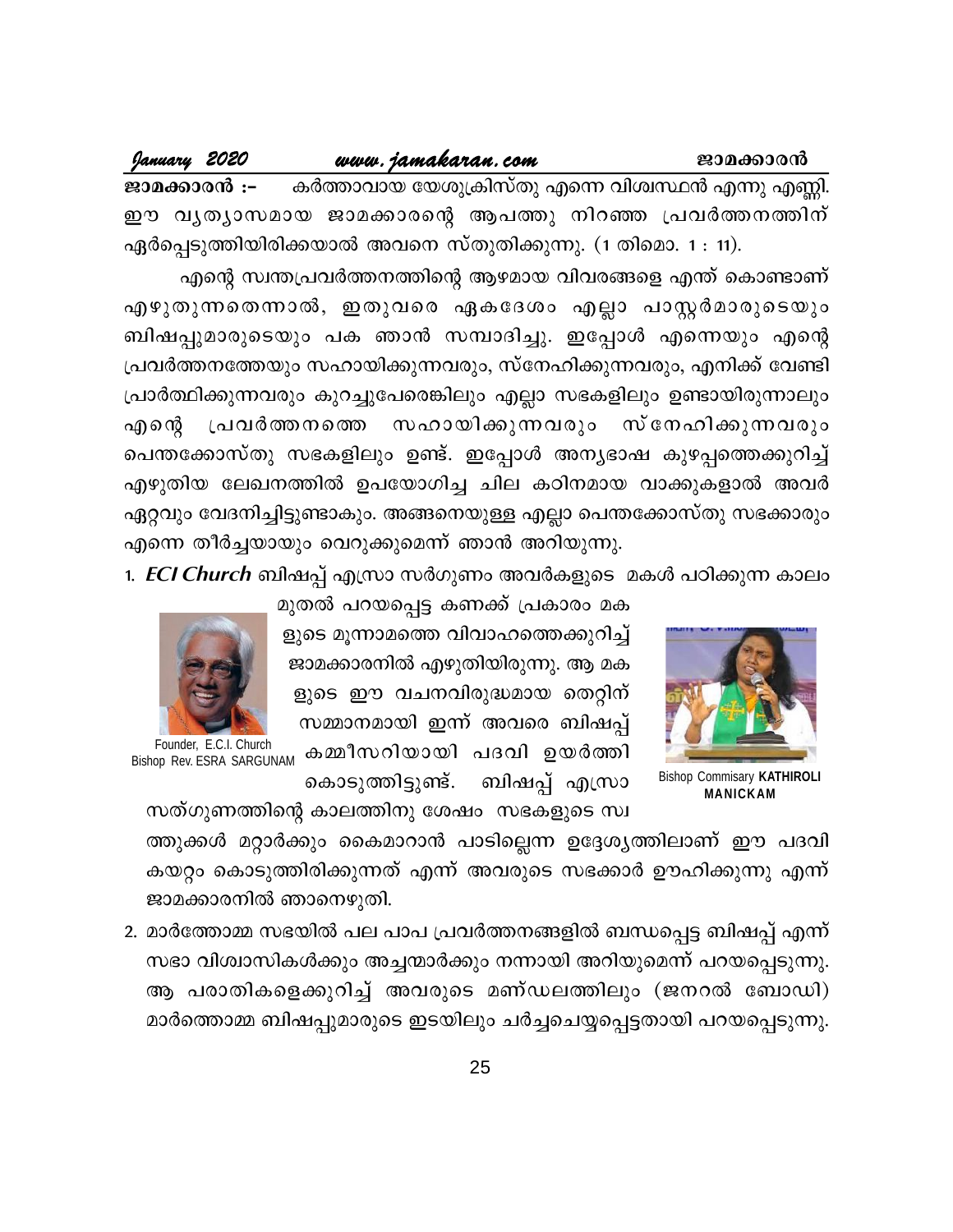#### January 2020 www.jamakaran.com

അതിനെക്കുറിച്ച് ജാമക്കാരനിൽ വിശദമായി എഴുതിയിരുന്നു. ഞാനെഴുതിയ തുകൊണ്ട് എന്റെ മേൽ അന്വേഷണം നടത്തി. അതിന്റെ ഫലം എന്താണെന്നറി മാർത്തോമ്മ സഭയിൽ നിന്ന് ഡോ. പുഷ്പരാജ് എന്നെ മുടക്കിയ  $\omega$ തായി അവരുടെ മാസികയായ സഭാധാരയിലറിയിച്ചു. കോഴഞ്ചേരി മാർത്തോമ്മ വലിയപളളിയിലെ യുവജനസഖ്യത്തിലുളള യുവാക്കൾ ആ തിരുമേനിക്കെതി രായി ലഘുലേഖ എഴുതി ഇറക്കിയത് അതുപോലെ ഞാൻ എന്റെ ജമാക്കാര നിൽ പരസ്യപ്പെടുത്തി. ഇത്ര പരാതികൾ അദ്ദേഹത്തിന്റെ മേൽ ഉണ്ടായിട്ടും, അദ്ദേഹത്തിന് മാർത്തോമ്മ സഭ അവരുടെ സഭയിലേറ്റവും ഉയർന്ന പദവി സമ്മാ നമായി കൊടുത്തു. ഈ വിവരങ്ങളെല്ലാം എഴുതിയതുകൊണ്ട് മാർത്തൊമ്മ സ ഭയിലെ ഒരു കൂട്ടം എന്നെ വെറുത്തു.

ജാമക്കാരൻ

- 3. (സി.പി.എം) *TPM* എന്ന് സഭയെക്കുറിച്ച് നല്ല പേരുണ്ട്. ആ സഭയെ മറ്റു പെന്ത ക്കോസ്തു സഭയെക്കാൾ ഉയർന്ന സ്ഥാനത്തുളള സഭയെന്ന് പെന്ത ക്കോസ്തുകാർ പറയും.
- $\Box$ തമിഴ്നാട്ടിലെ തൂത്തുക്കുടി  $\emph{TPM}$  സഭയുടെ സീനിയർ പാസ്റ്റർ  $\emph{TPM}$  സഭയുടെ തലപ്പത്തിരിക്കുന്ന പ്രധാന പാസ്റ്റർമാരിൽ ഒരാളാണ് ഇദ്ദേഹം. അദ്ദേഹം (സെൻട്രൽ പാസ്റ്റർ) ആ സഭയിൽ തൂത്തുവാരുന്ന പെണ്ണിന് ഉണ്ടായ ഗർഭ ത്തിന് കാരണമായി. ആ സംഭവം പുറത്തു വരാതിരിക്കാൻ വേണ്ടി സഭാ പണ ത്തിൽ നിന്ന് പെണ്ണിന്റെ അപ്പന് 40 ലക്ഷം കൈമാറിയതായി പറയപ്പെടുന്നു. അതിന്റെ വിവരങ്ങൾ തമിഴ്നാട് ദിനപത്രത്തിൽ പുറത്തു വന്നു. ആ വിവര ങ്ങളെ ജാമക്കാരനിലും ഞാൻ പരസ്യപ്പെടുത്തി. ആ സീനിയർ പാസ്റ്റർ ധാരാളം പേർക്ക് അന്യഭാഷ സംസാരിക്കാൻ പഠിപ്പിച്ചിരുന്നു. ഈ വിവരങ്ങൾ ചൂണ്ടി ക്കാണിച്ച് ഡോ. പുഷ്പരാജായ ഞാൻ *TPM* സഭാ നേതാക്കൾക്ക് കത്തെഴുതി. നല്ല സഭയുടെ സാക്ഷ്യം നഷ്ടപ്പെട്ടുപോയി, അതുകൊണ്ട് നടപടി എടുക്കണം എന്ന് ഞാൻ എഴുതി മറുപടി കിട്ടിയില്ല. പക്ഷേ ആ പാസ്റ്ററെ തന്റെ സ്ഥാനത്തു നിന്നും നീക്കി. *TPM* ബുക്ക്സ്റ്റാളിന്റെ ചുമതല ഏൽപ്പിച്ചതായി പറയപ്പെടു <u>ന്നു.</u>

 $\Box$ അതേ തൂത്തുക്കുടി ഠൗണിൽ കൂടുതൽ സഭാഅംഗങ്ങൾ നിറഞ്ഞ  $\emph{TPM}$  സഭ യുടെ നല്ല ആത്മീയനായ പാസ്റ്റർ സഭയെ നടത്തിക്കൊണ്ടിരുന്നു. ആ പാസ്റ്റർ സഭയെ വളരെ കർശനമായി നടത്തുന്നയാളാണ്. ആ പാസ്റ്റർ തന്റെ സഭയിലു ളള സഭാ വേലക്കാരികൾ *(sisters)* ചെയ്ത തെറ്റിനെ പരസ്യമായി ശാസിച്ചതു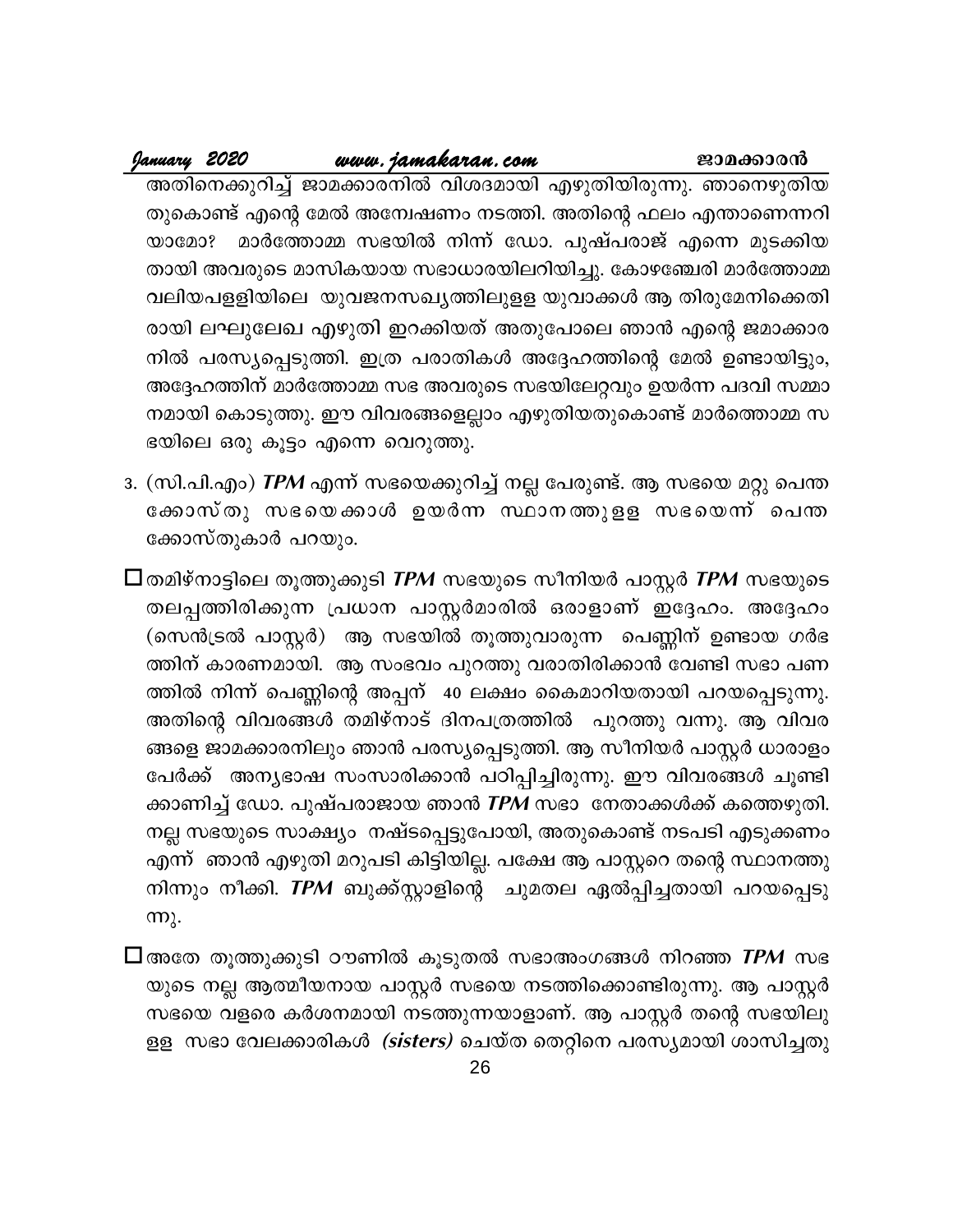#### www.jamakaran.com

January 2020

കൊണ്ട് ആ ദൈവവേലക്കാരികൾ പ്രതികാരം ചെയ്യാൻ ആരംഭിച്ചു. ഒരു ദിവസം രാത്രി പാസ്റ്ററുടെ കഴുത്ത് ഞെക്കിക്കൊന്നതായി പറയപ്പെടുന്നു. തലപ്പത്തു ളള പാസ്റ്റർമാർ വന്ന് ഇങ്ങനെയുളള സീനിയർ പാസ്റ്റർമാരെ അടക്കം ചെയ്യണ മെന്ന് നിയമമുണ്ട്. പക്ഷെ വളരെ തിരക്കിട്ട് ശവസംസ്ക്കാരം ചെയ്യാൻ വേണ്ടി ലോക്കൽ പാസ്റ്റർമാർ ആരാധന നടത്തി. പക്ഷെ മരിച്ച പാസ്റ്ററുടെ സഹോദ രനും, സഹോദരിയും ഈ മരണത്തിൽ ഞങ്ങൾക്ക് സംശയമുണ്ടെന്ന് എഴു തിയ പരാതിയുടെ അടിസ്ഥാനത്തിൽ പോലീസ് ഇടപെട്ട് പോസ്റ്റ്മോർട്ടം ചെയ്യാൻ ശരീരം കൊണ്ടുപോയി. ഇതിനിടയിൽ ചെന്നെയിലുളള സഭയിൽ അംഗ മായുളള ഉയർന്ന ഉദ്ദ്യോഗസ്ഥന്മാരും,മാനൃന്മാരും, പോലീസ ഐജി, മന്ത്രിമാർ ഇവരോട് സംസാ രിച്ച് തൂത്തുക്കുടിപോലീസിന് ഈ കേസ് ഒന്നുമില്ലാതാക്കാൻ നിർദ്ദേശം നല്കിയതുകൊണ്ട് വീണ്ടും ഒരു ശവസംസ്ക്കാര ആരാധനനടത്തി അന്ന് രാത്രി തന്നെ ശരീരത്തെ അടക്കം ചെയ്തു. ഒരു നല്ല സഭയ്ക്ക് ചീത്ത പേരുണ്ടാകാതിരിക്കാൻ ഈ ഏർപ്പാടിന് സമ്മതിച്ചതായി പോലീസ് ഡിപ്പാർട്ട്മെന്റ് പറഞ്ഞതായി കേട്ടു. എന്നാലും ഈ വിവരങ്ങളെല്ലാം ദിനപത്ര ത്തിൽ വന്നു. ആ വിവരങ്ങളും ഞാൻ ജാമക്കാരനിൽ അദ്ദേഹത്തിന്റെ ഫോട്ടോ സഹിതം പരസ്യപ്പെടുത്തി. തൂത്തുക്കുടി  $TPM$  സഭയുടെ അംഗങ്ങളായ സഭാ പ്രമാണികൾ വെറുതെ ഇരിക്കുമോ? എന്നെ ഫോണിൽ വിളിച്ച് അവർ ശാസി ച്ചു. ദിനപത്രത്തിൽ പരസ്യപ്പെടുത്തിയവരെ ഒന്നും പറയാതെ ജാമക്കാരനിൽ പരസ്യപ്പെടുത്തിയ എന്നെ മാത്രം സഭയിൽ പരസ്യപ്പെടുത്തി. സഭാജനങ്ങളെ ല്ലാവരും എനിക്ക് ശാപമിട്ടു; അന്യഭാഷയിൽ എന്നെ വഴക്കു പറഞ്ഞു. ആ ശാപമെല്ലാം ഞാൻ വാങ്ങിവച്ചു.

അതേപോലെ കേരളത്തിലും ഒരു പാസ്റ്ററെ കൊല ചെയ്ത വിവരം മനോ രമ പത്രത്തിൽ കഥപോലെ മാസക്കണക്കിന് പരസ്യപ്പെടുത്തിയിരുന്നു. പാസ്റ്റ റുടെ കൊലയ്ക്ക് കാരണമായ വ്യക്തി നാട്ടിലുളള ഒരു ഉയർന്ന സ്ഥാനത്തുളള വ്യക്തിയാണ്. അദ്ദേഹത്തിന്റെ തെറ്റുകളെ പാസ്റ്റർ ചൂണ്ടിക്കാണിച്ച് വിശുദ്ധ മേശ യിൽ പങ്കെടുക്കരുതെന്ന് ജനങ്ങളുടെ മുമ്പിൽ വച്ച് പരസ്യമായി തടഞ്ഞു. അതിന്റെ പ്രതികാരമായിട്ടാണ് ഈ കൊലപാതകം നടന്നത്. ശവസംസ്ക്കാരവും കഴിഞ്ഞു. പക്ഷേ ചിലർ ഇത് സാധാരണ മരണമല്ല എന്ന് പത്രം വഴി അറിയിച്ചു. പോലീസ് അന്വേഷണം നടത്താൻ വേണ്ടി കോടതി നിർദ്ദേശിച്ചു. അടക്കം ചെയ്ത ശവം വീണ്ടും പുറത്തെടുത്ത് പോസ്റ്റുമാർട്ടം ചെയ്തു ഇത് സാധാരണ മരണമെന്ന് റിപ്പോർട്ട് ചെയ്യാൻ ഗവൺമെന്റ് ഡോക്ടറിന് വലിയ ഒരു തുക കൈമാറി. ആ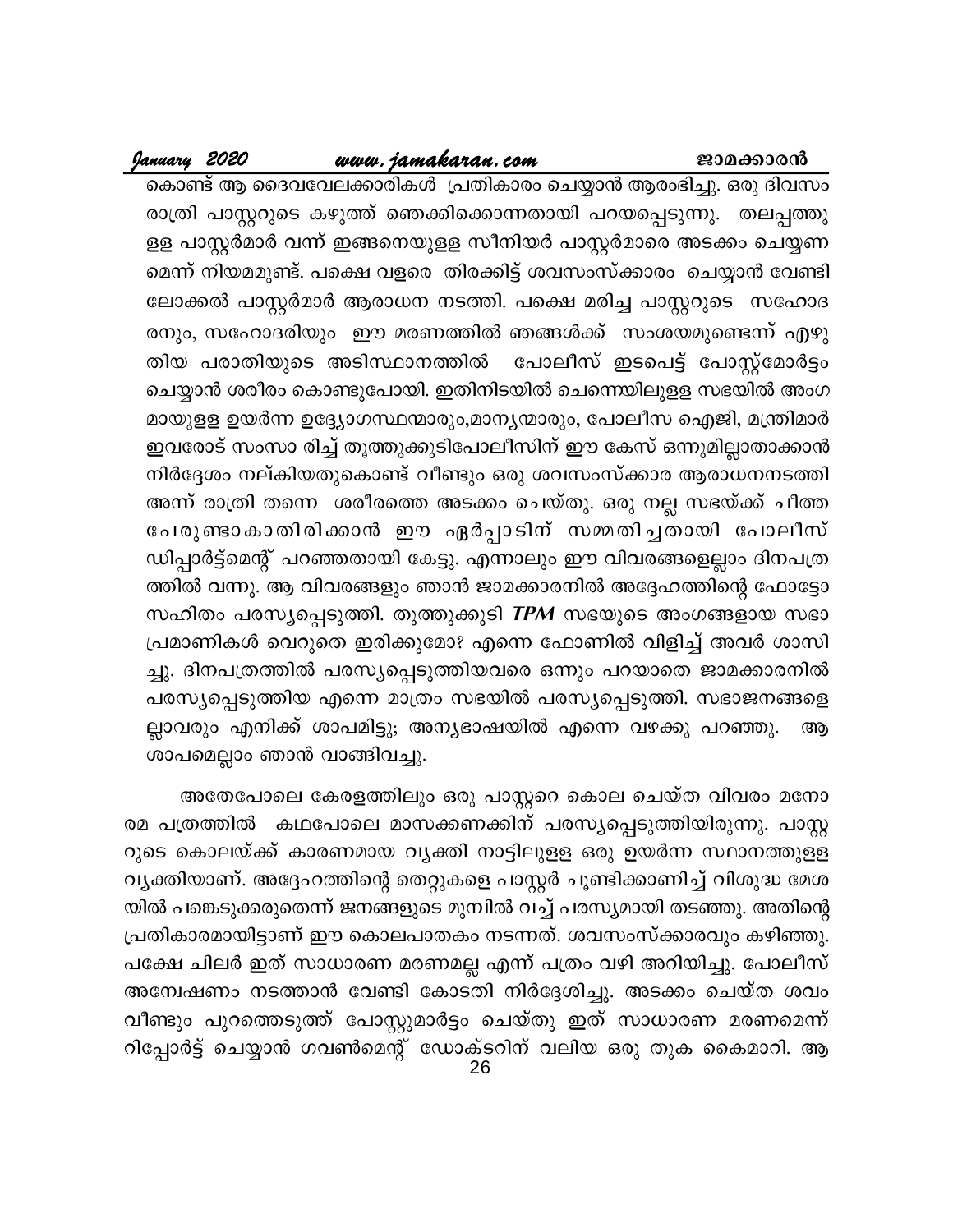January 2020 www.jamakaran.com ജാമക്കാരൻ ആഴ്ചയിൽ തന്നെ ആ ഡോക്ടർ വേറെ സ്ഥലത്തേക്ക് മാറിപ്പോയി. എന്നിട്ടും പോലീസുകാർ വിട്ടില്ല. ആ കേസ് പലമാസങ്ങൾ തുടർന്നു വന്നു. ആ കഥ നീണ്ടുപോകുന്നു. യഥാർത്ഥ വിവരങ്ങൾ ഞാൻ ജാമക്കാരനിൽ പരസ്യപ്പെടുത്തി.

*TPM* സഭ അനൃഭാഷയ്ക്ക് പ്രധാന സ്ഥാനം കൊടുക്കുന്ന സഭ യാണ്. പാസ്റ്റർ മുതൽ സഭാക്കാർ വരെ, അന്യഭാഷ സംസാരിക്കാത്തവരായി ആരുമില്ല. ഇവർക്ക് പ്രവചനങ്ങൾ ഉണ്ട്. ഇങ്ങനെയുളള സംഭവങ്ങൾ നമുക്ക് ചില പാഠങ്ങൾ പഠിപ്പിക്കുന്നു.

□ ഐ.പി.സി സഭ ലീഡർഷിപ്പ് സ്ഥാനത്തിന് ഇലക്ഷൻ നടന്നു. പത്തനംതിട്ട എന്ന സ്ഥലത്താണ് ഈ സംഭവം നടന്നത്. പോലീസ് വന്ന് ഇടപെട്ടതായി വാർത്തകൾ വന്നു.

ഇങ്ങനെയുളള വിഷയങ്ങൾ ഞാൻ പരസൃപ്പെടുത്തിയതുകൊണ്ട് മാർത്തോമ്മ സി. എസ്. ഐ സഭാനേതാക്കൾ എന്നെ വെറുത്തതുപോലെ പെന്തക്കോസ്തു സഭാക്കാരും എന്നെ വെറുക്കാൻ തുടങ്ങി. (ഗലാതൃർ. 4:16 ) നിങ്ങളോട് സത്യം പറക കൊണ്ട് ഞാൻ നിങ്ങൾക്ക് ശത്രുവായിപ്പോയോ ?

ഇങ്ങനെ എഴുതുന്നതുകൊണ്ട് ഞാൻ അവരോട് ക്ഷമ ചോദിക്കും എന്ന് ഞാൻ തെറ്റായി എഴുതിയിരുന്നാലല്ലേ കാരണം കരുതേണ്ട ക്ഷമ ചോദിക്കേണ്ടതുള്ളൂ അതുകൊണ്ട് പെന്തക്കോസ്ത് സഭ പാസ്റ്റാർമാരോടും വിശ്വാസികളോടും ഞാൻ ചോദിക്കുന്നതെന്തെന്നാൽ അന്യഭാഷാ വിഷയത്തിൽ മറ്റുള്ളവരുടെ അനുഭവങ്ങളെ പിൻ പറ്റാതെ വചനത്തിന്റെ അടിസ്ഥാനത്തിൽ നിങ്ങളുടെ ഭാഷയെ നിങ്ങൾ തന്നെ പരിശോധിച്ചു നോക്കുവിൻ. വെളിച്ച ദൂതന്റെ ജ്ഞാനമുള്ള പരിശുദ്ധാത്മാവിനെ അനുകരിച്ച് പിശാചു കാണിക്കുന്ന മായയായ കാഴ്ചകളിലും ശബ്ദങ്ങളിലും ശരീരത്തിലുണ്ടാകുന്ന താൽക്കാലികമായ നിർവൃതിയിലും മുഴുകി പോകാതെ നിങ്ങളുടെ അന്യഭാഷയെ പരിശോധിച്ചു നോക്കുവിൻ. ശരിയായ വചനത്തിന്റെ അടിസ്ഥാനത്തിൽ പരിശുദ്ധാത്മാവ് തന്നെ വായനക്കാരായ നിങ്ങളെ വഴി നടത്തട്ടെ.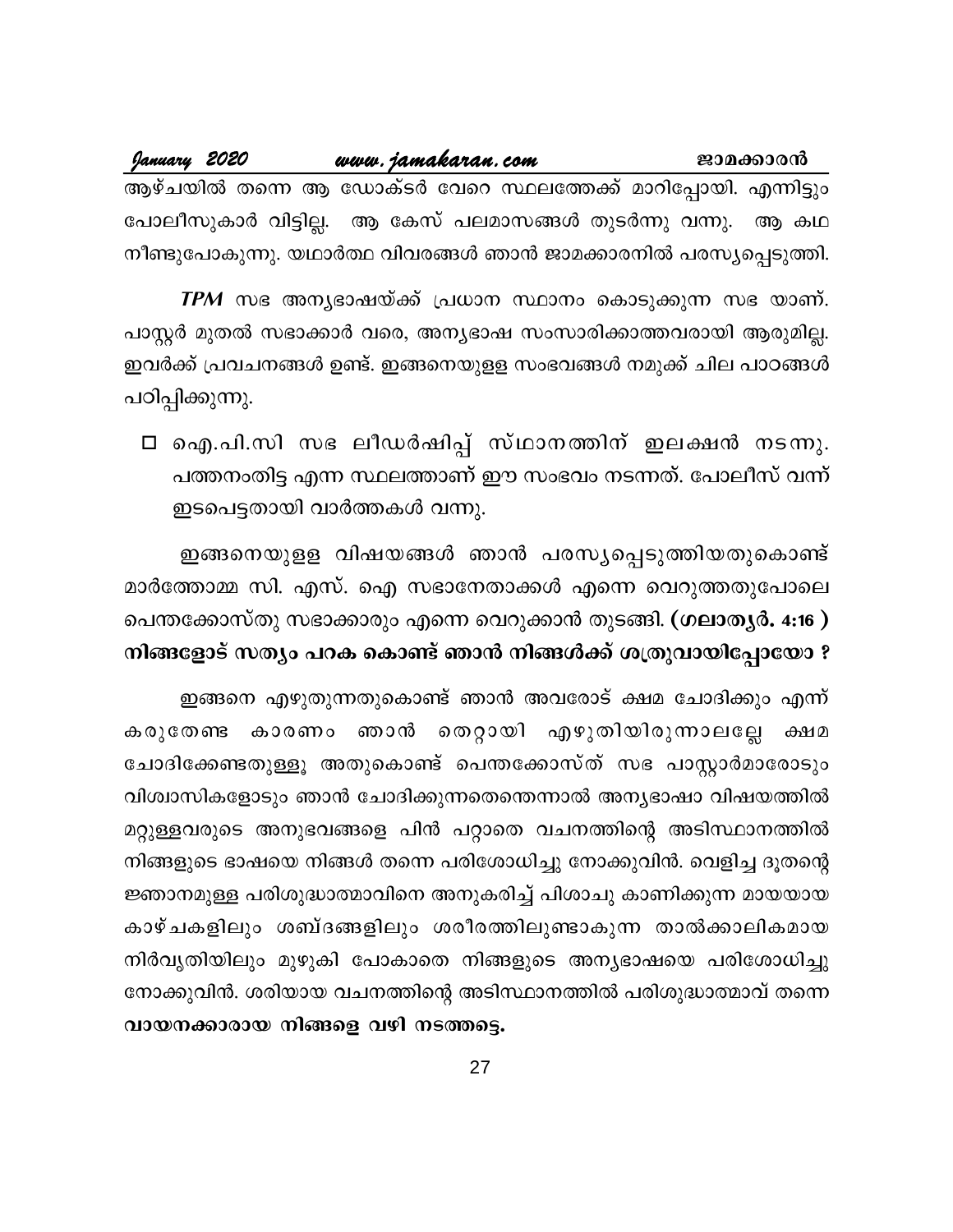# 2020-ാം വർഷം എന്റെ മാസിക വായനക്കാരുടെ വീടു സന്ദർശനം

അഞ്ച് അല്ലെങ്കിൽ പത്തു വർഷങ്ങളിൽ ഒരു പ്രാവശ്യം ജാമക്കാരൻ വായനക്കാരുടെ വീടു സന്ദർശിക്കുന്നത് നേരത്തെ ഞാൻ ചെയ്തിരുന്നു. എന്റെ പ്രാർത്ഥനാ കുറിപ്പിൽ രോഗക്കിടക്കയിൽ ഉളളവരുടെ വീടുകളെയും പ്രശ്നമുളള വരുടെ വീടുകളും ഞാനും എന്റെ ഭാര്യയും നേരിൽ ചെന്ന് അവർക്ക് വേദ വചന ആലോചനകളെ പറഞ്ഞ് പ്രാർത്ഥിച്ച് വരുന്നത് ഞങ്ങളുടെ പതിവായിരുന്നു. പക്ഷേ കഴിഞ്ഞ 25 വർഷങ്ങളായി ആ ശുശ്രൂഷയെ നിർത്തി, കാരണം കൂടുതൽ കൺവെൻഷനും വേലയും അധികം വർദ്ധിച്ചതുകൊണ്ട് വീടു സന്ദർശനശുശ്രൂഷ മുടങ്ങിപ്പോയി. വായനക്കാരുടെ വീട്ടുവിശേഷങ്ങളിൽ പങ്കെടുക്കാൻ കഴിയാതെ പോയി. പലരും ഇതിനെക്കുറിച്ച് എഴുതി. വീണ്ടും ഈ ശുശ്രൂഷ തുടങ്ങണമെന്ന് എഴുതിയതുകൊണ്ട് 2020–ാം വർഷം തുടങ്ങാൻ തീരുമാനിച്ചു.

ഇപ്പോൾ 2020 ഏപ്രിൽ മാസത്തിന് ശേഷം വീട്ടു പ്രാർത്ഥനയും വായന ക്കാരുടെ വീടു സന്ദർശന ശുശ്രൂഷയും ചെയ്യാൻ ഭാരപ്പെടുന്നു. എന്റെ വായന ക്കാരിൽ പലരും തുടർന്ന് എന്റെ ദൈവവേലയ്ക്ക് വേണ്ടി പണസഹായം ചെയ്തു കൊണ്ടിരിക്കുന്നു. പക്ഷെ അവരുടെ ആത്മീയ ജീവിതം എങ്ങനെയിരിക്കുന്നു വെന്നും മാനസാന്തര അനുഭവം അവർക്കുണ്ടോ എന്നും, പിൻമാറ്റത്തിലാണോ ? എന്നും ഈ വീടു സന്ദർശന ശുശ്രൂഷ മൂലം അറിയാൻ കഴിയും. അശുദ്ധാത്മാ വിന്റെ ബന്ധനത്തിൽ ചില വീടുകൾ അകപ്പെട്ടിരിക്കുന്നത് ഞാൻ അറിയുന്നു. എന്നെ സഹായിക്കുന്ന ചിലർ മദൃത്തിന് അടിമയായിരിക്കുന്നു എന്ന് അറിയുന്നു. എന്റെ വായനക്കാരെന്നു പറയപ്പെടുന്നവരെല്ലാവരും എന്റെ സ്വന്തം കുടുംബമാ യിട്ടാണ് ഞങ്ങൾ കരുതുന്നത്. അതുകൊണ്ടാണ് വീടു സന്ദർശന ശുശ്രൂഷയെ ഞാൻ തുടങ്ങാൻ തീരുമാനിച്ചത്.

ഞങ്ങൾ നിങ്ങളുടെ വീടു സന്ദർശിക്കണം എന്ന് നിങ്ങൾ ആഗ്ര കണ്ടീഷൻ : ഹിച്ചാൽ വീടു സന്ദർശിക്കുമ്പോൾ ഞങ്ങൾക്ക് സ്തോത്രക്കാഴ്ചയുടെ പേരിൽ പണം കൊടുക്കാൻ ശ്രമിക്കരുത്. ചായ കാപ്പി, ആഹാരങ്ങൾ ഒന്നും കൊടു ക്കാൻ പാടില്ല. ഞങ്ങൾക്ക് ഞങ്ങളുടെ വയറ് വളരെ പ്രധാനമാണ്. സന്ദർശിക്കുന്ന ഓരോ വീട്ടിൽ നിന്നും വിവിധങ്ങളായ ഭക്ഷണങ്ങൾ കഴിക്കുമ്പോൾ ഞങ്ങളുടെ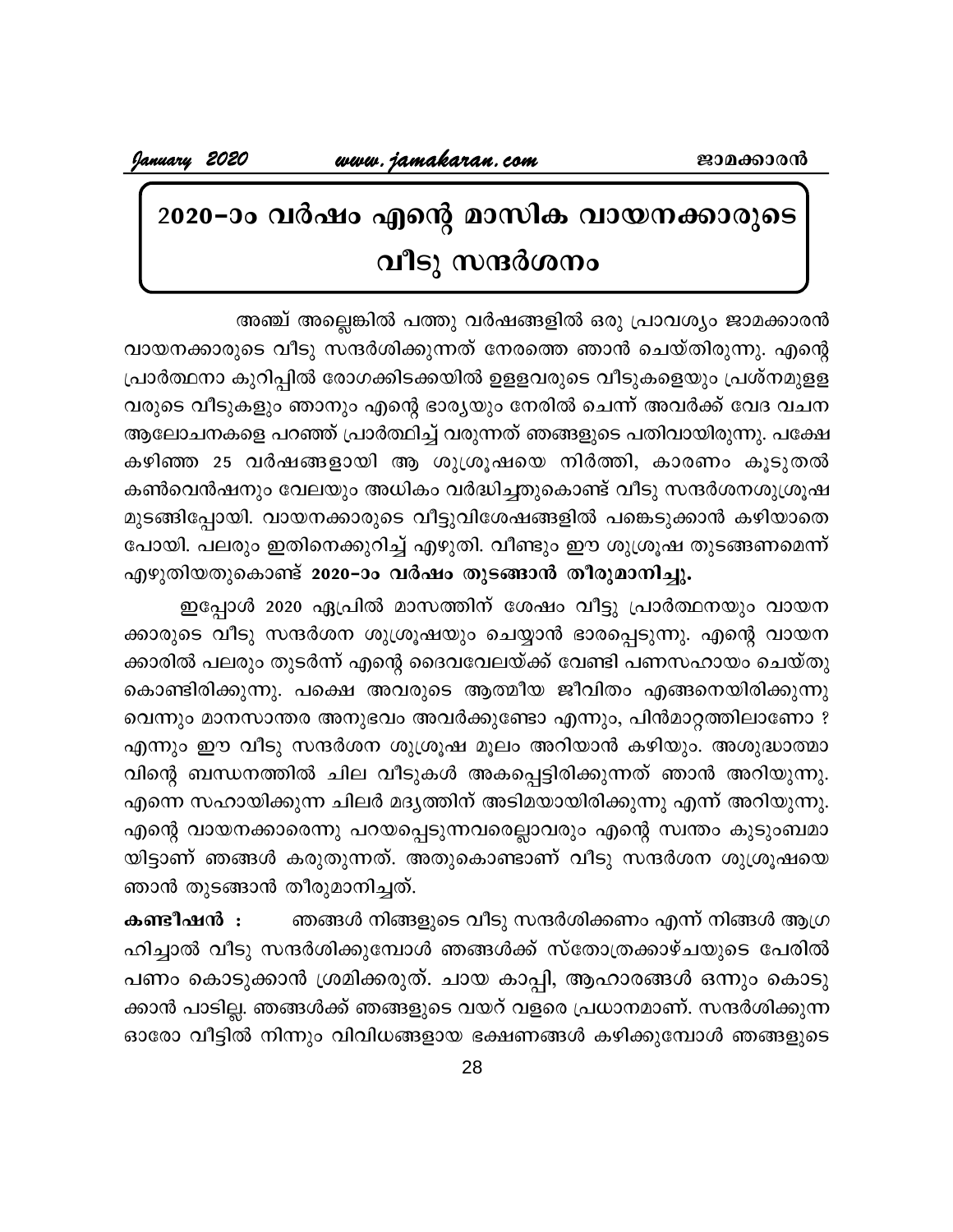#### January 2020 www.jamakaran.com

ജാമക്കാരൻ

വയറിന് അസ്വസ്ഥതയുണ്ടാകും. അതുകൊണ്ടാണ് ഞങ്ങൾ അത് വേണ്ട എന്നു പറയുന്നത്. എന്നാലും അവരുടെ മനസ്സ് വേദനിപ്പിക്കാത്ത തരത്തിൽ പച്ചവെളളം മാത്രം കുടിക്കും.

- $\Box$ വീടു സന്ദർശന സമയത്ത് നിങ്ങൾ കുടുംബമായി എല്ലാവരും വീട്ടിലുളള സമയം എന്നെ അറിയിക്കണം.
- $\Box$ മാത്രമല്ല നിങ്ങളുടെ വീട്ടിലേക്ക് ഞാൻ വരുന്നത് നിങ്ങളുടെ സഭയിലെ അച്ചനോ ബിഷപ്പിനോ, പാസ്റ്റർമാർക്കോ ഇഷ്ടമില്ലെങ്കിൽ അത് എന്നെ അറിയിക്കണം. അവർക്കിഷ്ടമില്ലാതെ ഞാൻ നിങ്ങളുടെ വീട്ടിൽ വരുന്നത് നിങ്ങൾക്ക് പ്രശ്ന മുണ്ടാകും.
- ⊟യേശുക്രിസ്തു ദൈവവേലക്കാരോട് പറഞ്ഞതെെന്താൽ "നിങ്ങളെ സ്വീ കരിക്കുന്നവൻ എന്നെ സ്ഥീകരിക്കുന്നു." അതിന്റെ അനുഗ്രഹങ്ങൾ ആ കുടും ബക്കാർക്ക് കിട്ടും.
- $\square$ നിങ്ങൾ ഏതു വീട്ടിൽ ചെന്നാലും സമാധാനം എന്നു പറയുക. ആ അനുഗ്ര ഹത്തിന് അവർ യേഗൃരല്ലെങ്കിൽആ സമാധാനം നിങ്ങളുടെ അടുക്കലേക്കു തിരിച്ചു വരും.

 $\Box$ കർത്താവ് എനിക്ക് ആത്മാവിനെ വിവേചിച്ചറിയുന്ന കൃപയും വരവും എപ്പോൾ എന്നെ ഏൽപ്പിച്ചോ അന്നുമുതലാണ് ജാമക്കാരനിൽ തെറ്റായ ഉപ ദേശങ്ങളും കുറിപ്പും, തെറ്റായ ദൈവവേലക്കാരെ കുറിച്ചും, തെറ്റായ ഉപ ദേശങ്ങളെ കൈകൊളളുന്ന സഭയെക്കുറിച്ചും ധൈര്യമായി എഴുതാൻ തുട ങ്ങിയത്.

ഞാൻ സി. എസ്. ഐ സഭയുടെ അംഗമായിരുന്നാലും എന്റെ സി. എസ്. ഐ സഭയുടെ അഴിമതികളെക്കുറിച്ചും ബിഷപ്പുമാരുടെ അഴിമതികളെക്കു റിച്ചും എഴുതുവാൻ എനിക്ക് ധൈര്യം ലഭിച്ചു.

ജാമക്കാരൻ എന്നപേരും എനിക്ക് തന്ന് ആത്മാവിനെ വിവേചിച്ച് അറി യുന്ന *(Deserining Spirit)* കൃപയേയും, വരത്തേയും കർത്താവ് ചേർത്ത് തന്നപ്പോഴേ എനിയ്ക്ക് ദൈവം നല്കിയ ഈ ആപത്തായ മാസിക ശുശ്രൂഷയെക്കുറിച്ച് കുറേശേ കുറേശേ എനിക്ക് മനസ്സിലാകാൻ തുടങ്ങി.

ഈ വേലയിൽ ഉണ്ടാകുന്ന അപമാനത്തെയും, സഭയെ വിട്ട് പുറത്താക്കും എന്നുള്ള ആപത്തെക്കുറിച്ചും നേരത്തെ ദൈവം അറിഞ്ഞ് എന്നെ ഒരുക്കി ഉപയോഗിയ്ക്കാൻ തുടങ്ങി. ഞാനും അതിനായിട്ട് എന്നെ ഏല്പിച്ചു കൊടുത്തു. ദൈവത്തിന് മഹത്വമുണ്ടാകട്ടെ.